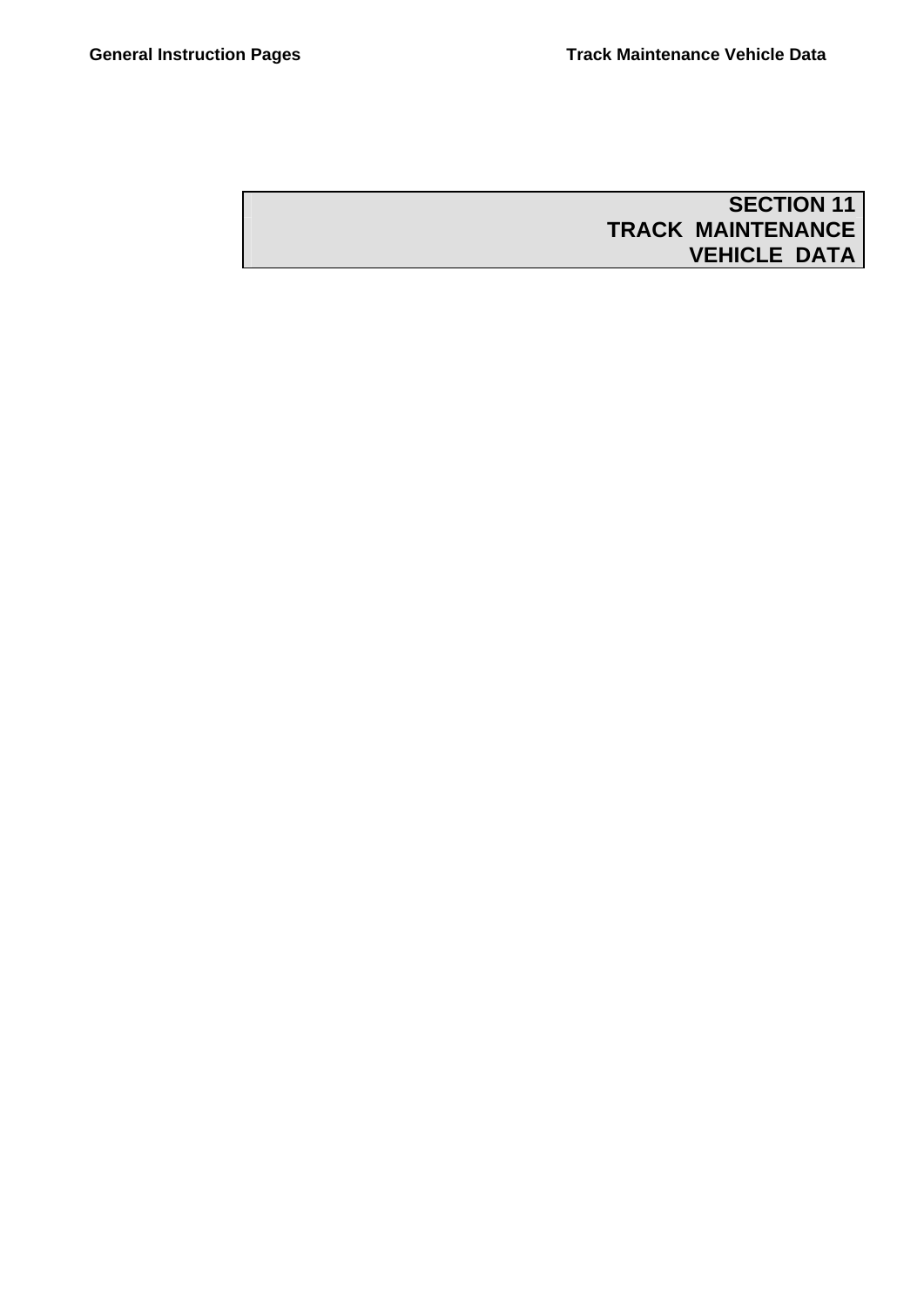| <b>SECTION 11</b> | <b>Contents</b> |  |
|-------------------|-----------------|--|
|                   |                 |  |
|                   |                 |  |
|                   |                 |  |
|                   |                 |  |
|                   |                 |  |
|                   |                 |  |
|                   |                 |  |
|                   |                 |  |
|                   |                 |  |
|                   |                 |  |
|                   |                 |  |
|                   |                 |  |
|                   |                 |  |
|                   |                 |  |
|                   |                 |  |
|                   |                 |  |
|                   |                 |  |
|                   |                 |  |
|                   |                 |  |
|                   |                 |  |
|                   |                 |  |
|                   |                 |  |
|                   |                 |  |
|                   |                 |  |
|                   |                 |  |
|                   |                 |  |
|                   |                 |  |
|                   |                 |  |
|                   |                 |  |
|                   |                 |  |
|                   |                 |  |
|                   |                 |  |
|                   |                 |  |
|                   |                 |  |
|                   |                 |  |
|                   |                 |  |
|                   |                 |  |
|                   |                 |  |
|                   |                 |  |
|                   |                 |  |
|                   |                 |  |
|                   |                 |  |
|                   |                 |  |
|                   |                 |  |
|                   |                 |  |
|                   |                 |  |
|                   |                 |  |
|                   |                 |  |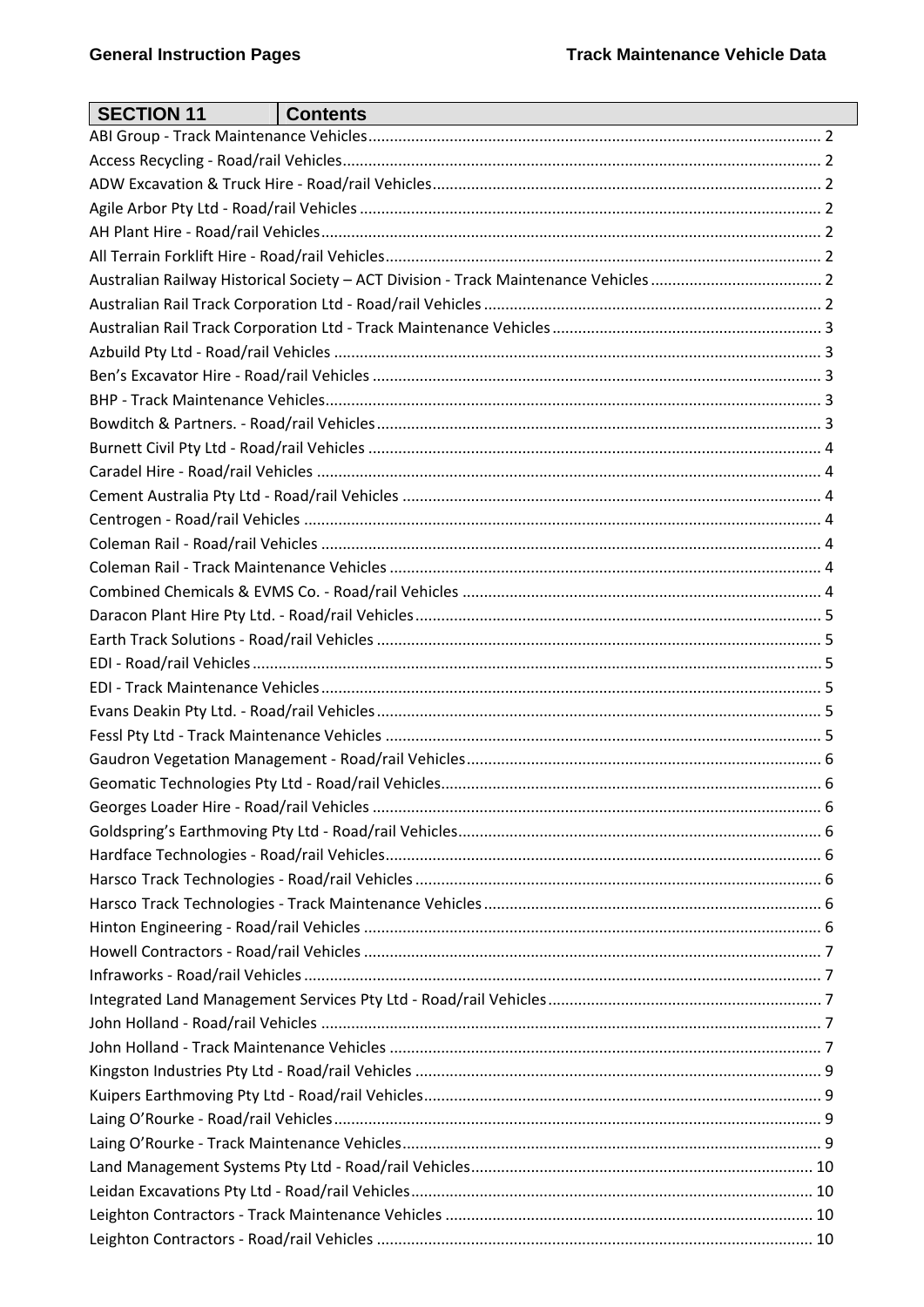# **General Instruction Pages**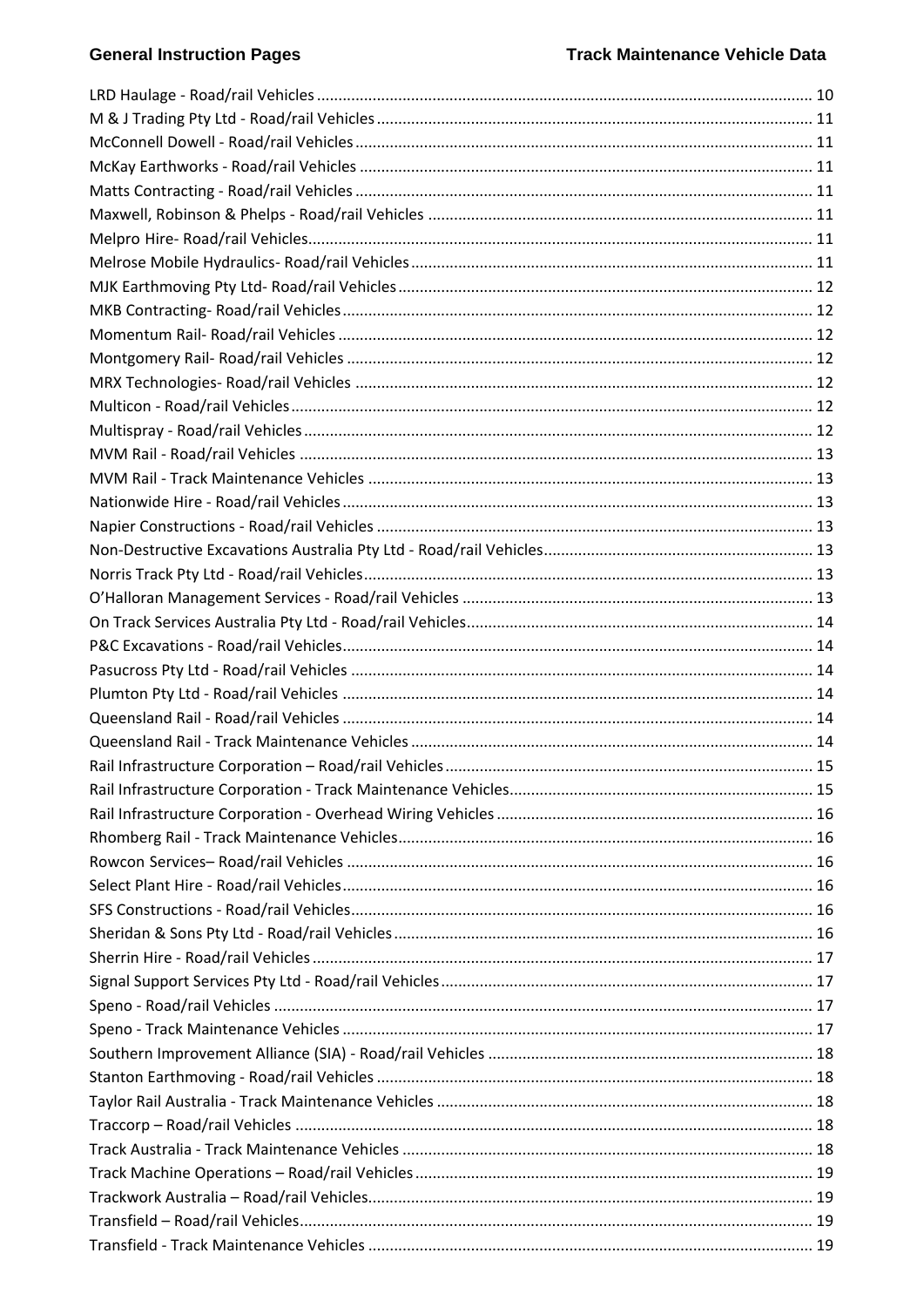# General Instruction Pages **Track Maintenance Vehicle Data**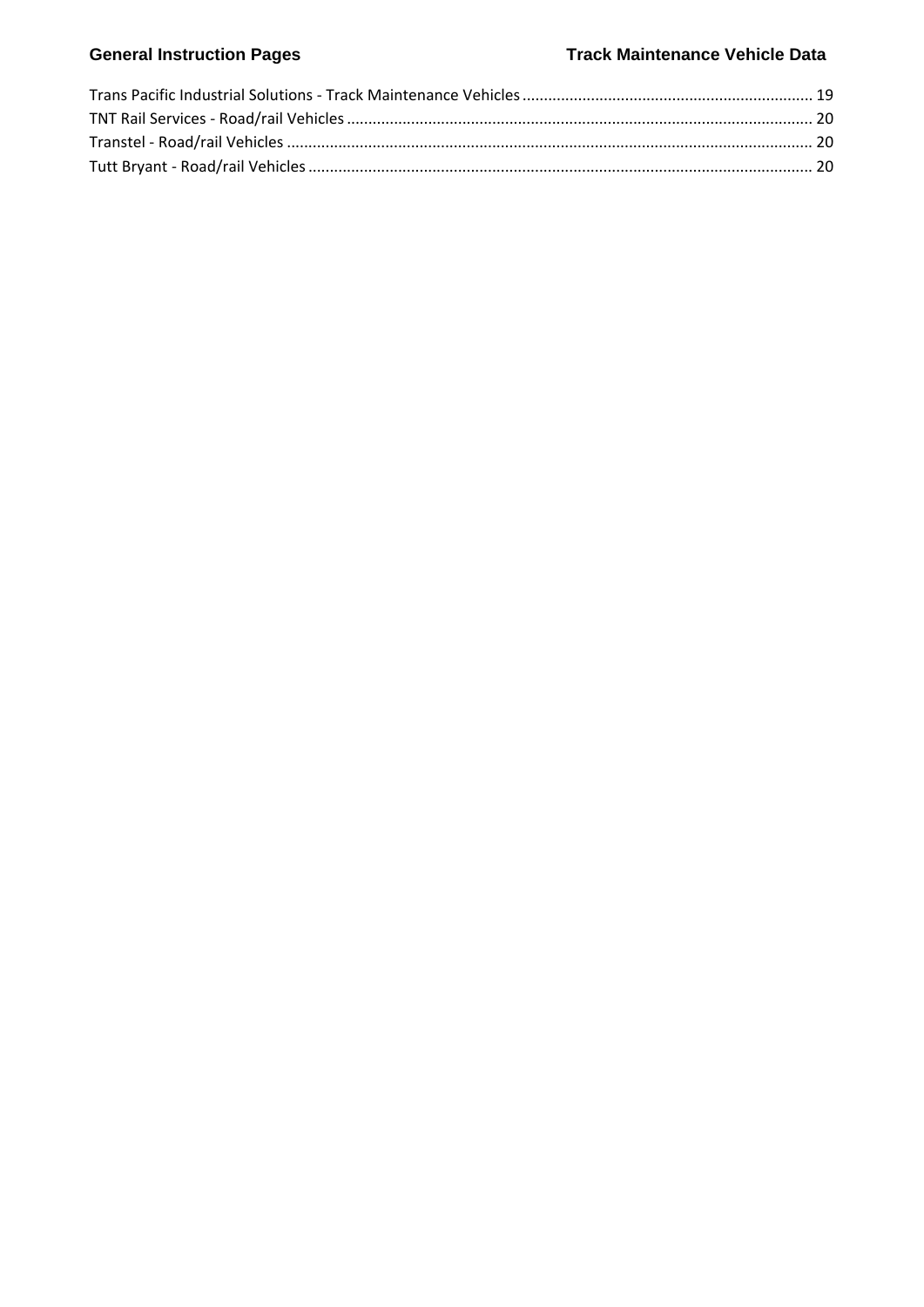#### **EXPLANATION OF NOTES: FOR TRACK MAINTENANCE VEHICLE DATA**

**NOTE: Track Maintenance Vehicles must operate under MANUAL BLOCK WORKING CONDITIONS as per NSY 512 unless exempted by NOTE T3, which authorises a vehicle to operate under the control of track signalling.** 

| Τ1              | Vehicle can be removed from rail using portable takeoff.                                                                                                                                                                                                                                                                                                       |
|-----------------|----------------------------------------------------------------------------------------------------------------------------------------------------------------------------------------------------------------------------------------------------------------------------------------------------------------------------------------------------------------|
| T2              | Vehicle can be coupled into a train consist. Refer to specified maximum trailing load.                                                                                                                                                                                                                                                                         |
| T3              | Vehicle permitted to operate under the control of track signalling and not under block working conditions.                                                                                                                                                                                                                                                     |
| T4              | Maximum speed on a 1 in 30 grade 10 km/h                                                                                                                                                                                                                                                                                                                       |
| T5              | Maximum speed on a 1 in 30 grade 20 km/h                                                                                                                                                                                                                                                                                                                       |
| T6              | Maximum speed of vehicle when coupled in a train consist 80 km/h                                                                                                                                                                                                                                                                                               |
| T7              | Maximum speed of vehicle when coupled in a train consist 50 km/h                                                                                                                                                                                                                                                                                               |
| T <sub>8</sub>  | Restricted to operate in areas designated WIDE in the CityRail Section Pages 3 and 4.                                                                                                                                                                                                                                                                          |
| T9              | Vehicle can be removed from the track by hand.                                                                                                                                                                                                                                                                                                                 |
| T <sub>10</sub> | Maximum speed of vehicles when coupled in a train consist 60 km/h                                                                                                                                                                                                                                                                                              |
| T11             | Vacant                                                                                                                                                                                                                                                                                                                                                         |
| T <sub>12</sub> | This vehicle is restricted to a maximum speed of 20 km/h in the forward direction (or maximum speed of the vehicle, whichever is<br>the lowest), and 5 km/h in the reverse direction when traversing track fitted with check rails or guard rails such as at points,<br>crossings, bridges and level crossings.                                                |
| T13             | Vacant                                                                                                                                                                                                                                                                                                                                                         |
| T <sub>14</sub> | This vehicle is restricted to operation within a worksite only. All movements shall be controlled by the worksite supervisor. No other<br>vehicles will be permitted to pass these vehicles on any adjacent lines until these vehicles have come to a stand and are clear of<br>the adjacent line.                                                             |
| T <sub>15</sub> | Only to operate in approved areas as outlined in <b>SECTION 1 Route Standards</b> Page 1                                                                                                                                                                                                                                                                       |
| T <sub>16</sub> | This vehicle is fitted with an automatic coupler and air brake coupling hoses on the rear end and air compressor. This vehicle can<br>be used to shunt rail vehicles.                                                                                                                                                                                          |
| T17             | This vehicle can be marshalled within a train consist in a position consistent with its draw capacity and the train can operate under<br>the control of track signalling and not under block working conditions.<br>The train conveying these vehicles <b>must operate under block working conditions</b> when these vehicles are in the rear of the<br>train. |
| T <sub>18</sub> | Vacant                                                                                                                                                                                                                                                                                                                                                         |
| T19             | Special care must be taken when traversing track fitted with check rails or guard rails such as at points, crossings bridges, and at<br>level crossings and in areas where there is high ballast shoulders, sleepers laid out, rail lubricators etc – maximum speed 3 km per<br>hour.                                                                          |
|                 | Special care to be taken when travelling on untamped /skeleton track to prevent guide wheel lift or climb.                                                                                                                                                                                                                                                     |
|                 | When travelling boom must be centred in line with travel direction and placed low as safely possible. Do not carry loads on boom<br>when travelling using hi rail guide wheels.                                                                                                                                                                                |
|                 | Extra care to be taken in areas such as high embankments, bridges and curved track when using hi rail guide wheels to ensure<br>units remain on rail at all times.                                                                                                                                                                                             |
|                 | Reminder that operators daily inspection regime particularly noting guide wheel condition and operation applies.                                                                                                                                                                                                                                               |
|                 | All operators of the unit to be competent and fully aware of the above details and any other operator requirements relating to use<br>of the unit on track.                                                                                                                                                                                                    |
| T20             | This vehicle is restricted to a maximum speed of 5 km/h in both directions when traversing track fitted with check rails or quard                                                                                                                                                                                                                              |

**T20** This vehicle is restricted to a maximum speed of 5 km/h in both directions when traversing track fitted with check rails or guard rails such as at points, crossings, bridges and level crossings. Care must be taken in areas where there is high ballast shoulders, sleepers laid out, rail lubricators etc.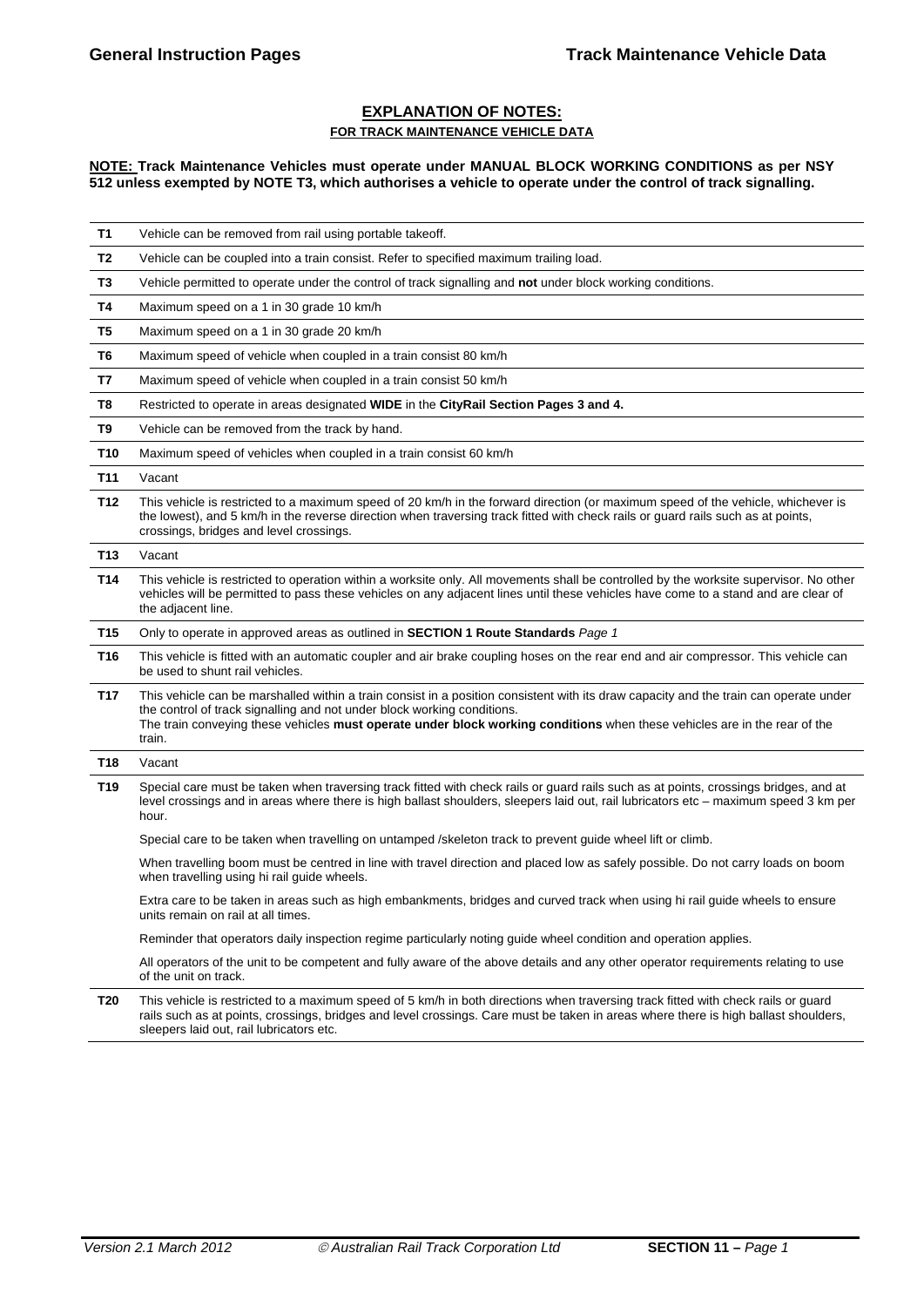#### ABI Group - Track Maintenance Vehicles

| <b>CODE</b> | <b>DESCRIPTION</b><br>OF VEHICLE           | <b>MAX</b><br><b>SPEED</b><br><b>KM/H</b> | <b>LOADED</b><br><b>MASS</b><br><b>TONNE</b> | <b>LENGTH</b><br><b>METRES</b> | <b>NOTES</b><br><b>See</b><br>Page 1 | <b>REMARKS</b> |
|-------------|--------------------------------------------|-------------------------------------------|----------------------------------------------|--------------------------------|--------------------------------------|----------------|
| 151936      | Pandrol Jackson Model 6700 tamper<br>70000 | 30                                        | 34.0                                         | 13.0                           |                                      |                |

#### Access Recycling - Road/rail Vehicles

| REG.<br><b>NUMBER</b> | <b>PLANT</b><br><b>NUMBER</b> | <b>DESCRIPTION</b><br>OF VEHICLE                 | <b>MAX</b><br><b>SPEED</b><br><b>KM/H</b> | <b>LOADED</b><br><b>MASS</b><br><b>TONNE</b> | <b>LENGTH</b><br><b>METRES</b> | <b>NOTES</b><br><b>See</b><br>Page ' | <b>REMARKS</b> |
|-----------------------|-------------------------------|--------------------------------------------------|-------------------------------------------|----------------------------------------------|--------------------------------|--------------------------------------|----------------|
| PN139                 |                               | John Deere Timberiack road/rail log<br>forwarder | 20                                        | 28.5                                         | 11.5                           | -14                                  |                |

# ADW Excavation & Truck Hire - Road/rail Vehicles

| REG.<br><b>NUMBER</b> | <b>PLANT</b><br><b>NUMBER</b> | <b>DESCRIPTION</b><br><b>OF VEHICLE</b> | <b>MAX</b><br><b>SPEED</b><br>KM/H | <b>LOADED</b><br><b>MASS</b><br><b>TONNE</b> | <b>LENGTH</b><br><b>METRES</b> | <b>NOTES</b><br>See<br>Page 1 | <b>REMARKS</b> |
|-----------------------|-------------------------------|-----------------------------------------|------------------------------------|----------------------------------------------|--------------------------------|-------------------------------|----------------|
|                       | Unit 1                        | 307C Road/Rail Excavator<br>CAT         | 20                                 | 7.210                                        | 6.8                            | T12                           |                |

# Agile Arbor Pty Ltd - Road/rail Vehicles

| --<br>REG.<br><b>NUMBER</b> | <b>PLANT</b><br><b>NUMBER</b> | <b>DESCRIPTION</b><br><b>OF VEHICLE</b> | <b>MAX</b><br><b>SPEED</b><br><b>KM/H</b> | <b>LOADED</b><br><b>MASS</b><br><b>TONNE</b> | <b>LENGTH</b><br><b>METRES</b> | <b>NOTES</b><br><b>See</b><br>Page 1 | <b>REMARKS</b> |
|-----------------------------|-------------------------------|-----------------------------------------|-------------------------------------------|----------------------------------------------|--------------------------------|--------------------------------------|----------------|
| YOX221                      |                               | Mitsubishi Canter hi-rail vehicle       | 30                                        | ں ۔                                          |                                |                                      |                |

# AH Plant Hire - Road/rail Vehicles

| REG.<br><b>NUMBER</b> | <b>PLANT</b><br><b>NUMBER</b> | <b>DESCRIPTION</b><br>OF VEHICLE      | <b>MAX</b><br><b>SPEED</b> | <b>LOADED</b><br><b>MASS</b> | <b>LENGTH</b><br><b>METRES</b> | <b>NOTES</b><br><b>See</b> | <b>REMARKS</b> |
|-----------------------|-------------------------------|---------------------------------------|----------------------------|------------------------------|--------------------------------|----------------------------|----------------|
|                       |                               |                                       | <b>KM/H</b>                | <b>TONNE</b>                 |                                | Page 1                     |                |
| <b>NAP363</b>         | 33JR2172                      | Ford truck                            | 30                         | 7.0                          | 6.8                            | T12                        |                |
| <b>PPU029</b>         | 35HRTBE                       | Landcruiser H2J80                     | 75                         | 3.0                          | 5.5                            | T12                        |                |
| QTO831                | 33RR2754                      | Ford tray top w/ hiab crane           | 30                         | 12.8                         | 7.6                            | T12                        |                |
| <b>WAP716</b>         | 33VR2584                      | Mitsubishi FK415F 3 way tipper        | 30                         | 9.3                          | 6.8                            | T12                        |                |
| <b>WBR287</b>         | 33VR2662                      | Mitsubishi FK415F16 3 way tipper      | 30                         | 9.3                          | 6.8                            | T12                        |                |
| <b>WCL352</b>         | 33VR2578                      | Mitsubishi FK415F 3 way tipper        | 30                         | 9.3                          | 6.9                            | T12.T14                    |                |
| <b>WIJ618</b>         | 33VR2703                      | Mitsubishi FK417KS20 3 way tipper     | 30                         | 9.3                          | 7.1                            | T12.T14                    |                |
| <b>WKN213</b>         | 35ZR7582                      | Toyota Landcruiser HZJ 75 table top   | 75                         | 3.0                          | 5.5                            | T <sub>12</sub>            |                |
| <b>WNM598</b>         | 33RR2751                      | Ford cargo table top truck with crane | 30                         | 13.1                         | 8.3                            | T <sub>12</sub>            |                |

#### All Terrain Forklift Hire - Road/rail Vehicles

| REG.<br><b>NUMBER</b> | <b>PLANT</b><br><b>NUMBER</b> | <b>DESCRIPTION</b><br>OF VEHICLE                               | <b>MAX</b><br><b>SPEED</b><br><b>KM/H</b> | <b>LOADED</b><br><b>MASS</b><br><b>TONNE</b> | <b>_ENGTH</b><br><b>METRES</b> | <b>NOTES</b><br><b>See</b><br>Page 1 | <b>REMARKS</b> |
|-----------------------|-------------------------------|----------------------------------------------------------------|-------------------------------------------|----------------------------------------------|--------------------------------|--------------------------------------|----------------|
| $-----$               | 103255                        | Southwell Engineering elevated work<br>platform Model ATV No.1 | 15                                        |                                              | 5.0                            | T12                                  |                |

# Australian Railway Historical Society – ACT Division - Track

#### Maintenance Vehicles

| <b>CODE</b>   | <b>DESCRIPTION</b><br>OF VEHICLE    | <b>MAX</b><br><b>SPEED</b><br>KM/H | <b>LOADED</b><br><b>MASS</b><br><b>TONNE</b> | <b>LENGTH</b><br><b>METRES</b> | <b>NOTES</b><br>See<br>Page 1 | <b>REMARKS</b> |
|---------------|-------------------------------------|------------------------------------|----------------------------------------------|--------------------------------|-------------------------------|----------------|
| BX057, BX058  | Canron BE-PTC ballast regulator     | 50                                 | 9.5                                          | 8.0                            | T1. T4                        |                |
| <b>FTT220</b> | Flat top trolley                    | 40                                 | 0.5                                          | 2.2                            | T <sub>9</sub>                |                |
| <b>FTT221</b> | Flat top trolley fire fighting unit | 40                                 | 0.5                                          | 2.2                            | T <sub>9</sub>                |                |
| PJ017.20      | Plasser Mammut track jack           | 30                                 | 1.5                                          | 2.0                            |                               |                |
| SPV7          | Trackman gang car                   | 40                                 | 3                                            | 1.8                            |                               |                |
| SX090         | Comeng Aresco tie crane             | 30                                 |                                              | 7.0                            |                               | Boom 9m long   |
| SX102         | Comeng tie crane                    | 30                                 |                                              |                                |                               |                |
| <b>TIV328</b> | Volkswagon gang car                 | 40                                 | 1.5                                          | 2.2                            | T <sub>9</sub>                |                |
| <b>TIV329</b> | Wisconsin gang car                  | 40                                 | 0.5                                          | l.6                            | T9                            |                |

# Australian Rail Track Corporation Ltd - Road/rail Vehicles

| REG.<br><b>NUMBER</b> | <b>PLANT</b><br><b>NUMBER</b> | <b>DESCRIPTION</b><br>OF VEHICLE | <b>MAX</b><br><b>SPEED</b><br><b>KM/H</b> | <b>LOADED</b><br><b>MASS</b><br><b>TONNE</b> | <b>LENGTH</b><br><b>METRES</b> | <b>NOTES</b><br><b>See</b><br>Page 1 | <b>REMARKS</b>                           |
|-----------------------|-------------------------------|----------------------------------|-------------------------------------------|----------------------------------------------|--------------------------------|--------------------------------------|------------------------------------------|
| Various               | Various                       | Tovota Landcruiser 79 series     | 70                                        | 3.7                                          | 6.1                            | T12                                  |                                          |
| Various               | Various                       | Toyota Landcruiser 100 hi-rail   | 70                                        | 2.74                                         | 4.9                            | T12                                  | Fitted with Aries Hy Railer<br>equipment |
|                       | EX100                         | Yanmar VIO75 road/rail excavator | 20                                        | 9.0                                          | 6.6                            | T14.T20                              | <b>HWR</b>                               |

*Version 2.1 March 2012 © Australian Rail Track Corporation Ltd* **SECTION 11** – *Page 2*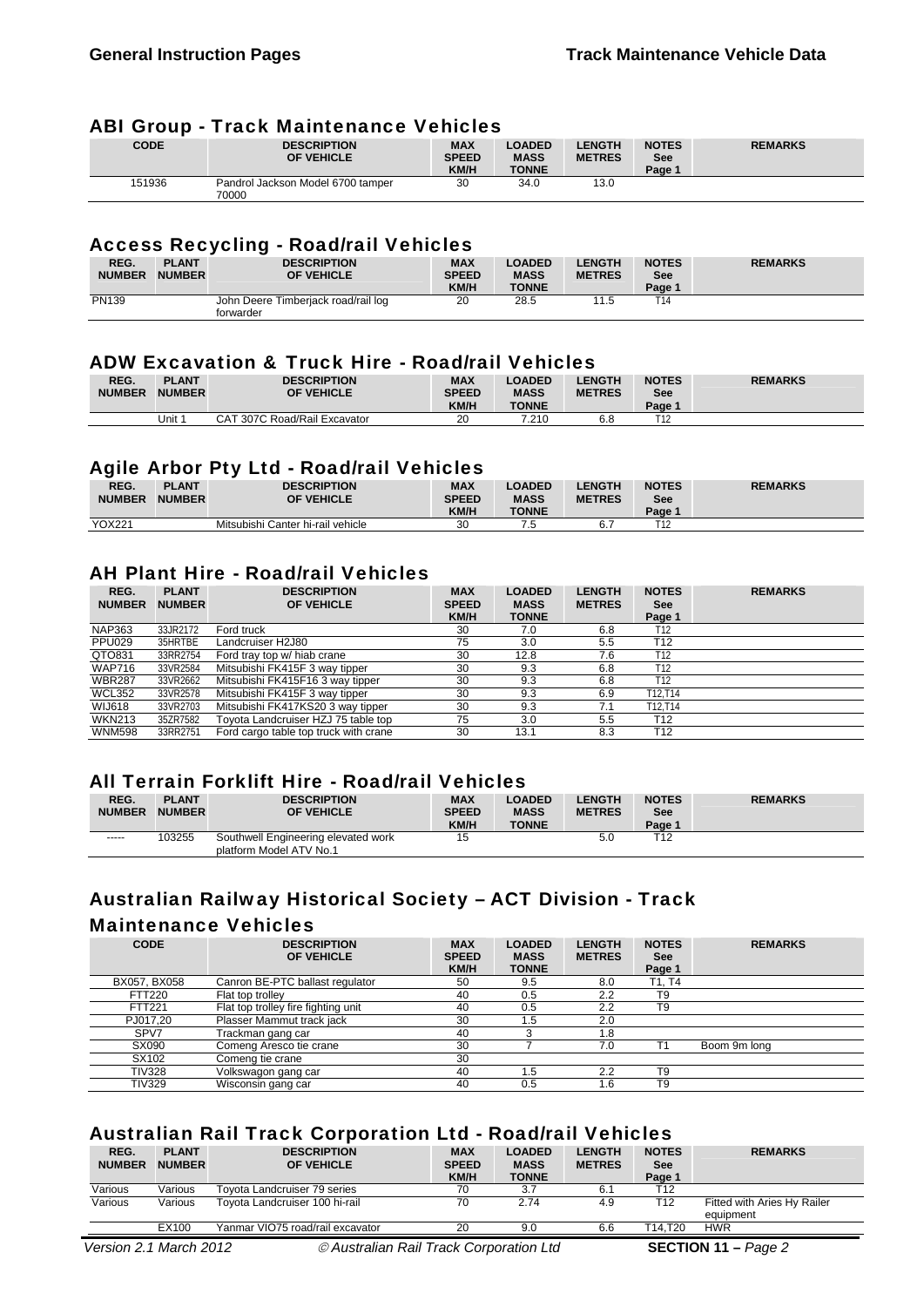|               | EX101   | Yanmar VIO75 road/rail excavator       | 20 | 9.0  | 6.6   | T14.T20         | <b>HWR</b> |
|---------------|---------|----------------------------------------|----|------|-------|-----------------|------------|
|               | EX102   | Yanmar VIO75 road/rail excavator       | 20 | 9.0  | 6.6   | T14,T20         | <b>HWR</b> |
|               | Ex103   | Yanmar VIO75 road/rail excavator       | 20 | 9.0  | 6.6   | T14,T20         | <b>HWR</b> |
|               | EX105   | Yanmar VIO75 road/rail excavator       | 20 | 9.0  | 6.6   | T14,T20         | <b>HWR</b> |
|               | Ex106   | Yanmar VIO75 road/rail excavator       | 20 | 9.0  | 6.6   | T14,T20         | <b>HWR</b> |
| AO82HQ        |         | Holden Rodeo cab chassis               | 70 | 2.9  | 5.8   | T12             | <b>LWR</b> |
| AO83HQ        |         | Holden Rodeo cab chassis               | 70 | 2.9  | 5.8   | T <sub>12</sub> | <b>LWR</b> |
| AQ87ZX        |         | Holden Rodeo cab chassis               | 70 | 3.2  | 5.7   | T <sub>12</sub> | LWR        |
| AR63HP        |         | Toyota Landcruiser 70 series tray back | 70 | 3.9  | 6.0   | T <sub>12</sub> | <b>LWR</b> |
| AT47AK        |         | Holden Rodeo cab chassis               | 70 | 3.2  | 5.8   | T <sub>12</sub> | <b>LWR</b> |
| AU43BG        |         | Toyota Landcruiser station wagon       | 70 | 3.8  | 6.2   | T12             | <b>LWR</b> |
| AU44BG        |         | Toyota Landcruiser workmate wagon      | 70 | 3.5  | 5.7   | T <sub>12</sub> | <b>LWR</b> |
| BD31NJ        |         | Foyota Landcruiser 100 series wagon    | 70 | 3.5  | 6.0   | T <sub>12</sub> | <b>LWR</b> |
| BG57US        |         | Toyota Landcruiser 76 series wagon     | 70 | 3.5  | 6.0   | T <sub>12</sub> | LWR        |
| BL48XA        |         | Foyota Landcruiser LC76 waqon          | 70 | 3.5  | 6.0   | T12             | <b>LWR</b> |
| BN27FG        |         | Tovota Landcruiser LC76 wagon          | 70 | 3.7  | 6.0   | T <sub>12</sub> | <b>LWR</b> |
| BN28FG        |         | Toyota Landcruiser LC79 ute            | 70 | 3.9  | 6.0   | T <sub>12</sub> | LWR        |
| <b>UVT883</b> | 326284  | Isuzu NPS300 dual cab hi-rail          | 50 | 6.0  | 6.1#  | T <sub>12</sub> | <b>HWR</b> |
| <b>XLX413</b> |         | Tovota Landcruiser tray top 79 series  | 50 | 3.7  | 6.0   | T <sub>12</sub> | <b>LWR</b> |
| XOU342        |         | <b>Tovota Landcruiser 76 series</b>    | 70 | 3.6  | 6.0   | T12             | <b>LWR</b> |
| YRF485        | R2-5217 | Mitsubishi tray top truck FM 618       | 30 | 14.1 | 10.05 | T14             |            |

# Australian Rail Track Corporation Ltd - Track Maintenance Vehicles

| <b>CODE</b> | <b>DESCRIPTION</b><br>OF VEHICLE                            | <b>MAX</b><br><b>SPEED</b><br><b>KM/H</b> | <b>LOADED</b><br><b>MASS</b><br><b>TONNE</b> | <b>LENGTH</b><br><b>METRES</b> | <b>NOTES</b><br><b>See</b><br>Page 1 | <b>REMARKS</b>                                                                                                                                                 |
|-------------|-------------------------------------------------------------|-------------------------------------------|----------------------------------------------|--------------------------------|--------------------------------------|----------------------------------------------------------------------------------------------------------------------------------------------------------------|
| ТP          | Techniplan rail heaters                                     | 10#                                       | 3.5                                          | 6.9                            | T14                                  | Nos 142,143,144,145<br>#speed in remote control mode<br>$0.6$ km/h.<br>Unit out of gauge (width) in work<br>mode at bottom corners.<br>Operator care required. |
| TP168       | Techniplan materials handlers                               | 30                                        | 8.5                                          | 2.5                            | T14                                  | <b>HWB</b>                                                                                                                                                     |
| TP169       | Techniplan materials handlers                               | 30                                        | 8.5                                          | 2.5                            | T14                                  | <b>HWB</b>                                                                                                                                                     |
| 438020      | Fairmont tamper ride-on single head rail<br>profile grinder | 25                                        | 5.5                                          | 4.9                            | T14                                  | <b>HWB</b>                                                                                                                                                     |

# Azbuild Pty Ltd - Road/rail Vehicles

| REG.<br><b>NUMBER</b> | <b>PLANT</b><br><b>NUMBER</b> | <b>DESCRIPTION</b><br>OF VEHICLE  | <b>MAX</b><br><b>SPEED</b><br><b>KM/H</b> | <b>LOADED</b><br><b>MASS</b><br><b>TONNE</b> | <b>LENGTH</b><br><b>METRES</b> | <b>NOTES</b><br>See<br>Page 1 | <b>REMARKS</b>                 |
|-----------------------|-------------------------------|-----------------------------------|-------------------------------------------|----------------------------------------------|--------------------------------|-------------------------------|--------------------------------|
| 96649C                | EX9                           | Yanmar Vi055 road/rail excavator  | 15                                        | 5.5                                          | 6.0                            | T14                           |                                |
| 96651C                | EX10                          | Yanmar Vi055 road/rail excavator  | 15                                        | 5.5                                          | 6.0                            | T <sub>14</sub>               |                                |
| 96646C                | EX11                          | Yanmar Vi055 road/rail excavator  | 15                                        | 5.5                                          | 6.0                            | T14                           |                                |
| 96650C                | EX12                          | Yanmar Vi055 road/rail excavator  | 15                                        | 5.5                                          | 6.0                            | T14                           |                                |
| 02708C                | EX13                          | Yanmar Vi075 hi-rail excavator    | 20                                        | 10.1                                         | 6.7                            | T <sub>14</sub>               | Operation within worksite only |
|                       |                               |                                   |                                           |                                              |                                |                               | Fitted with Fessel hi-rail     |
| 09998C                |                               | Yanmar Vi055-5B hi-rail excavator | 15                                        | 5.95                                         | 5.2                            | T12.T14                       | <b>HWR</b>                     |
| 11020D                |                               | Yanmar Vi055-5B hi-rail excavator | 15                                        | 5.95                                         | 5.2                            | T12.T14                       | <b>HWR</b>                     |

# Ben's Excavator Hire - Road/rail Vehicles

| REG.<br><b>NUMBER</b> | <b>PLANT</b><br><b>NUMBER</b> | <b>DESCRIPTION</b><br>OF VEHICLE   | <b>MAX</b><br><b>SPEED</b><br><b>KM/H</b> | <b>LOADED</b><br><b>MASS</b><br><b>TONNE</b> | <b>LENGTH</b><br><b>METRES</b> | <b>NOTES</b><br><b>See</b><br>Page 1 | <b>REMARKS</b>                                                                                                                                            |
|-----------------------|-------------------------------|------------------------------------|-------------------------------------------|----------------------------------------------|--------------------------------|--------------------------------------|-----------------------------------------------------------------------------------------------------------------------------------------------------------|
| YT01-<br>02419        |                               | Kobelco SK70SR hydraulic excavator | 2.5                                       | 7.5                                          | 4.1                            | T12.T14                              | Width 2.095 m                                                                                                                                             |
| YT03054<br>46         |                               | Kobelco SK70SR-E hi-rail excavator | 20                                        | 9.2                                          | 6.5                            | T14.T20                              | <b>HWR</b>                                                                                                                                                |
| 74723-C               |                               | Kobelco SK100w wheeled excavator   | 15#                                       | 11.1                                         | 6.8                            | T <sub>14</sub>                      | #vehicle restricted to 5 km/h max in<br>both directions when traversing check<br>rails or guard rails at points, crossings,<br>bridges & level crossings. |

# BHP - Track Maintenance Vehicles

| <b>CODE</b> | <b>DESCRIPTION</b><br>OF VEHICLE  | <b>MAX</b><br><b>SPEED</b><br><b>KM/H</b> | <b>LOADED</b><br><b>MASS</b><br><b>TONNE</b> | <b>LENGTH</b><br><b>METRES</b> | <b>NOTES</b><br>See<br>Page 1 | <b>REMARKS</b> |
|-------------|-----------------------------------|-------------------------------------------|----------------------------------------------|--------------------------------|-------------------------------|----------------|
| 234         | Plasser 79.800W Tamping machine   | 60                                        | 33.4                                         | 12.8                           | т4                            |                |
| 331         | Plasser PBR 201 Ballast regulator | 50                                        | 22.5                                         | 10.2                           | -4                            |                |

# Bowditch & Partners. - Road/rail Vehicles

| REG.<br><b>NUMBER</b> | <b>PLANT</b><br><b>NUMBER</b> | <b>DESCRIPTION</b><br>OF VEHICLE | <b>MAX</b><br><b>SPEED</b> | <b>LOADED</b><br><b>MASS</b> | <b>LENGTH</b><br><b>METRES</b> | <b>NOTES</b><br><b>See</b> | <b>REMARKS</b> |
|-----------------------|-------------------------------|----------------------------------|----------------------------|------------------------------|--------------------------------|----------------------------|----------------|
|                       |                               |                                  | KM/H                       | <b>TONNE</b>                 |                                | Page 1                     |                |
| N/A                   | 3100                          | Kobelco SK60-2 Excavator         |                            | 5.8                          | 5.9                            | T14                        |                |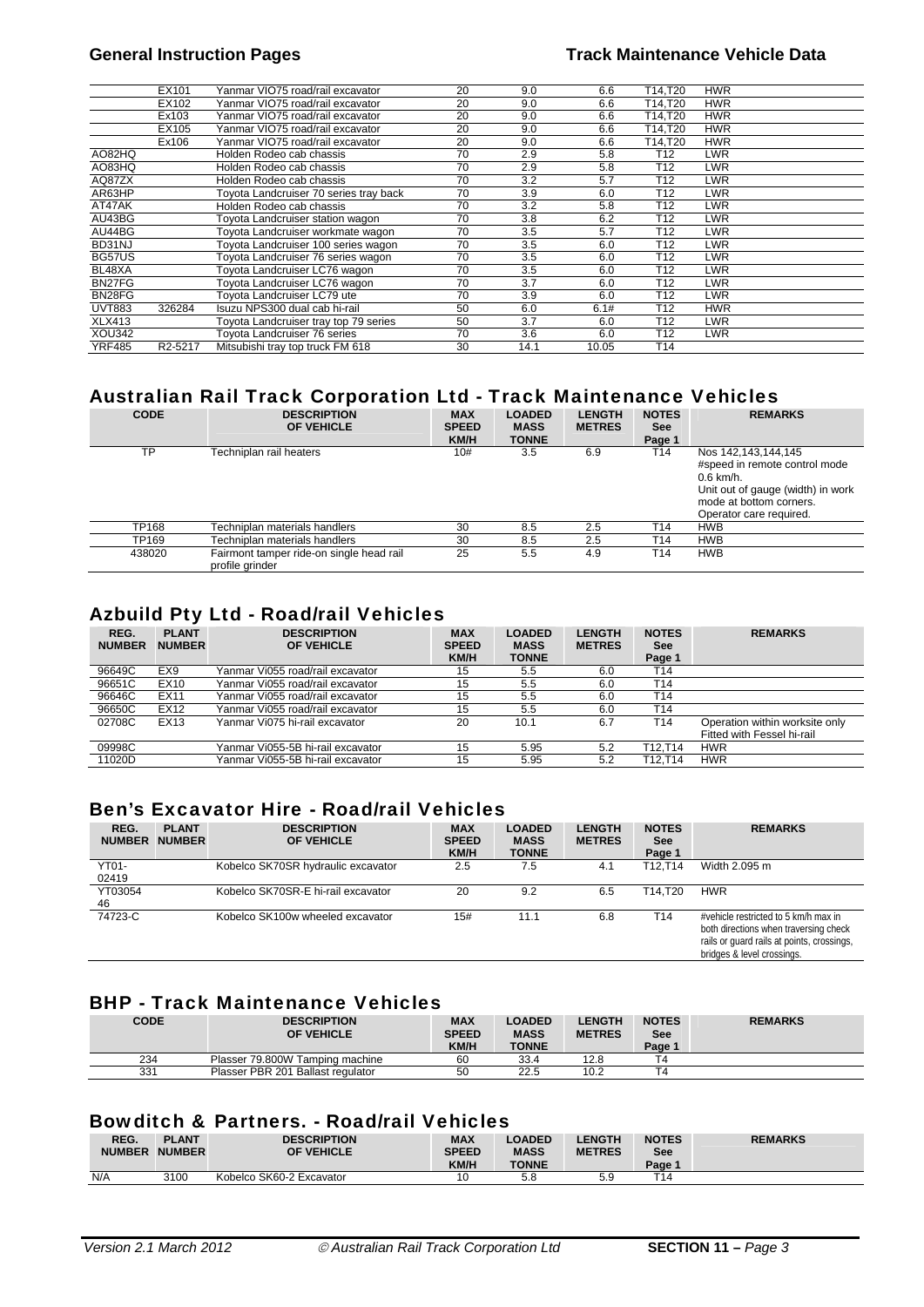#### Burnett Civil Pty Ltd - Road/rail Vehicles

| REG.<br><b>NUMBER</b> | <b>PLANT</b><br><b>NUMBER</b> | <b>DESCRIPTION</b><br>OF VEHICLE        | <b>MAX</b><br><b>SPEED</b><br>KM/H | <b>LOADED</b><br><b>MASS</b><br><b>TONNE</b> | <b>LENGTH</b><br><b>METRES</b>  | <b>NOTES</b><br>See<br>Page 1 | <b>REMARKS</b>                               |
|-----------------------|-------------------------------|-----------------------------------------|------------------------------------|----------------------------------------------|---------------------------------|-------------------------------|----------------------------------------------|
|                       |                               | Komatsu PC50MR-2 excavator              | 10                                 | 7.0                                          | 5.6#                            | T12.T14                       | HWR, # folded for travel                     |
| 94282-C               | Unit 15                       | Caterpillar CAT305C road/rail excavator | 21                                 | 6.7                                          | 6.0                             | T <sub>20</sub>               | LWR, width 1.98 m                            |
|                       | 10                            | Komatsu PC50MR-2 excavator VIN 9217     | 10                                 | 7.0                                          | 5.6#                            | T12.T14                       | HWR, # folded for travel                     |
|                       | 43                            | Morooka MST300 VDR dump truck           | 15                                 | 5.5                                          | 3.9                             | T12.T14                       | HWR, Unit out of gauge when<br>side tipping. |
|                       | 72                            | Cat 305D Road Rail Excavator            | 21                                 | 6.6                                          | 5.88<br>folded<br>for<br>travel | T14.T20                       | <b>HWR</b>                                   |

# Caradel Hire - Road/rail Vehicles

| REG.<br><b>NUMBER</b> | <b>PLANT</b><br><b>NUMBER</b> | <b>DESCRIPTION</b><br>OF VEHICLE  | <b>MAX</b><br><b>SPEED</b><br><b>KM/H</b> | <b>LOADED</b><br><b>MASS</b><br><b>TONNE</b> | <b>LENGTH</b><br><b>METRES</b> | <b>NOTES</b><br><b>See</b><br>Page 1 | <b>REMARKS</b> |
|-----------------------|-------------------------------|-----------------------------------|-------------------------------------------|----------------------------------------------|--------------------------------|--------------------------------------|----------------|
| <b>Unit 1878</b>      |                               | Hitachi EX40U Road/Rail excavator |                                           | 4.510                                        | 5.1                            | T12/14                               |                |
|                       | 2627<br>to<br>2632            | Hyundai 55-7 road/rail excavator  |                                           | 6.5                                          | 5.9                            | T14                                  |                |
|                       | 2823                          | Hyundai 55-7 road/rail excavator  |                                           | 6.5                                          | 5.9                            | ™14                                  |                |

### Cement Australia Pty Ltd - Road/rail Vehicles

| REG.<br><b>NUMBER</b> | <b>PLANT</b><br><b>NUMBER</b> | <b>DESCRIPTION</b><br>OF VEHICLE | <b>MAX</b><br><b>SPEED</b><br><b>KM/H</b> | <b>LOADED</b><br><b>MASS</b><br><b>TONNE</b> | <b>LENGTH</b><br><b>METRES</b> | <b>NOTES</b><br><b>See</b><br>Page 1 | <b>REMARKS</b>                                                                                                                                         |
|-----------------------|-------------------------------|----------------------------------|-------------------------------------------|----------------------------------------------|--------------------------------|--------------------------------------|--------------------------------------------------------------------------------------------------------------------------------------------------------|
| <b>SHX-14</b>         | N/A                           | Aresco Trak Chief truck placer   | 10<br>5#                                  | 5.0                                          | 4.3                            |                                      | # when coupled to a wagon.<br>Only one wagon at a time to be<br>coupled. Limit of operation<br>between 179,062 and 179,305<br>on the Walsh Point line. |

# Centrogen - Road/rail Vehicles

| REG.<br><b>NUMBER</b> | <b>PLANT</b><br><b>NUMBER</b> | <b>DESCRIPTION</b><br><b>OF VEHICLE</b>  | <b>MAX</b><br><b>SPEED</b><br><b>KM/H</b> | <b>LOADED</b><br><b>MASS</b><br><b>TONNE</b> | <b>LENGTH</b><br><b>METRES</b> | <b>NOTES</b><br><b>See</b><br>Page ' | <b>REMARKS</b>           |
|-----------------------|-------------------------------|------------------------------------------|-------------------------------------------|----------------------------------------------|--------------------------------|--------------------------------------|--------------------------|
| AF87FS                | VMX-2                         | Mitsubishi Canter 4x4 road/rail tray top | 60                                        | 5.5                                          |                                | T12                                  | HWR (weed spraving unit) |
| AQ40PE                | VMX-3                         | Mitsubishi Canter FG649 weed spraver     | 30                                        | 6.C                                          | $-$                            | T12                                  | HWR                      |

#### Coleman Rail - Road/rail Vehicles

| REG.<br><b>NUMBER</b> | <b>PLANT</b><br><b>NUMBER</b> | <b>DESCRIPTION</b><br>OF VEHICLE | <b>MAX</b><br><b>SPEED</b><br><b>KM/H</b> | <b>LOADED</b><br><b>MASS</b><br><b>TONNE</b> | <b>LENGTH</b><br><b>METRES</b> | <b>NOTES</b><br><b>See</b><br>Page 1 | <b>REMARKS</b> |
|-----------------------|-------------------------------|----------------------------------|-------------------------------------------|----------------------------------------------|--------------------------------|--------------------------------------|----------------|
| 64318-C               | EX-01                         | Cat M315 excavator               |                                           | 20.0                                         | 6.2                            | T14.T19                              |                |
| 70449-C               | EX-02                         | Cat M315 excavator               | 5                                         | 20.0                                         | 6.2                            | T14.T19                              |                |
| 70450-C               | EX-03                         | Cat M315 excavator               |                                           | 20.0                                         | 6.2                            | T14.T19                              |                |
| N/A                   | EX-04                         | Wheeled excavator Cat M318       |                                           | 21.5                                         | 6.2                            | T14.T19                              |                |
| N/A                   | EX-05                         | Cat M315 excavator               |                                           | 20.0                                         | 6.2                            | T14.T19                              |                |
| 70448-C               | EX-06                         | Wheeled excavator M318           |                                           | 21.5                                         | 6.2                            | T12.T14                              |                |
| <b>RVM936</b>         | MV-12                         | Dual cab Mazda Hi-rail           | 20                                        | 6.0                                          | 7.2                            | T12.T14.                             |                |
|                       |                               |                                  |                                           |                                              |                                | T <sub>19</sub>                      |                |
| <b>WFB739</b>         | 33N28<br>38                   | Kenworth Prime mover             | 30                                        | 17.7                                         | 7.4                            | T12                                  |                |

#### Coleman Rail - Track Maintenance Vehicles

| <b>CODE</b>  | <b>DESCRIPTION</b><br>OF VEHICLE  | <b>MAX</b><br><b>SPEED</b><br><b>KM/H</b> | <b>LOADED</b><br><b>MASS</b><br><b>TONNE</b> | <b>LENGTH</b><br><b>METRES</b> | <b>NOTES</b><br>See<br>Page 1 | <b>REMARKS</b> |
|--------------|-----------------------------------|-------------------------------------------|----------------------------------------------|--------------------------------|-------------------------------|----------------|
| <b>BR-01</b> | Kershaw ballast regulator         | 25                                        | 12.0                                         | 8.0                            | T14                           |                |
| HTT 152 784  | Pandrol Jackson Model 6700 tamper | 30                                        | 32.0                                         | 15.5                           |                               |                |

# Combined Chemicals & EVMS Co. - Road/rail Vehicles

| REG.<br><b>NUMBER</b> | <b>PLANT</b><br><b>NUMBER</b> | <b>DESCRIPTION</b><br><b>OF VEHICLE</b> | MAX<br><b>SPEED</b><br><b>KM/H</b> | LOADED<br><b>MASS</b><br><b>TONNE</b> | <b>LENGTH</b><br><b>METRES</b> | <b>NOTES</b><br>See<br>Page 1 | <b>REMARKS</b> |
|-----------------------|-------------------------------|-----------------------------------------|------------------------------------|---------------------------------------|--------------------------------|-------------------------------|----------------|
| <b>RBE-422</b>        | VMX1                          | Unimog 1250 weed sprayer                | 30                                 | 15:                                   |                                | T4C                           |                |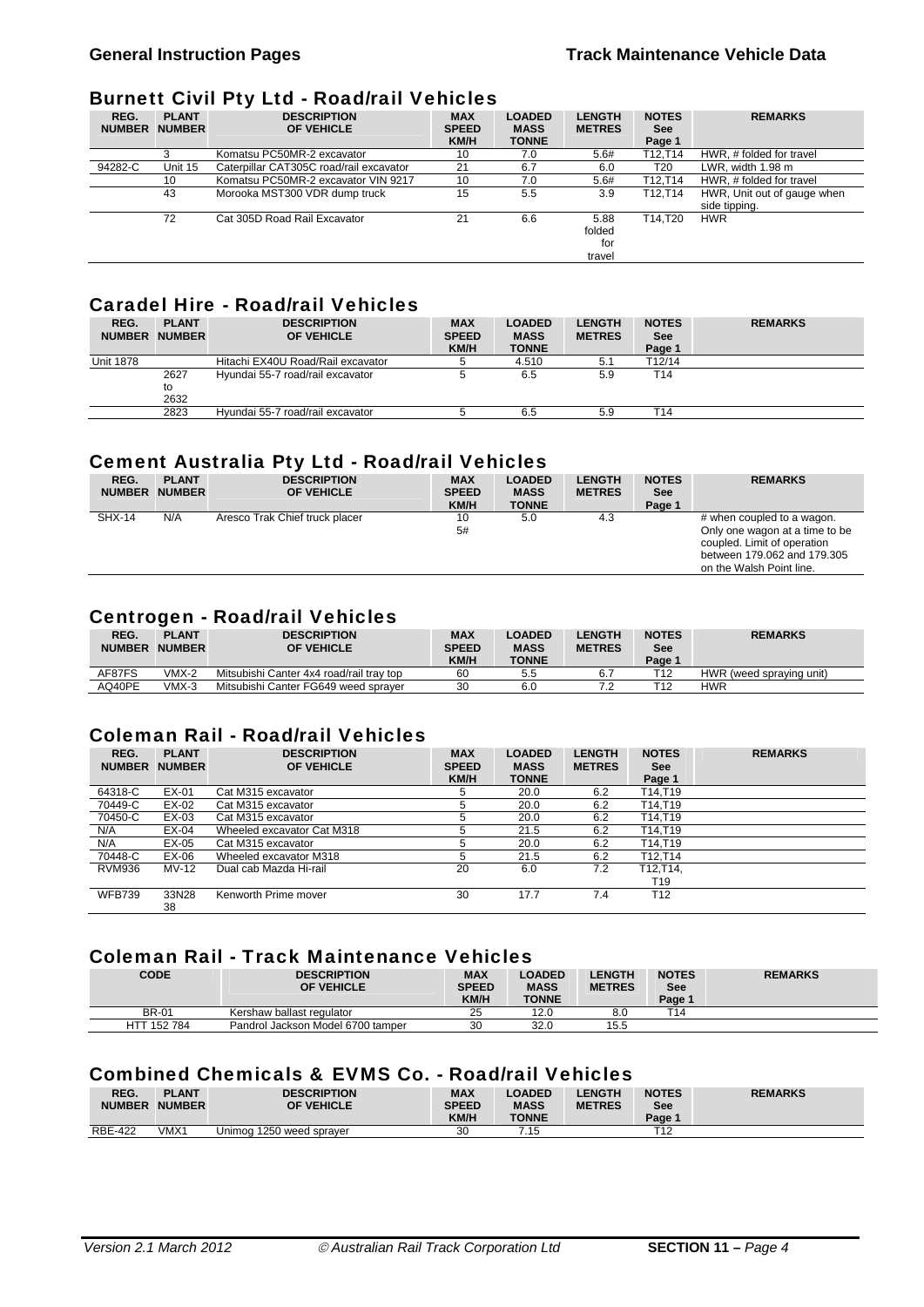#### Daracon Plant Hire Pty Ltd. - Road/rail Vehicles

| REG.<br><b>NUMBER</b> | <b>PLANT</b><br><b>NUMBER</b> | <b>DESCRIPTION</b><br>OF VEHICLE      | <b>MAX</b><br><b>SPEED</b><br><b>KM/H</b> | <b>LOADED</b><br><b>MASS</b><br><b>TONNE</b> | <b>LENGTH</b><br><b>METRES</b> | <b>NOTES</b><br><b>See</b><br>Page 1 | <b>REMARKS</b>    |
|-----------------------|-------------------------------|---------------------------------------|-------------------------------------------|----------------------------------------------|--------------------------------|--------------------------------------|-------------------|
|                       | 3365                          | Yanmar VIO75-A road/rail excavator    | 25                                        | 8.4                                          | 6.2                            | T12.T14                              |                   |
|                       | 3366                          | Yanmar VIO75-A road/rail excavator    | 25                                        | 8.4                                          | 6.2                            | T12.T14                              |                   |
|                       | 3416                          | Yanmar VIO75 hydraulic excavator      | 20                                        | 8.9                                          | 6.6                            | T14                                  | LWR, width 2.27 m |
|                       | 3432                          | Yanmar VIO75 hydraulic excavator      | 20                                        | 8.9                                          | 6.6                            | T14                                  | LWR, width 2.27 m |
|                       | 3521                          | Caterpillar CAT316D wheeled excavator | 20                                        | 19.0                                         | 8.7                            | T14.T20                              | HWR. Width 2.55 m |

### Earth Track Solutions - Road/rail Vehicles

| REG.<br><b>NUMBER</b> | <b>PLANT</b><br><b>NUMBER</b> | <b>DESCRIPTION</b><br>OF VEHICLE                | <b>MAX</b><br><b>SPEED</b><br>KM/H | <b>LOADED</b><br><b>MASS</b><br><b>TONNE</b> | <b>LENGTH</b><br><b>METRES</b> | <b>NOTES</b><br><b>See</b><br>Page 1 | <b>REMARKS</b> |
|-----------------------|-------------------------------|-------------------------------------------------|------------------------------------|----------------------------------------------|--------------------------------|--------------------------------------|----------------|
|                       | W6A00981                      | CAT316D hi-rail wheeled excavator               | 15                                 | 19.8                                         | 19.8                           | T14.T20                              | HWR            |
|                       |                               | OW3H00715 CAT313D wheeled excavator fitted with |                                    | 16.2                                         | 5.0                            | T14.T19                              | HWR            |
|                       |                               | hi rail quide wheels                            |                                    |                                              |                                |                                      |                |

## EDI - Road/rail Vehicles

| REG.<br><b>NUMBER</b> | <b>PLANT</b><br><b>NUMBER</b> | <b>DESCRIPTION</b><br><b>OF VEHICLE</b> | <b>MAX</b><br><b>SPEED</b><br><b>KM/H</b> | <b>LOADED</b><br><b>MASS</b><br><b>TONNE</b> | <b>LENGTH</b><br><b>METRES</b> | <b>NOTES</b><br>See<br>Page 1 | <b>REMARKS</b> |
|-----------------------|-------------------------------|-----------------------------------------|-------------------------------------------|----------------------------------------------|--------------------------------|-------------------------------|----------------|
| <b>WBS636</b>         | <b>WT001</b>                  | Hino FS270 6x4 weed spray truck         | 30                                        | 24.0                                         | 10.0                           | <b>T40</b>                    | HWR            |

# EDI - Track Maintenance Vehicles

| <b>CODE</b>     | <b>DESCRIPTION</b><br>OF VEHICLE      | <b>MAX</b><br><b>SPEED</b> | <b>LOADED</b><br><b>MASS</b> | <b>LENGTH</b><br><b>METRES</b> | <b>NOTES</b><br><b>See</b> | <b>REMARKS</b> |
|-----------------|---------------------------------------|----------------------------|------------------------------|--------------------------------|----------------------------|----------------|
|                 |                                       | KM/H                       | <b>TONNE</b>                 |                                | Page 1                     |                |
| BR 001          | Knox Kershaw KBR850 ballast regulator | 65                         | 18.2                         | 11.2                           |                            | <b>HBW</b>     |
| BR 002          | Knox Kershaw KBR850 ballast regulator | 65                         | 18.2                         | 11.2                           |                            | <b>HBW</b>     |
| BR 003          | Knox Kershaw KBR850 ballast regulator | 65                         | 18.2                         | 11.2                           |                            | <b>HBW</b>     |
| BR 004          | Knox Kershaw KBR850 ballast regulator | 65                         | 18.2                         | 11.2                           |                            | <b>HBW</b>     |
| <b>BR 005</b>   | Knox Kershaw KBR850 ballast regulator | 65                         | 18.2                         | 11.2                           |                            | <b>HBW</b>     |
| BR 007          | Knox Kershaw KBR850 ballast regulator | 65                         | 18.2                         | 11.2                           |                            | <b>HBW</b>     |
| EX028           | Atlas excavator                       | 20                         | 23.0                         | 7.6                            | T12,T14                    |                |
| RTC 3001        | Plasser M393 crib compactor           | 30                         | 20.2                         | 8.6                            | T <sub>14</sub>            |                |
| RTH 3001        | Tie handling crane                    | 20                         | 7.2                          | 5.5                            | T12,T14                    |                |
| RTH 3002        | Tie handling crane                    | 20                         | 7.2                          | 7.8                            | T12,T14                    |                |
| <b>RTM 3001</b> | Pandrol Jackson 6700S switch tamper   | 60                         | 32.0                         | 13.3                           |                            | <b>HBW</b>     |
| <b>RTM 3002</b> | Pandrol Jackson 6700S switch tamper   | 60                         | 32.0                         | 13.3                           |                            | <b>HBW</b>     |
| <b>RTM 3004</b> | Spot tamper                           | 20                         | 7.8                          | 5.5                            | T12,T14                    |                |
| <b>RTM 3005</b> | Pandrol Jackson 6700S switch tamper   | 60                         | 32.0                         | 13.3                           |                            | <b>HBW</b>     |
| <b>RRL 3002</b> | Rail lifter                           | 15                         | 2.8                          | 3.2                            | T12,T14                    |                |
| <b>RRL 3003</b> | Rail lifter                           | 15                         | 2.8                          | 3.2                            | T12,T14                    |                |
| <b>RSC 3001</b> | Linear scarifier                      | 10                         | 6.7                          | 3.9                            | T12,T14                    |                |
| RTX 3001        | Sleeper renewer                       | 20                         | 6.8                          | 6.2                            | T12,T14                    |                |
| RTX 3002        | Sleeper renewer                       | 20                         | 6.8                          | 6.2                            | T12,T14                    |                |
| SW006           | Pandrol Jackson 6700S switch tamper   | 60                         | 32.0                         | 13.3                           |                            | <b>HBW</b>     |
| S1001           | Nordco Tripp tie remover & inserter   | 30                         | 16.3                         | 10.7                           |                            |                |
| TA006           | Pandrol Jackson 6700S switch tamper   | 60                         | 32.0                         | 13.3                           |                            | <b>HBW</b>     |
|                 | Hydraulic spike driver                | 15                         | 3.2                          | 3.5                            | T12,T14                    |                |

# Evans Deakin Pty Ltd. - Road/rail Vehicles

| REG.<br><b>NUMBER</b> | <b>PLANT</b><br><b>NUMBER</b> | <b>DESCRIPTION</b><br>OF VEHICLE                              | <b>MAX</b><br><b>SPEED</b><br><b>KM/H</b> | <b>LOADED</b><br><b>MASS</b><br><b>TONNE</b> | <b>LENGTH</b><br><b>METRES</b> | <b>NOTES</b><br><b>See</b><br>Page 1 | <b>REMARKS</b> |
|-----------------------|-------------------------------|---------------------------------------------------------------|-------------------------------------------|----------------------------------------------|--------------------------------|--------------------------------------|----------------|
| <b>BCP-629</b>        | <b>TR111</b>                  | Isuzu 6x6 truck with 2 t hoist                                | 30                                        | 8.14                                         |                                | T12                                  |                |
| 8BE-446               | TR119                         | Isuzu 6x6 truck with 2 t hoist and elevating<br>work platform | 30                                        | 13.44                                        |                                | T <sub>12</sub>                      |                |
| QCU-325               | <b>TR114</b>                  | Isuzu 6x6 truck with elevating work platform                  | 30                                        |                                              |                                | T <sub>12</sub>                      |                |
| <b>BEB-896</b>        | <b>TR121</b>                  | Isuzu 6x6 truck with 2 t hoist and elevating<br>work platform | 30                                        | 12.18                                        |                                | T <sub>12</sub>                      |                |
| QCU-326               | <b>TR117</b>                  | Isuzu 6x6 truck with elevating work platform                  | 30                                        |                                              |                                | T <sub>12</sub>                      |                |
| <b>EWC-883</b>        | <b>TR120</b>                  | Isuzu 6x6 truck with 2 t hoist                                | 30                                        | 8.14                                         |                                | T <sub>12</sub>                      |                |
| <b>BHY-140</b>        | TR116                         | Isuzu 6x6 truck                                               | 30                                        | 8.14                                         |                                | T <sub>12</sub>                      |                |
| <b>DSD-168</b>        | LR2484                        | Isuzu 6x6 truck with 2 t hoist                                | 30                                        | 8.14                                         |                                | T <sub>12</sub>                      |                |
| <b>FVE-022</b>        | L2545                         | Isuzu 6x6 truck with 2 t hoist                                | 30                                        | 8.14                                         |                                | T <sub>12</sub>                      |                |
| QEY-281               | TR112                         | Isuzu 6x6 truck with 2 t hoist and elevating<br>work platform | 30                                        | 13.44                                        |                                | T <sub>12</sub>                      |                |

# Fessl Pty Ltd - Track Maintenance Vehicles

| <b>CODE</b> | <b>DESCRIPTION</b><br>OF VEHICLE | <b>MAX</b><br><b>SPEED</b><br>KM/H | <b>LOADED</b><br><b>MASS</b><br><b>TONNE</b> | <b>LENGTH</b><br><b>METRES</b> | <b>NOTES</b><br><b>See</b><br>Page 1 | <b>REMARKS</b> |
|-------------|----------------------------------|------------------------------------|----------------------------------------------|--------------------------------|--------------------------------------|----------------|
| M54         | 8931 Fessl Ballast equaliser     | 50                                 | 26.5                                         | 14.0                           | Δ                                    |                |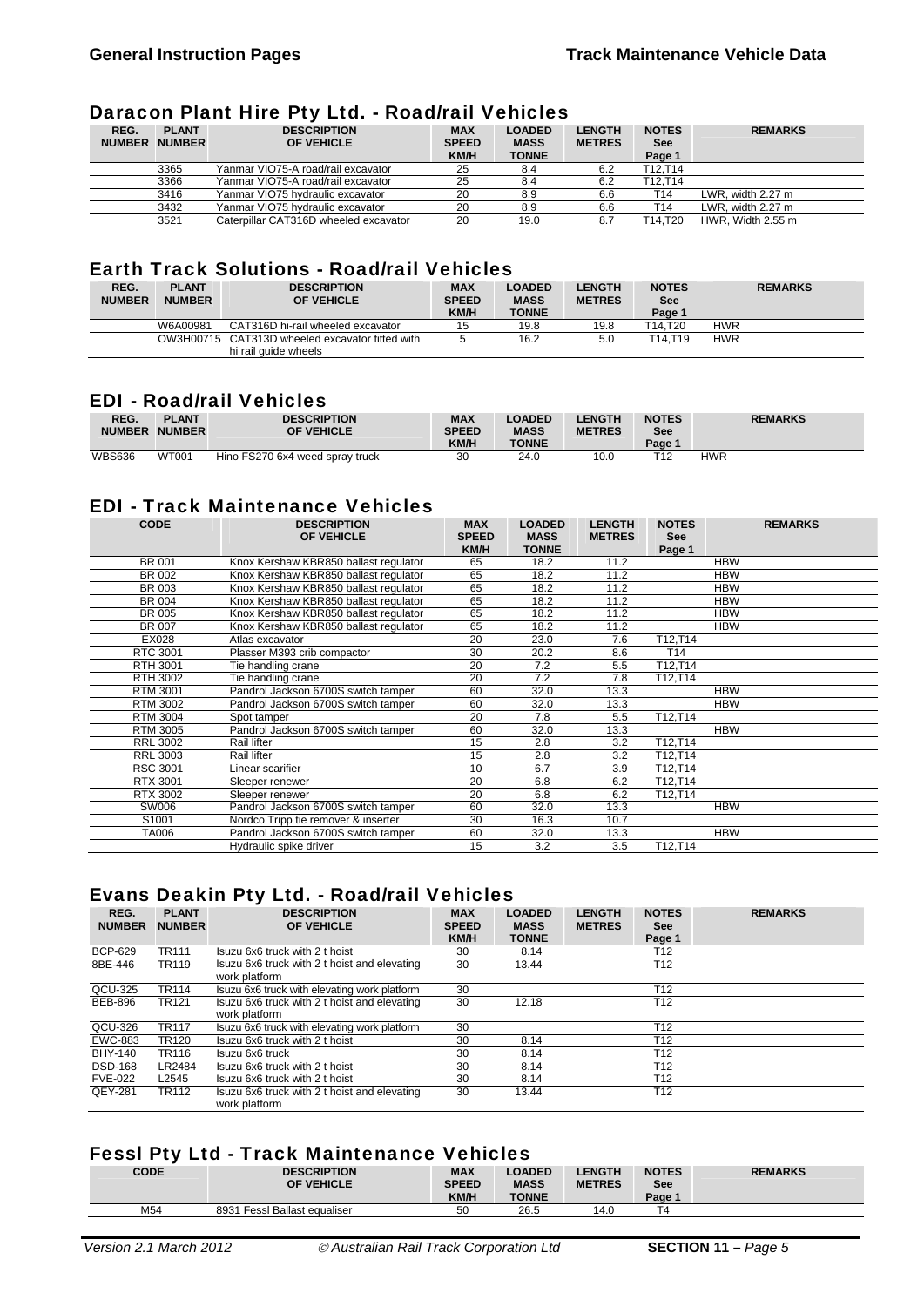#### Gaudron Vegetation Management - Road/rail Vehicles

|               |               | --<br>_                      |              |               |               |              |                |
|---------------|---------------|------------------------------|--------------|---------------|---------------|--------------|----------------|
| REG.          | <b>PLANT</b>  | <b>DESCRIPTION</b>           | <b>MAX</b>   | <b>LOADED</b> | <b>LENGTH</b> | <b>NOTES</b> | <b>REMARKS</b> |
| <b>NUMBER</b> | <b>NUMBER</b> | OF VEHICLE                   | <b>SPEED</b> | <b>MASS</b>   | <b>METRES</b> | <b>See</b>   |                |
|               |               |                              | <b>KM/H</b>  | <b>TONNE</b>  |               | Page 1       |                |
| BA43AS        |               | Mitsubishi Canter 4WD tipper | 30           |               |               | T40          | ∟WR            |

#### Geomatic Technologies Pty Ltd - Road/rail Vehicles

| REG.          | <b>PLANT</b>  | <b>DESCRIPTION</b>                    | <b>MAX</b>   | <b>LOADED</b> | <b>LENGTH</b> | <b>NOTES</b> | <b>REMARKS</b> |
|---------------|---------------|---------------------------------------|--------------|---------------|---------------|--------------|----------------|
|               |               |                                       |              |               |               |              |                |
|               | NUMBER NUMBER | <b>OF VEHICLE</b>                     | <b>SPEED</b> | <b>MASS</b>   | <b>METRES</b> | <b>See</b>   |                |
|               |               |                                       |              |               |               |              |                |
|               |               |                                       |              |               |               |              |                |
|               |               |                                       | <b>KM/H</b>  | <b>TONNE</b>  |               | Page 1       |                |
| <b>TEG770</b> | N/A           | Holden Rodeo twin cab utility hi-rail | 60           | 2.8           | 5.3           | T10          |                |

#### Georges Loader Hire - Road/rail Vehicles

| --<br>REG.<br><b>NUMBER</b> | <b>PLANT</b><br><b>NUMBER</b> | <b>DESCRIPTION</b><br>OF VEHICLE | <b>MAX</b><br><b>SPEED</b><br><b>KM/H</b> | <b>LOADED</b><br><b>MASS</b><br><b>TONNE</b> | <b>LENGTH</b><br><b>METRES</b> | <b>NOTES</b><br>See<br>Page 1 | <b>REMARKS</b> |
|-----------------------------|-------------------------------|----------------------------------|-------------------------------------------|----------------------------------------------|--------------------------------|-------------------------------|----------------|
|                             | U35                           | C27395 Kubota KX 121-3 excavator |                                           | 4.5                                          |                                | T <sub>14</sub>               |                |
|                             | U55                           | Yanmar V1050 Hi-rail excavator   | 15                                        | к.<br>ິ.                                     | υ.                             | T <sub>14</sub>               |                |

# Goldspring's Earthmoving Pty Ltd - Road/rail Vehicles

| REG.          | <b>PLANT</b>  | <b>DESCRIPTION</b>                                                                                                                                                                                                                                                   | <b>MAX</b>   | <b>LOADED</b> | <b>LENGTH</b> | <b>NOTES</b> | <b>REMARKS</b>              |
|---------------|---------------|----------------------------------------------------------------------------------------------------------------------------------------------------------------------------------------------------------------------------------------------------------------------|--------------|---------------|---------------|--------------|-----------------------------|
| <b>NUMBER</b> | <b>NUMBER</b> | OF VEHICLE                                                                                                                                                                                                                                                           | <b>SPEED</b> | <b>MASS</b>   | <b>METRES</b> | <b>See</b>   |                             |
|               |               |                                                                                                                                                                                                                                                                      | KM/H         | <b>TONNE</b>  |               | Page 1       |                             |
|               | GS001         | Komatsu hydraulic excavator                                                                                                                                                                                                                                          | 20           | 6.0           | 4.1           | T12.T14      | Width 1.92 m                |
|               | GS002         | Kobelco SK60 hydraulic excavator                                                                                                                                                                                                                                     | 30           | 8.5           | 6.0           | T12.T14      | Width 2.75 m                |
|               | 118           | Komatsu PC128 UU-2 hi-rail excavator                                                                                                                                                                                                                                 | 20           | 16.0          | 8.0           | T12.T14      |                             |
|               | 146           | On track trailer                                                                                                                                                                                                                                                     | 20 empty     | 9.0           | 3.3           | T14          | See also Notes 1 to 4 below |
|               |               |                                                                                                                                                                                                                                                                      | 10 loaded    |               |               |              |                             |
|               |               | At all times the trailer is on rail and moved on rail (loaded or empty) it must be coupled to a rail wheel braked excavator fitted with the<br>necessary compatible hydraulic lines to operate the braking system e.g. Komatsu PC 128UU-2 excavator plant number 118 |              |               |               |              |                             |
|               |               | Safety chains must be installed between the trailer and excavator at all times when the trailer is on rail.                                                                                                                                                          |              |               |               |              |                             |
|               |               | Lights must be on a t all times.                                                                                                                                                                                                                                     |              |               |               |              |                             |
|               | 4             | Trailer load not to exceed 26 concrete sleepers or equivalent load of total mass of 9 tonnes as above.                                                                                                                                                               |              |               |               |              |                             |
|               | 160           | Yanmar Vio excavator ser no 12635                                                                                                                                                                                                                                    | 25           | 8.9           | 6.2           | T14          | Width 2.26 m                |
|               | 161           | Yanmar Vio excavator ser no 12621                                                                                                                                                                                                                                    | 25           | 8.9           | 6.2           | T14          | Width 2.26 m                |

#### Hardface Technologies - Road/rail Vehicles

| REG.           | <b>PLANT</b>  | <b>DESCRIPTION</b>          | <b>MAX</b>   | <b>LOADED</b> | <b>_ENGTH</b> | <b>NOTES</b> | <b>REMARKS</b> |
|----------------|---------------|-----------------------------|--------------|---------------|---------------|--------------|----------------|
| <b>NUMBER</b>  | <b>NUMBER</b> | OF VEHICLE                  | <b>SPEED</b> | <b>MASS</b>   | <b>METRES</b> | See          |                |
|                |               |                             | <b>KM/H</b>  | <b>TONNE</b>  |               | Page 1       |                |
| <b>UAC-661</b> |               | Landrover Defender twin cab | 50           | 3.5           | 6.3           | T12          |                |

## Harsco Track Technologies - Road/rail Vehicles

| REG.<br><b>NUMBER</b> | <b>PLANT</b><br><b>NUMBER</b> | <b>DESCRIPTION</b><br>OF VEHICLE    | <b>MAX</b><br><b>SPEED</b><br><b>KM/H</b> | <b>LOADED</b><br><b>MASS</b><br><b>TONNE</b> | <b>LENGTH</b><br><b>METRES</b> | <b>NOTES</b><br><b>See</b><br>Page ' | <b>REMARKS</b> |
|-----------------------|-------------------------------|-------------------------------------|-------------------------------------------|----------------------------------------------|--------------------------------|--------------------------------------|----------------|
| 378HYT                | <b>HT10</b>                   | Isuzu FSS550 4x4 track straightener | 30                                        | 10.0                                         |                                | T12                                  |                |
| 886JUC                | HTT12                         | Isuzu FSS550 4x4 rail straightener  | 30                                        | 10.0                                         |                                | T12                                  |                |

### Harsco Track Technologies - Track Maintenance Vehicles

189 Yanmar V1075-A road/rail excavator 25 8.9 6.2 T12,T14

| <b>CODE</b>       | <b>DESCRIPTION</b><br>OF VEHICLE | <b>MAX</b><br><b>SPEED</b><br>KM/H | <b>LOADED</b><br><b>MASS</b><br><b>TONNE</b> | <b>LENGTH</b><br><b>METRES</b> | <b>NOTES</b><br><b>See</b><br>Page 1 | <b>REMARKS</b> |
|-------------------|----------------------------------|------------------------------------|----------------------------------------------|--------------------------------|--------------------------------------|----------------|
| FT3               | Harsco tamper                    | 35                                 | 16                                           | 9.2                            |                                      |                |
| FT9               | Harsco rail bending machine      | 25                                 | 6.0                                          | 5.4                            |                                      |                |
| HTT14             | Komatsu PC50 excavators          | 15                                 | 6.0                                          | 6.7                            | ™14                                  |                |
| HTT <sub>16</sub> | Komatsu PC50 excavators          | 15                                 | 6.0                                          | 6.7                            | ™14                                  |                |
| U50               | 11071B Komatsu PC50UU-2E         | 15                                 | 6.0                                          | 6.7                            | ™14                                  |                |

# Hinton Engineering - Road/rail Vehicles

| REG.<br><b>NUMBER</b> | <b>PLANT</b><br><b>NUMBER</b> | <b>DESCRIPTION</b><br>OF VEHICLE   | <b>MAX</b><br><b>SPEED</b><br><b>KM/H</b> | <b>_OADED</b><br><b>MASS</b><br><b>TONNE</b> | <b>LENGTH</b><br><b>METRES</b> | <b>NOTES</b><br><b>See</b><br>Page 1 | <b>REMARKS</b>     |
|-----------------------|-------------------------------|------------------------------------|-------------------------------------------|----------------------------------------------|--------------------------------|--------------------------------------|--------------------|
|                       | HIN006                        | Rosenguist CD500 Pandrol fast clip | 15                                        | 4.5                                          |                                | T <sub>14</sub>                      | LWR. Width 2.38 m. |
|                       | HIN007                        | Rosenguist CD500 Pandrol fast clip | 15                                        | 4.5                                          | 4.9                            | T14                                  | LWR. Width 2.38 m. |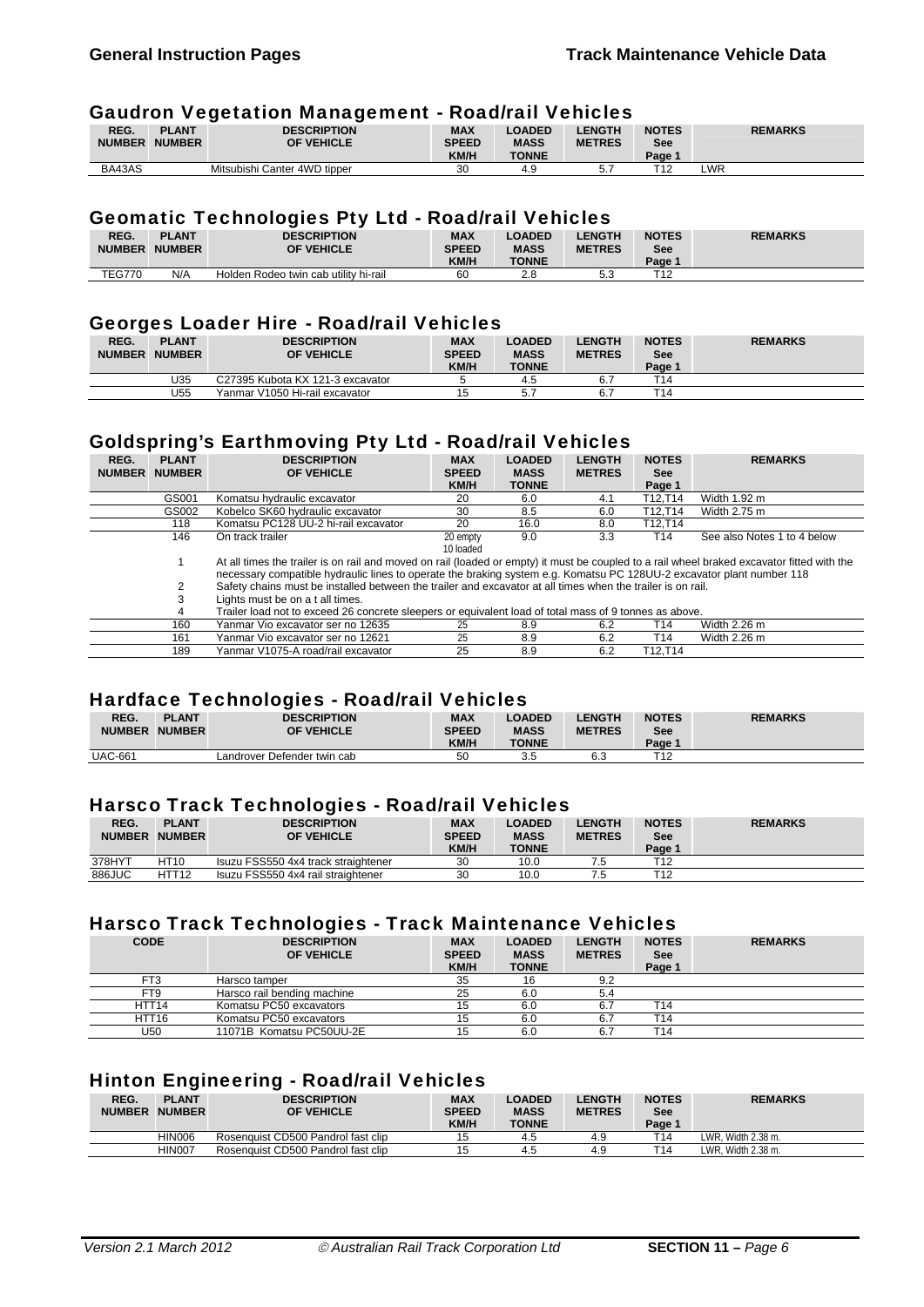# Howell Contractors - Road/rail Vehicles

| REG.<br><b>NUMBER</b> | <b>PLANT</b><br><b>NUMBER</b> | <b>DESCRIPTION</b><br>OF VEHICLE           | <b>MAX</b><br><b>SPEED</b><br><b>KM/H</b> | <b>LOADED</b><br><b>MASS</b><br><b>TONNE</b> | <b>LENGTH</b><br><b>METRES</b> | <b>NOTES</b><br><b>See</b><br>Page 1 | <b>REMARKS</b> |
|-----------------------|-------------------------------|--------------------------------------------|-------------------------------------------|----------------------------------------------|--------------------------------|--------------------------------------|----------------|
|                       |                               | Mitsubishi FV415 hi-rail wheeled excavator | 20                                        | 21.5                                         | 6.2                            | T12.T14                              |                |
|                       |                               | Hyundai hi-rail wheeled excavator 140W-7   | 20                                        | 21.5                                         | 6.2                            | T12.T14                              |                |
|                       | 4.5.6                         | Cat 316 hi-rail wheel excavator            | 20                                        | 21.5                                         | 6.2                            | T12.T14                              |                |
|                       |                               |                                            |                                           |                                              |                                | .T19                                 |                |

# Infraworks - Road/rail Vehicles

| REG.<br><b>NUMBER</b> | <b>PLANT</b><br><b>NUMBER</b> | <b>DESCRIPTION</b><br>OF VEHICLE                | <b>MAX</b><br><b>SPEED</b><br>KM/H | <b>LOADED</b><br><b>MASS</b><br><b>TONNE</b> | <b>LENGTH</b><br><b>METRES</b> | <b>NOTES</b><br><b>See</b><br>Page 1 | <b>REMARKS</b> |
|-----------------------|-------------------------------|-------------------------------------------------|------------------------------------|----------------------------------------------|--------------------------------|--------------------------------------|----------------|
| INF007                | n/a                           | Mitsubishi FM515M table top truck with<br>crane | 30                                 | 14.3                                         | 10.0                           | T12                                  | <b>HWR</b>     |
| INF008                | n/a                           | Isuzu FVR950 table top tuck                     | 30                                 | 16.0                                         | 9.0                            | T12                                  | <b>HWR</b>     |
| INF010                | n/a                           | Mitsubishi FM618 3 way tipper with crane        | 30                                 | 13.5                                         | 7.8                            | T12                                  | <b>HWR</b>     |
| <b>INF011</b>         | n/a                           | Isuzu FSR500 dual cab tipper                    | 30                                 | 15.0                                         | 7.2                            | T12                                  | <b>MWR</b>     |
| INF012                | n/a                           | Isuzu FVR550 long table top truck with<br>crane | 30                                 | 10.4                                         | 8.4                            | T12                                  | <b>HWR</b>     |
| <b>INF013</b>         | n/a                           | Isuzu FRR550 long table top truck with<br>crane | 30                                 | 10.4                                         | 8.4                            | T12                                  | <b>HWR</b>     |
| <b>INF014</b>         | n/a                           | Isuzu FSS550 4x4 truck with cherry picker       | 30                                 | 10.4                                         | 7.5                            | T <sub>12</sub>                      | <b>MWR</b>     |

#### Integrated Land Management Services Pty Ltd - Road/rail Vehicles

|               |               | . .                     |              |               |               |                 |                |
|---------------|---------------|-------------------------|--------------|---------------|---------------|-----------------|----------------|
| REG.          | <b>PLANT</b>  | <b>DESCRIPTION</b>      | <b>MAX</b>   | <b>LOADED</b> | <b>LENGTH</b> | <b>NOTES</b>    | <b>REMARKS</b> |
| <b>NUMBER</b> | <b>NUMBER</b> | <b>OF VEHICLE</b>       | <b>SPEED</b> | <b>MASS</b>   | <b>METRES</b> | See             |                |
|               |               |                         | <b>KM/H</b>  | <b>TONNE</b>  |               | Page 1          |                |
| BG73UB        |               | Tovota Land cruiser ute | 50           | 3.8           | o.c           | T <sub>12</sub> | LWR            |

# John Holland - Road/rail Vehicles

| REG.<br><b>NUMBER</b> | <b>PLANT</b><br><b>NUMBER</b> | <b>DESCRIPTION</b><br>OF VEHICLE        | <b>MAX</b><br><b>SPEED</b> | <b>LOADED</b><br><b>MASS</b> | <b>LENGTH</b><br><b>METRES</b> | <b>NOTES</b><br><b>See</b> | <b>REMARKS</b>                                           |
|-----------------------|-------------------------------|-----------------------------------------|----------------------------|------------------------------|--------------------------------|----------------------------|----------------------------------------------------------|
|                       |                               |                                         | <b>KM/H</b>                | <b>TONNE</b>                 |                                | Page 1                     |                                                          |
| <b>RQF232</b>         | 32036                         | Case back hoe with guide wheels         | 15                         | 8.8                          | 5.7                            | T14                        | Rail quide wheels fitted to bucket                       |
| Not reg.              | 41702                         | Trailer for UGM Rail grinder            | 30                         | 8                            | 6.0                            |                            | Note 326118 is designed to operate with<br>41702 & 41703 |
| AC92ET                | 240435                        | Toyota Landcruiser                      | 50                         | 4.5                          | 5.6                            | T <sub>12</sub>            |                                                          |
|                       | 323064                        | Yanmar VIO80 road/rail excavator        | 15                         | 9.7                          | 7.1                            | T14                        | <b>HWR</b>                                               |
| 1AXE294               | 326118                        | Volvo FL10 prime mover for UGM Rail     | 30                         | 30                           | 11.1                           |                            |                                                          |
|                       |                               | Grinder                                 |                            |                              |                                |                            |                                                          |
| <b>PXG106</b>         | 326106                        | Mitsubishi hi-rail tip truck            | 30                         | 11.0                         | 6.9                            |                            |                                                          |
| <b>RYT380</b>         | 326171                        | Isuzu NPS300 dual cab hi-rail           | 50                         | 6.2                          | 6.5                            | T <sub>12</sub>            |                                                          |
| <b>SCT856</b>         | 326174                        | Mitsubishi Canter D/cab 4WD tray top    | 30                         | 6                            | 7.0                            | T <sub>12</sub>            |                                                          |
| <b>TLK310</b>         | 326239                        | Isuzu NPS400 dual cab hi-rail           | 50                         | 6.2                          | 6.5                            | T <sub>12</sub>            |                                                          |
| <b>TLK311</b>         | 326241                        | Isuzu NPS400 dual cab hi-rail           | 50                         | 6.2                          | 6.5                            | T12                        |                                                          |
| 1CGS024               | 326265                        | Isuzu NPS300 dual cab hi-rail           | 30                         | 6.0                          | 7.0                            | T <sub>12</sub>            | 6.1 m long in travel mode                                |
| <b>ULV063</b>         | 326266                        | Isuzu NPS400 dual cab hi-rail           | 50                         | 6.2                          | 6.5                            | T <sub>12</sub>            |                                                          |
| <b>ULV064</b>         | 326267                        | Isuzu NPS400 dual cab hi-rail           | 50                         | 6.2                          | 6.5                            | T <sub>12</sub>            |                                                          |
|                       | 341076                        | Pettibone Hi-rail Rail Handling Slewing | 25                         | 13.3                         | 6.8                            | T <sub>14</sub>            |                                                          |
|                       |                               | Crane                                   |                            |                              |                                |                            |                                                          |
|                       | 341083                        | Cat M315 Road/rail excavator            | 5                          | 17.0                         | 11.0                           | T <sub>14</sub>            |                                                          |
|                       | 341084                        | Cat M315 Road/rail excavator            | 5                          | 17.0                         | 11.0                           | T14                        |                                                          |
|                       | 424007                        | Techniplan Fastclipper                  | 15                         | 1.25                         | 2.4                            | T <sub>14</sub>            |                                                          |
|                       | 424008                        | Techniplan Fastclipper                  | 15                         | 1.25                         | 2.4                            | T14                        |                                                          |
|                       | 424009                        | Techniplan Fastclipper                  | 15                         | 1.25                         | 2.4                            | T14                        |                                                          |

# John Holland - Track Maintenance Vehicles

| <b>CODE</b>       | <b>DESCRIPTION</b><br>OF VEHICLE | <b>MAX</b><br><b>SPEED</b><br><b>KM/H</b> | <b>LOADED</b><br><b>MASS</b><br><b>TONNE</b> | <b>LENGTH</b><br><b>METRES</b> | <b>NOTES</b><br>See<br>Page 1 | <b>REMARKS</b>                                                                                                                             |
|-------------------|----------------------------------|-------------------------------------------|----------------------------------------------|--------------------------------|-------------------------------|--------------------------------------------------------------------------------------------------------------------------------------------|
| TR <sub>6</sub>   | Pony track laying machine        | 40                                        | 48.6                                         | 26.7                           | T2.T17                        | Drawbar capacity 80 t. For conditions<br>of operation see notes in SECTION 9 -<br><b>Operation of Track Maintenance</b><br><b>Vehicles</b> |
| <b>RG07</b>       | 32 Stone Rail grinder            | 70                                        | 167.5                                        | 45                             |                               | See Notes 1 to 7 below                                                                                                                     |
| RG9               | 48 stone rail grinding consist   | 80                                        | 335                                          | 76                             |                               | Fuel load of support vehicle must be<br>maintained at a minimum of 3500 litres<br>at all times.                                            |
| PZLF-0001W        | Maintenance Car                  | 70                                        | 50                                           | 16                             |                               | See Notes 1 to 7 below                                                                                                                     |
| <b>PZLF-0002X</b> | Water Tank Car                   | 70                                        | 76                                           | 15                             |                               | See Notes 1 to 7 below                                                                                                                     |
| <b>PZLF-0003R</b> | Crew car                         | 70                                        | 35                                           | 12.7                           |                               | See Notes 1 to 7 below                                                                                                                     |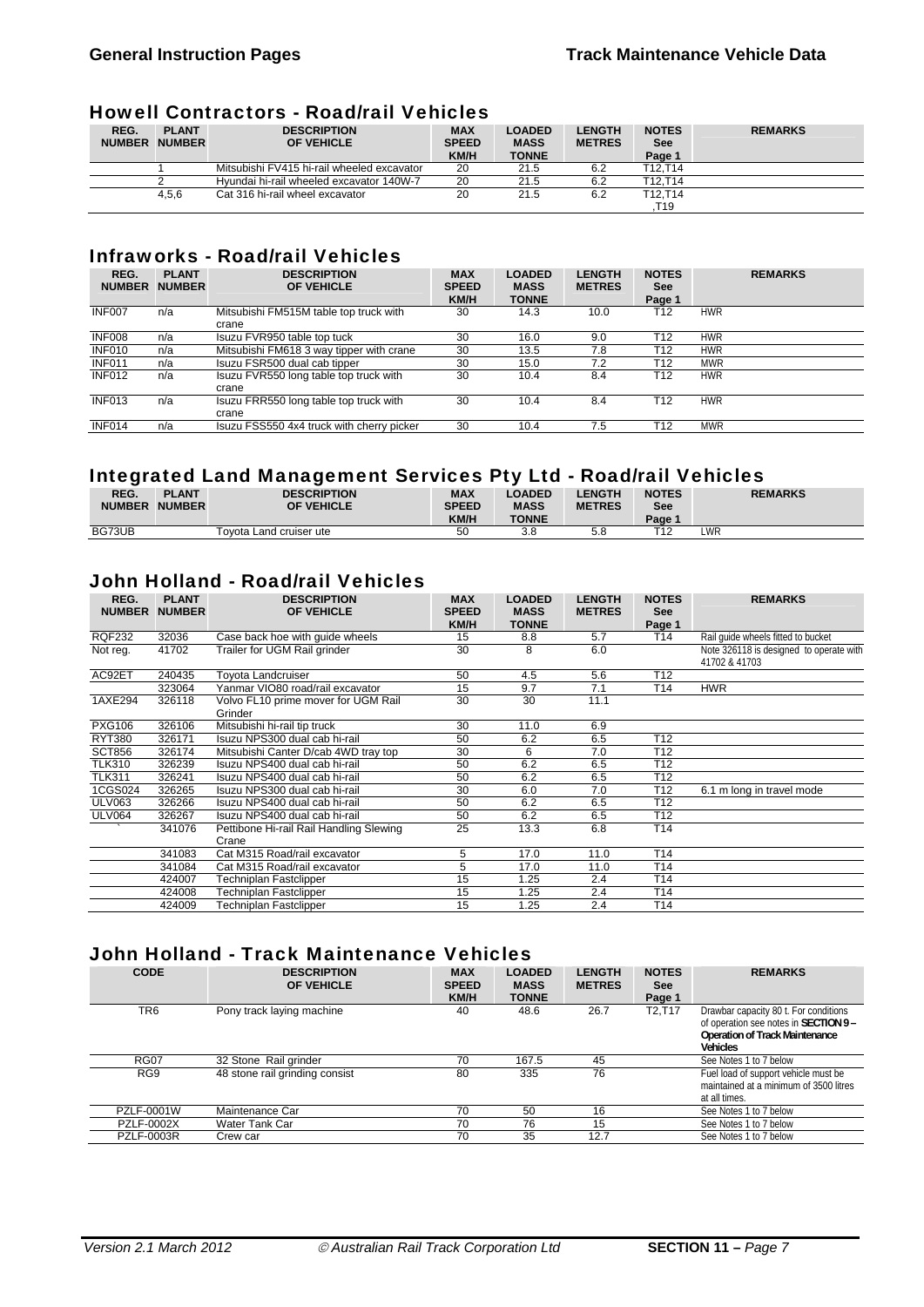#### General Instruction Pages **Track Maintenance Vehicle Data General** Instruction Pages

The grinder consist must operate under block working conditions.

2. This grinder consist is **out of gauge** and in order to clear infrastructure obstacles such as platforms, infrastructure personnel in<br>charge of the operation will be required to negotiate with Train Control for a suitabl

through infrastructure obstacles. At all structures, including angle bracing on signals, the grinder consist should be stopped and clearances checked before proceeding.

4. The grinder consist must be stationary when being passed by other traffic in dual track areas.<br>5. The grinder consist shall not be passed by other traffic if the vehicle is moving or is stationary

5. The grinder consist shall not be passed by other traffic if the vehicle is moving or is stationary on a track curvature of 400 metres or less. 6. Whilst operating on a work site in dual track areas, the vehicle shall cease operations when there is the likelihood of passing

traffic. Infrastructure personnel shall ensure there is adequate clearance for a passing movement or in the case of Item 5 above, the vehicle is to be moved to a safe location clear of the curve, before such a movement takes place.

7. During passing movements the maximum speed for passing the stationary grinder consist shall be 30 km/hr for both passenger and freight traffic.

| 32029       | International Tractor              | 10     | 5.5        |                               | T16        |  |
|-------------|------------------------------------|--------|------------|-------------------------------|------------|--|
| 41106       | Aresco ballast regulator           | 10     | 15         | 9.0                           | T14#       |  |
| 41108 TM015 | Plasser USP3000C ballast regulator | 80     | 28.5       | 15.1                          |            |  |
| 41112       | Plasser PBR201C ballast regulator  | 80     | 19.3       |                               |            |  |
| 41113       | Plasser PBR201 ballast regulator   | 50     | 19.6       | 9.4                           | with broom |  |
| 41115       | Plasser PBR201 ballast regulator   | 50     | 14.1       |                               |            |  |
| 41116       | Plasser PBR201C ballast regulator  | 30     | 20.0       | 11.2                          |            |  |
| 11110       | $T = 1$                            | $\sim$ | $\sqrt{2}$ | $\overline{ }$ $\overline{ }$ |            |  |

41119 Tamper BE-VR Ballast regulator 50 50 12 7.4<br>1. This vehicle is out of gauge in width and therefore must be stationary when This vehicle is out of gauge in width and therefore must be stationary when being passed by other traffic in dual track areas. 2. This vehicle shall not be passed by other traffic if the vehicle is moving or is stationary on a track curvature of 400 metres or

less.<br>3. Whilst operating on a work site in dual track areas, the vehicle shall cease operations when there is a likelihood of passing traffic. Infrastructure personnel shall ensure there is adequate clearance for a passing movement or in the case of item 3 above, the<br>vehicle is to be moved to a safe location clear of the curve, before such a movement tak

|             | During passing movements the maximum speed for passing the stationary ballast regulator shall be 30km/h for all other trains. |    |      |      |      |                                    |
|-------------|-------------------------------------------------------------------------------------------------------------------------------|----|------|------|------|------------------------------------|
| 41134       | Plasser SSP305 ballast regulator (M518)                                                                                       | 80 | 69.0 | 29.1 |      | <b>HWB</b>                         |
| 41135       | SSP-110 ballast regulator                                                                                                     | 80 | 37.0 | 15.6 |      | See remarks for 09-32 (41264)      |
| 41206       | Tamper                                                                                                                        | 10 |      | 9.4  | T14# |                                    |
| 41217       | Plasser Beaver 79-800W tamper                                                                                                 | 50 | 36   | 13.7 | Τ4   |                                    |
| 41219       | Plasser 08-16B tamper                                                                                                         | 80 | 32   | 14.2 |      |                                    |
| 41224       | Plasser 08-16B ballast tamper                                                                                                 | 80 | 32   | 14.4 |      |                                    |
| 41225 TM020 | Plasser 09-32 ballast tamper                                                                                                  | 80 | 72.0 | 27.6 |      | Trailing not to exceed 72 t        |
| 41228       | Plasser 08-475/4s tamper                                                                                                      | 80 | 78.0 | 28.2 |      | A second authorised person must be |

|       |                                         |    |       |      |    | located in the driving cab and have the<br>capability to bring the machine to a<br>stand in the case of an emergency. |
|-------|-----------------------------------------|----|-------|------|----|-----------------------------------------------------------------------------------------------------------------------|
| 41229 | Plasser Mainliner 07-16 ballast tamper  | 80 | 38.0  | 18.2 |    | May be coupled to another vehicle for<br>emergency towing only – not to be<br>placed in a train consist.              |
| 41230 | Plasser 07-275 ballast tamper           | 80 | 38.0  | 18.2 |    | May be coupled to another vehicle for<br>emergency towing only – not to be<br>placed in a train consist.              |
| 41263 | Plasser 09-3X dynamic tamper stabiliser | 80 | 160.0 | 39.9 | Τ2 | HWR, Max trailing load 70 t. Unit to be<br>arranged in travel mode at all times<br>$\left(\rightarrow$                |

|       |              |    |      |      | (outside worksite).                                                                                     |
|-------|--------------|----|------|------|---------------------------------------------------------------------------------------------------------|
| 41264 | 09-32 Tamper | 80 | 74.0 | 57 C | Must not operate with trailer leading.<br>Must be coupled to SSP-110 (41135)<br>for transfer movements. |

| 41402  | Spot tamper                             | 15 | 5.5            | 5.0  | T <sub>14</sub> |                                     |
|--------|-----------------------------------------|----|----------------|------|-----------------|-------------------------------------|
| 41404  | Tamper Vibratool spot tamper            | 25 | 6.0            | 5.0  | T14             |                                     |
| 41405  | Tamper Vibratool spot tamper            | 15 | $\overline{7}$ | 5.2  | T14             |                                     |
| 42116  | Comeng linear scarifier                 | 15 | 3.5            | 4.3  | T <sub>14</sub> |                                     |
| 42205  | Tamper tie crane                        | 25 | 5.5            | 9.7  | T <sub>14</sub> |                                     |
| 42206  | Comeng/Aresco tie crane                 | 15 | 5.5            | 9.7  | T <sub>14</sub> |                                     |
| 42207  | Tamper tie crane                        | 25 | 5.5            | 9.7  | T <sub>14</sub> |                                     |
| 42303  | Combo sleeper scarafier                 | 10 | 5.1            | 3.9  | T <sub>14</sub> |                                     |
| 42304  | Gemco tie extractor & scarafier         | 15 | 5.3            | 3.9  | T14#            |                                     |
| 42312  | Gemco tie extractor                     | 15 | 3.3            | 2.7  | T14#            |                                     |
| 42110  | Comeng scarifier                        | 10 | 3.5            | 4.0  | T <sub>14</sub> |                                     |
| 42113  | Comeng linear scarifier                 | 15 | 3.5            | 4.3  | T <sub>14</sub> | Out of gauge below platform height. |
|        |                                         |    |                |      |                 | Operator caution required.          |
| 42318  | Tamper TR10 Sleeper extractor           | 25 | 15             | 9.9  | $T14+$          |                                     |
| 42319  | Comeng high speed sleeper renewer       | 15 | 4.0            | 4.5  | T <sub>14</sub> |                                     |
| 42320  | Tamper TR10 Sleeper extractor           | 25 | 15             | 9.9  | $T14+$          |                                     |
| 42322  | Comeng high speed sleeper renewer       | 15 | 4.0            | 4.5  | T <sub>14</sub> |                                     |
| 42323  | Comeng high speed sleeper renewer       | 15 | 4.0            | 4.5  | T <sub>14</sub> |                                     |
| 42324  | Comeng high speed sleeper renewer       | 15 | 4.0            | 4.5  | T14             |                                     |
| 42332  | Comeng high speed sleeper renewer       | 15 | 4.0            | 4.5  | T <sub>14</sub> |                                     |
| 42515  | Dual head hydraulic spike driver        | 15 | 4.0            | 5.3  | T <sub>14</sub> |                                     |
| 42637  | Nordco Grabber spike puller 419         | 30 | 5.8            | 3.9  |                 | <b>HWB</b>                          |
| 42708  | Materials distribution unit             | 5  | 1.0            | 2.6  | T <sub>14</sub> | Motorised cart for track jewellery  |
| 43521  | Comeng/Aresco multi spindle borer       | 15 | 6.0            | 5.0  | T <sub>14</sub> |                                     |
| 45201  | Ballast wagon                           | 25 | 6.0            | 5.9  | T <sub>14</sub> |                                     |
| 45202  | Ballast wagon                           | 25 | 6.0            | 5.9  | T <sub>14</sub> |                                     |
| 45501  | Gemco rail lifter                       | 15 | 1.5            | 3.5  | T <sub>14</sub> |                                     |
| 45502  | Gemco rail lifter                       | 15 | 1.5            | 3.5  | T14             |                                     |
| 45503  | Gemco rail lifter                       | 15 | 1.5            | 3.5  | T14             |                                     |
| 45504  | Gemco rail lifter                       | 15 | 1.5            | 3.0  | T <sub>14</sub> |                                     |
| 45506  | Gemco rail lifter                       | 15 | 1.5            | 3.0  | T <sub>14</sub> |                                     |
| 411001 | Plasser SSP303 ballast regulator (M519) | 80 | 69.0           | 28.0 |                 | <b>HWB</b>                          |
| 412001 | Plasser 08-475/4s tamper                | 80 | 69.0           | 31.3 |                 | <b>HWB</b>                          |

# These vehicles are out of gauge on vehicle width below platform height. Caution must be exercised by operators for obstacles in this area.

+ These machines may be passed by other trains on adjacent lines, at a speed not exceeding **30km/hr**. The machine **must be in the stationary non operable condition** with all its hydraulics folded in the narrow position.

This machine may pass other stationary trains located on adjacent lines at a speed not exceeding 25km/hr.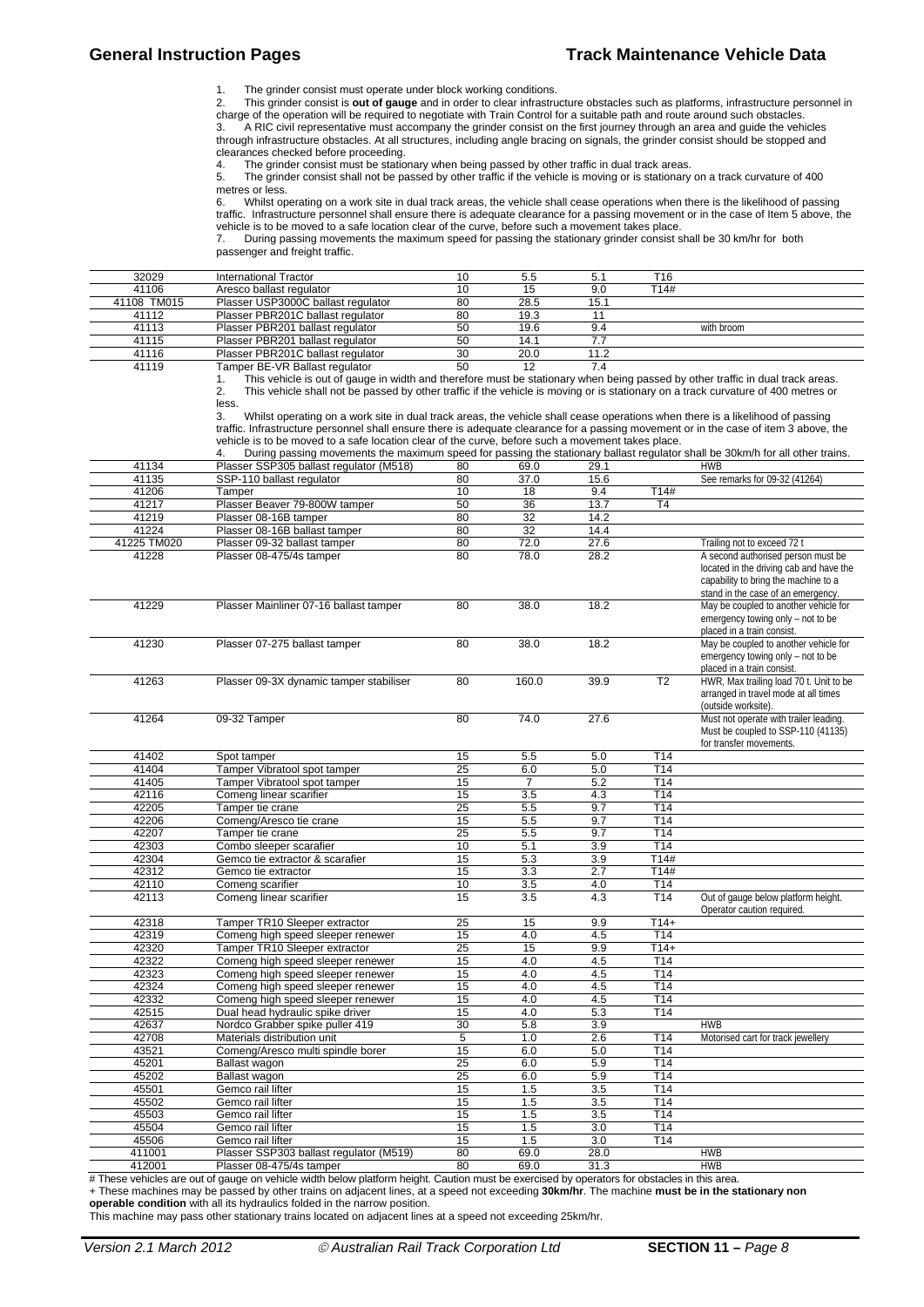#### Kingston Industries Pty Ltd - Road/rail Vehicles

| ~                     |                               | -                                        |                                           |                                              |                                |                                      |                              |
|-----------------------|-------------------------------|------------------------------------------|-------------------------------------------|----------------------------------------------|--------------------------------|--------------------------------------|------------------------------|
| REG.<br><b>NUMBER</b> | <b>PLANT</b><br><b>NUMBER</b> | <b>DESCRIPTION</b><br>OF VEHICLE         | <b>MAX</b><br><b>SPEED</b><br><b>KM/H</b> | <b>LOADED</b><br><b>MASS</b><br><b>TONNE</b> | <b>LENGTH</b><br><b>METRES</b> | <b>NOTES</b><br><b>See</b><br>Page 1 | <b>REMARKS</b>               |
|                       | 901                           | Yanmar Vi075-3 Hi-rail excavator 10957B  | 25                                        | 8.9                                          | 6.2                            | T14                                  | Fitted with Melrose hi- rail |
|                       | 902                           | Yanmar Vi075 Hi-rail excavator 11075     | 20                                        | 8.9                                          | 6.2                            | T14                                  | Fitted with Melrose hi-rail  |
|                       | 904                           | Yanmar Vi075 Hi-rail excavator 11032B    | 20                                        | 10.1                                         | 6.7                            | T14                                  | Fitted with Fessel hi-rail   |
|                       |                               |                                          |                                           |                                              |                                |                                      |                              |
|                       | 926                           | Hyundai 55-7 road/rail excavator         | 20                                        | 6.5                                          | 5.9                            | T14                                  |                              |
|                       | 927                           | Hyundai 55-7 road/rail excavator         | 20                                        | 6.5                                          | 5.9                            | T <sub>14</sub>                      |                              |
| 70990C                | 929                           | Sumitomo SH75X-3 road/rail excavator     | 23                                        | 8.4                                          | 6.0                            | T12.T14                              | Width 2.32 m                 |
| 74711-C               | 930                           | Yanmar Vi055-5 road/rail excavator       | 23                                        | 6.7                                          | 6.1                            | T12.T14                              |                              |
|                       | 937                           | Komatsu PC60 excavator                   | 10                                        | 7.4                                          | 5.8                            | T14                                  | Not to work under OHW        |
| <b>KPH058</b>         | 958                           | Mitsubishi Fighter 10 Traytop with crane | 30                                        | 16                                           | 8.9                            | T <sub>12</sub>                      |                              |
| 82068-C               | 964                           | Yanmar Vi055-5 road/rail excavator       | 23                                        | 6.2                                          | 6.3                            | T12.T14                              |                              |
| 85265-C               | 969                           | Yanmar Vi055-5 road/rail excavator       | 20                                        | 6.5                                          | 5.5                            | T12                                  |                              |
| <b>WRQ392</b>         |                               | Toyota Landcruiser 75 twin cab tray top  | 50                                        | 3.0                                          | 5.5                            | T <sub>12</sub>                      |                              |

# Kuipers Earthmoving Pty Ltd - Road/rail Vehicles

| REG.<br><b>NUMBER</b> | <b>PLANT</b><br><b>NUMBER</b> | . .<br><b>DESCRIPTION</b><br>OF VEHICLE | <b>MAX</b><br><b>SPEED</b><br><b>KM/H</b> | <b>LOADED</b><br><b>MASS</b><br><b>TONNE</b> | <b>LENGTH</b><br><b>METRES</b> | <b>NOTES</b><br><b>See</b><br>Page 1 | <b>REMARKS</b> |
|-----------------------|-------------------------------|-----------------------------------------|-------------------------------------------|----------------------------------------------|--------------------------------|--------------------------------------|----------------|
| N/A                   | Unit 1                        | Yanmar V1035 - 2 Excavator              |                                           | 3.950                                        | 5.0                            | T14                                  |                |
|                       | Unit 2                        | Bobcat 331D Road/rail excavator         |                                           | 3.273                                        | 4.5                            | T <sub>14</sub>                      |                |
|                       | Unit 3                        | Komatsu PC40MR road/rail excavator      |                                           | 4.9                                          | 5.1                            | T14                                  |                |
|                       | Unit 4                        | Komatsu PC40MR road/rail excavator      |                                           | 4.9                                          | 5.1                            | T14                                  |                |
|                       | Unit 5                        | Komatsu PC40MR-2 road/rail excavator    |                                           | 4.9                                          | 5.1                            | T14                                  |                |
|                       | Unit 6                        | Komatsu PC40MR-2 road/rail excavator    |                                           | 4.9                                          | 5.1                            | T <sub>14</sub>                      |                |
|                       | Unit 7                        | Bob Cat H35 Road/rail excavator         |                                           | 4.8                                          | 5.1                            | T14                                  |                |

# Laing O'Rourke - Road/rail Vehicles

| REG.<br><b>NUMBER</b> | <b>PLANT</b><br><b>NUMBER</b> | <b>DESCRIPTION</b><br>OF VEHICLE       | <b>MAX</b><br><b>SPEED</b><br><b>KM/H</b> | <b>LOADED</b><br><b>MASS</b><br><b>TONNE</b> | <b>LENGTH</b><br><b>METRES</b> | <b>NOTES</b><br><b>See</b><br>Page 1 | <b>REMARKS</b>                                                         |
|-----------------------|-------------------------------|----------------------------------------|-------------------------------------------|----------------------------------------------|--------------------------------|--------------------------------------|------------------------------------------------------------------------|
|                       | A0405041                      | Caterpillar Rega 305 CR excavator      | 10                                        | 5.7                                          | 5.5                            | T <sub>14</sub>                      |                                                                        |
|                       | A0405042                      | Caterpillar Rega 305 CR excavator      | 10                                        | 5.7                                          | 5.5                            | T14                                  |                                                                        |
|                       | A0405043                      | Caterpillar Rega 305 CR excavator      | 10                                        | 5.7                                          | 5.5                            | T <sub>14</sub>                      |                                                                        |
|                       | A0405049                      | Caterpillar Rega 305 CR excavator      | 10                                        | 5.7                                          | 5.5                            | T <sub>14</sub>                      |                                                                        |
| AD08AV                |                               | Hi-rail truck Isuzu FVR-950-tipper     | 30                                        | 16                                           | 8.7                            | T <sub>12</sub>                      |                                                                        |
| AP61LS                | n/a                           | Isuzu FVZ1400 6x4 tray top with crane  | 30                                        | 24.0                                         | 10.9                           | T <sub>12</sub>                      | <b>HWR</b>                                                             |
| AP62LS                | n/a                           | Isuzu FVZ1400 6x4 tray top with crane  | 30                                        | 24.0                                         | 10.9                           | T12                                  | <b>HWR</b>                                                             |
|                       | EXRM004                       | Caterpillar 308DCR road/rail excavator | 15                                        | 9.4                                          | 7.0                            | T <sub>14</sub>                      | <b>HWR</b>                                                             |
|                       | EXRM005                       | Caterpillar 308DCR road/rail excavator | 15                                        | 9.4                                          | 7.0                            | T14                                  | <b>HWR</b>                                                             |
|                       | L0010                         | Terex front end loader with backhoe    | 15                                        | 8.3                                          | 7.4                            | T14,T20                              | <b>HWR</b>                                                             |
|                       | <b>PCR012</b>                 | Hi-rail Pettibone speed swing          | 15                                        | 31.7                                         | 7.9                            | T14                                  | <b>HWR</b>                                                             |
|                       | RRT <sub>1</sub>              | Trailer, Philmor, hydraulically braked | 16                                        | 22.9                                         | 5.2                            | T12,T14                              |                                                                        |
|                       | RRT <sub>2</sub>              | Trailer, Philmor, hydraulically braked | 16                                        | 22.9                                         | 5.2                            | T12,T14                              |                                                                        |
|                       | RRT <sub>3</sub>              | Trailer, Philmor, hydraulically braked | 16                                        | 22.9                                         | 5.2                            | T12.T14                              |                                                                        |
|                       | RRT4                          | Box trolley, non powered               | 15                                        | 2.5                                          | 2.5                            | T <sub>14</sub>                      | Width 2.0 m                                                            |
|                       | RRT <sub>5</sub>              | Box trolley, non powered               | 15                                        | 2.5                                          | 2.5                            | T14                                  | Width 2.0 m                                                            |
|                       | RRT <sub>6</sub>              | Box trolley, non powered               | 15                                        | 2.5                                          | 2.5                            | T14                                  | Width 2.0 m                                                            |
|                       | RRT7                          | Box trolley, non powered               | 15                                        | 2.5                                          | 2.5                            | T <sub>14</sub>                      | Width 2.0 m                                                            |
|                       | RRV1                          | Doosan Solar 140WV hi-rail excavator   | $\overline{20}$                           | 22.5                                         | 5.0                            | $\overline{112}$                     |                                                                        |
|                       | RRV <sub>2</sub>              | Doosan Solar 140WV hi-rail excavator   | 20                                        | 22.5                                         | 5.0                            | T <sub>12</sub>                      |                                                                        |
|                       | RRV3                          | Doosan Solar 140WV hi-rail excavator   | 20                                        | 22.5                                         | 5.0                            | T12                                  |                                                                        |
| <b>WJT-647</b>        | 1907                          | Toyota Hino 7T with scissor lift       | 30                                        | 10.94                                        |                                | T12                                  |                                                                        |
| <b>RUZ-375</b>        | 1981                          | Hino                                   | 30                                        | 8.2                                          | 10.0                           | T <sub>12</sub>                      |                                                                        |
| <b>TCZ-857</b>        | 2000                          | Isuzu                                  | 30                                        | 6.5                                          | 8.9                            | T12                                  |                                                                        |
|                       | 8096                          | Pettibone                              | 20                                        | 14                                           | 4.0                            | T <sub>14</sub>                      |                                                                        |
| <b>TAU-077</b>        | 8175                          | Mitsubishi FM tray top                 | 30                                        | 14                                           | 14.0                           | T <sub>12</sub>                      |                                                                        |
| TIL-294               | 8306                          | Isuzu                                  | 30                                        | 7.85                                         | 9.6                            | T <sub>12</sub>                      |                                                                        |
| <b>TIL-318</b>        | 8307                          | <b>Isuzu TT</b>                        | 30                                        | 7.68                                         | 9.5                            | T12                                  |                                                                        |
|                       | 8600                          | Pettibone                              | 20                                        | 14                                           | 4.3                            | T <sub>14</sub>                      |                                                                        |
|                       | 8898                          | JLG Boomlift 34HA                      | 6                                         | 6                                            | 5.1                            | T <sub>12</sub>                      | Slewing pin must be engaged and jib<br>fully retracted when travelling |
| <b>UKJ-747</b>        |                               | Mitsubishi Canter 4WD                  | 30                                        | 5                                            | 7.0                            | T12                                  |                                                                        |
| <b>UJX-595</b>        |                               | Mitsubishi Canter 4WD                  | 30                                        | 5                                            | 7.0                            | T12                                  |                                                                        |

# Laing O'Rourke - Track Maintenance Vehicles

| <b>CODE</b> | <b>DESCRIPTION</b><br>OF VEHICLE                                                                                                                                                                    | <b>MAX</b><br><b>SPEED</b><br><b>KM/H</b> | <b>LOADED</b><br><b>MASS</b><br><b>TONNE</b> | <b>LENGTH</b><br><b>METRES</b> | <b>NOTES</b><br><b>See</b><br>Page 1 | <b>REMARKS</b>                                                                                                      |
|-------------|-----------------------------------------------------------------------------------------------------------------------------------------------------------------------------------------------------|-------------------------------------------|----------------------------------------------|--------------------------------|--------------------------------------|---------------------------------------------------------------------------------------------------------------------|
| 179*8931    | Aresco car shunter                                                                                                                                                                                  |                                           |                                              |                                | T16                                  |                                                                                                                     |
| 8783        | Tamper Mark 3 B stitch tamper                                                                                                                                                                       |                                           | 30.0                                         | 12.5                           |                                      |                                                                                                                     |
| A0403065    | Fast Clip Clipping machine                                                                                                                                                                          | 12                                        | 3.5                                          | 3.7                            | T12.T14                              | Not to work under OHW                                                                                               |
| BTL01       | Pony express track layer                                                                                                                                                                            | 80                                        | 57.0                                         | 27.6                           | T <sub>17</sub>                      | For conditions of operation see<br>notes in SECTION 9 -<br><b>Operation of Track</b><br><b>Maintenance Vehicles</b> |
| BTL02       | Plasser tracklayer SVM1000<br>The following operating conditions apply:<br>Where the length of the hauling train does not exceed 20 wagons, the SVM 1000 track layer must be marshalled as the last | 50                                        | 84                                           | 27.0                           | T <sub>2</sub> .T <sub>17</sub>      |                                                                                                                     |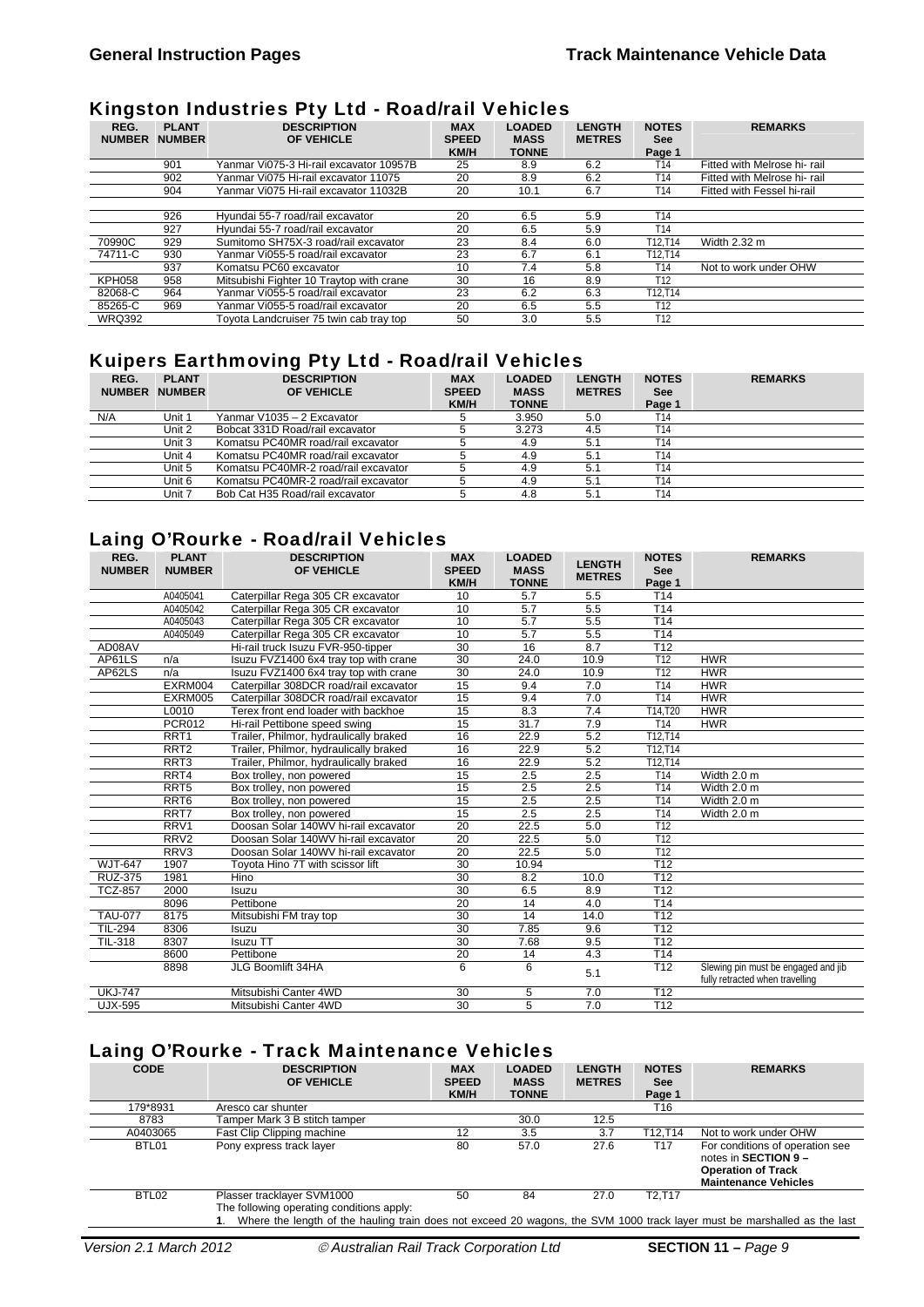vehicle. In this case the SVM 1000 **must have brakes cut in and operational**. For the purposes of this note and note 2 below, any multi-pack wagons included in the hauling train consist, shall be counted as the number of platforms. For example, a 5 pack wagon shall be counted as 5 wagons.

**2**. Where the hauling train exceeds 20 wagons in length (See note 1 above), the SVM 1000 must be marshalled as follows: **Locomotives** 

**Train** 

#### **SVM 1000 Track Layer (Brakes cut out)**

**3 Match trucks of minimum mass 17 tonnes each.** (This requirement is due to the SVM 1000 having a low sensitivity to changes in brake pipe pressure. The sensitivity decreases as the train length increases.)

The air brake and hand brake must be cut in and fully operative on all match trucks. The brake pipe must be continuous throughout the train.

The total unbraked mass of the hauling train, including the mass of the SVM 1000 track layer, shall not exceed 10% of the total train

|                | mass.                                 |    |      |      |                 |                                   |
|----------------|---------------------------------------|----|------|------|-----------------|-----------------------------------|
| BTM01          | Plasser 09-32 CSM Tamper              | 80 | 69   | 27.4 |                 | Trailing load not to exceed 69t   |
|                |                                       |    |      |      |                 | Not to work under OHW             |
| BTM02          | Harsco BE-AD Ballast regulator        | 80 | 18   | 10.1 |                 | Not to work under OHW             |
| BTM06          | Jackson 6700 Point Tamper             | 50 | 31.7 | 14.8 |                 | Not to work under OHW             |
| BTM07          | Pandrol Jackson 6700 stitch tamper    | 30 | 30.2 | 14.2 |                 |                                   |
| BTM09          | Tamper ESTR Mark 3                    | 30 | 30   | 13.7 | T <sub>8</sub>  |                                   |
| BTM12          | Mkii torsion beam tamper (No.22)      | 30 | 22   | 14.5 |                 | Not to work under OHW             |
| <b>BTM14</b>   | Tamper ballast regulator              | 55 | 15.0 | 9.0  |                 |                                   |
| <b>BTM15</b>   | Tamper ballast equaliser              | 30 | 11.5 | 7.5  |                 |                                   |
| BTM16          | Canron ballast regulator              |    | 13   | 7.6  |                 |                                   |
| LEM001 to 008  | LEM460 powered lifting trolley        | 6  | 24.2 | 3.5  | T <sub>14</sub> | HWR, When on rail PEM807 must be  |
|                |                                       |    |      |      |                 | coupled between the LEM460 units. |
| PEM001 to 008  | PEM807 turnout gantry crane           | 6  | 24.0 | 2.1  | T <sub>14</sub> | HWR. When on rail PEM807 must be  |
|                |                                       |    |      |      |                 | coupled between the LEM460 units. |
| TAMP030        | Pandrol Jackson Model 6700S tamper    | 30 | 31.8 | 15.9 |                 |                                   |
| <b>TRIP001</b> | Nordco tripp tie remover and inserter | 15 | 17.3 | 10.7 | T14             | <b>HWB</b>                        |
| <b>TRIP002</b> | Nordco tripp tie remover and inserter | 15 | 17.3 | 10.7 | T14             | <b>HWB</b>                        |
| <b>REG006</b>  | Knox Kershaw KBR ballast regulator    | 60 | 16.0 | 12.4 |                 | <b>HWB</b>                        |
| <b>REG007</b>  | Knox Kershaw KBR ballast regulator    | 60 | 16.0 | 12.4 |                 | <b>HWB</b>                        |
| <b>REG010</b>  | Knox Kershaw KBR ballast regulator    | 60 | 16.0 | 12.4 |                 | <b>HWB</b>                        |

#### Land Management Systems Pty Ltd - Road/rail Vehicles

| REG.          | <b>PLANT</b>  | <b>DESCRIPTION</b>  | <b>MAX</b>   | <b>LOADED</b> | <b>ENGTH</b>  | <b>NOTES</b> | <b>REMARKS</b>                  |
|---------------|---------------|---------------------|--------------|---------------|---------------|--------------|---------------------------------|
| <b>NUMBER</b> | <b>NUMBER</b> | OF VEHICLE          | <b>SPEED</b> | <b>MASS</b>   | <b>METRES</b> | <b>See</b>   |                                 |
|               |               |                     | <b>KM/H</b>  | <b>TONNE</b>  |               | Page 1       |                                 |
| <b>TVU241</b> | 25            | Isuzu NQR450 tipper | 30           | 8.7           | &.            | T12          | Can be set up to work with rail |
|               |               |                     |              |               |               |              | grinding equipment.             |

#### Leidan Excavations Pty Ltd - Road/rail Vehicles

|               |               | ___                          |              |               |               |                        |                |
|---------------|---------------|------------------------------|--------------|---------------|---------------|------------------------|----------------|
| REG.          | <b>PLANT</b>  | <b>DESCRIPTION</b>           | <b>MAX</b>   | <b>LOADED</b> | <b>ENGTH</b>  | <b>NOTES</b>           | <b>REMARKS</b> |
|               |               |                              |              |               |               |                        |                |
| <b>NUMBER</b> | <b>NUMBER</b> | OF VEHICLE                   | <b>SPEED</b> | <b>MASS</b>   | <b>METRES</b> | See                    |                |
|               |               |                              | <b>KM/H</b>  | <b>TONNE</b>  |               | Page 1                 |                |
|               |               |                              |              |               |               |                        |                |
| 58243-C       | 173           | Cat 307C Road/rail excavator | n o<br>۷J    |               | 6.6           | T10<br>T <sub>14</sub> |                |
|               |               |                              |              | ັ.            |               |                        |                |

#### Leighton Contractors - Track Maintenance Vehicles

| <b>CODE</b> | <b>DESCRIPTION</b><br>OF VEHICLE | <b>MAX</b><br><b>SPEED</b><br><b>KM/H</b> | <b>LOADED</b><br><b>MASS</b><br><b>TONNE</b> | <b>LENGTH</b><br><b>METRES</b> | <b>NOTES</b><br><b>See</b><br>below | <b>REMARKS</b> |
|-------------|----------------------------------|-------------------------------------------|----------------------------------------------|--------------------------------|-------------------------------------|----------------|
| DR 73112    | Plasser 09-3X Dynamic Tamper     | 80                                        | 129.5                                        | 34.2                           |                                     |                |
|             | Notes                            |                                           |                                              |                                |                                     |                |

1. This vehicle must operate as a leading vehicle when travelling in convoy with other infrastructure vehicles

#### Leighton Contractors - Road/rail Vehicles

| -<br>REG.<br><b>NUMBER</b> | <b>PLANT</b><br><b>NUMBER</b> | <b>DESCRIPTION</b><br>OF VEHICLE | <b>MAX</b><br><b>SPEED</b><br><b>KM/H</b> | <b>LOADED</b><br><b>MASS</b><br><b>TONNE</b> | <b>LENGTH</b><br><b>METRES</b> | <b>NOTES</b><br>See<br>Page 1    | <b>REMARKS</b> |
|----------------------------|-------------------------------|----------------------------------|-------------------------------------------|----------------------------------------------|--------------------------------|----------------------------------|----------------|
|                            | EX2023                        | Komatsu PC138 hi-rail excavator  | 15                                        | 18.9                                         |                                | T <sub>12</sub> .T <sub>14</sub> | <b>HWR</b>     |
|                            | EX2024                        | Doosan DX160 hi-rail excavator   | 15                                        | 23.6                                         |                                | T12 T14                          | <b>HWR</b>     |
|                            | EX2025                        | Doosan DX160 hi-rail excavator   | 15                                        | 23.6                                         |                                | T12.T14                          | <b>HWR</b>     |

#### LRD Haulage - Road/rail Vehicles

| REG.<br><b>NUMBER</b> | <b>PLANT</b><br><b>NUMBER</b> | <b>DESCRIPTION</b><br>OF VEHICLE | <b>MAX</b><br><b>SPEED</b><br><b>KM/H</b> | <b>LOADED</b><br><b>MASS</b><br><b>TONNE</b> | <b>LENGTH</b><br><b>METRES</b> | <b>NOTES</b><br>See<br>Page ' | <b>REMARKS</b> |
|-----------------------|-------------------------------|----------------------------------|-------------------------------------------|----------------------------------------------|--------------------------------|-------------------------------|----------------|
| L-226                 | 184                           | Mack MBR600 cement mixer         | 15                                        | 22.2                                         |                                | T12.T14                       |                |
| LL-663                | 199                           | Mack MBR600 cement mixer         | 15                                        | 22.2                                         |                                | T12.T14                       |                |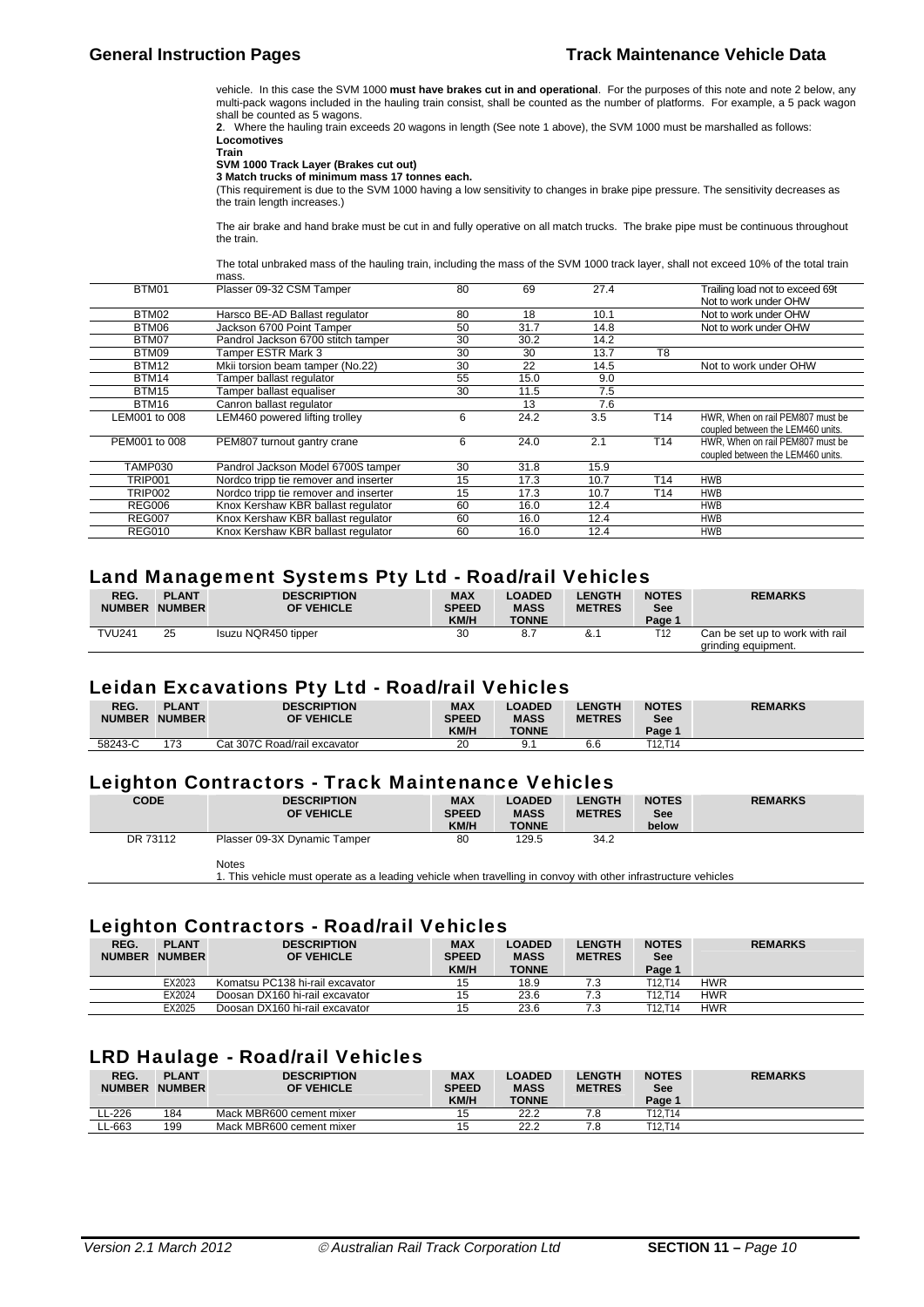# M & J Trading Pty Ltd - Road/rail Vehicles

| REG.<br><b>NUMBER</b> | <b>PLANT</b><br><b>NUMBER</b> | <b>DESCRIPTION</b><br>OF VEHICLE | <b>MAX</b><br><b>SPEED</b><br><b>KM/H</b> | <b>LOADED</b><br><b>MASS</b><br><b>TONNE</b> | <b>LENGTH</b><br><b>METRES</b> | <b>NOTES</b><br><b>See</b><br>Page 1 | <b>REMARKS</b> |
|-----------------------|-------------------------------|----------------------------------|-------------------------------------------|----------------------------------------------|--------------------------------|--------------------------------------|----------------|
| <b>XMX771</b>         | 193                           | Hino FD176 trav Top              | 30                                        | 8.770                                        | 8.9                            | T12                                  |                |
| <b>YOS368</b>         | 145                           | Mitsubishi FM515 Tray Top        | 30                                        | 13.900                                       | 8.8                            | T <sub>12</sub>                      |                |

# McConnell Dowell - Road/rail Vehicles

| REG.<br><b>NUMBER</b> | <b>PLANT</b><br><b>NUMBER</b> | <b>DESCRIPTION</b><br>OF VEHICLE                                                                                                                                                                                                                                        | <b>MAX</b><br><b>SPEED</b> | <b>LOADED</b><br><b>MASS</b> | <b>LENGTH</b><br><b>METRES</b> | <b>NOTES</b><br><b>See</b> | <b>REMARKS</b>                       |
|-----------------------|-------------------------------|-------------------------------------------------------------------------------------------------------------------------------------------------------------------------------------------------------------------------------------------------------------------------|----------------------------|------------------------------|--------------------------------|----------------------------|--------------------------------------|
|                       |                               |                                                                                                                                                                                                                                                                         | KM/H                       | <b>TONNE</b>                 |                                | Page 1                     |                                      |
|                       | <b>RRC273</b>                 | Doosan hi-rail excavator mobile flash<br>butt welder                                                                                                                                                                                                                    | 8                          | 32.0                         | 10.0                           | T14                        | HWR See additional notes 1 - 3 below |
|                       | 1.                            | Specific rail interface operating procedures apply to the use of this machine when on rail covering positioning on to rail, travel<br>mode on rail and work mode on rail - see operator's manuals.                                                                      |                            |                              |                                |                            |                                      |
|                       | 2.                            | Special care must be taken when traversing track fitted with check rails or guard rails such as at points, crossings, bridges and at<br>level crossings and in areas where there are high ballast shoulders, sleepers laid out, lubricators etc – maximum speed 3 km/h. |                            |                              |                                |                            |                                      |
|                       | 3.                            | All operators of these units must be competent and fully aware of the above details and any other operator requirement relating to<br>the use of this unit on rail.                                                                                                     |                            |                              |                                |                            |                                      |
|                       | 015/048                       | Hitachi ZX170W-3 hi-rail excavator                                                                                                                                                                                                                                      | 20                         | 19.0                         | 9.5                            | T14                        | HWR See additional notes 1 & 2 below |
|                       | 015/049                       | Hitachi ZX170W-3 hi-rail excavator                                                                                                                                                                                                                                      | 20                         | 19.0                         | 9.5                            | T14                        | HWR See additional notes 1 & 2 below |
|                       |                               | Special care must be taken when traversing track fitted with check rails or guard rails such as at points, crossings, bridges and at                                                                                                                                    |                            |                              |                                |                            |                                      |
|                       |                               | level crossings and in areas where there are high ballast shoulders, sleepers laid out, lubricators etc – maximum speed in the<br>forward direction 15 km/h and 5 km/h in the reverse direction.                                                                        |                            |                              |                                |                            |                                      |
|                       | 2.                            | When travelling, the boom must be centred in line with the travel direction and placed as low as safely possible. Loads must not                                                                                                                                        |                            |                              |                                |                            |                                      |
|                       |                               | be carried on the boom when travelling using hi-rail quide wheels.                                                                                                                                                                                                      |                            |                              |                                |                            |                                      |
| SR/VIN<br>153612      | 040/323                       | Harsco tamper                                                                                                                                                                                                                                                           | 30                         | 32.0                         | 15.9                           |                            | HWB, Out of gauge in working mode    |
|                       | 004/375                       | Toyota Landcruiser ute hi-rail                                                                                                                                                                                                                                          | 30                         | 3.8                          | 6.0                            | T12                        | <b>LWR</b>                           |
|                       | 004/376                       | Tovota Landcruiser ute hi-rail                                                                                                                                                                                                                                          | 30                         | 3.8                          | 6.0                            | T12                        | <b>LWR</b>                           |

# McKay Earthworks - Road/rail Vehicles

| REG.<br><b>PLANT</b><br><b>NUMBER</b><br><b>NUMBER</b> | <b>DESCRIPTION</b><br>OF VEHICLE                           | <b>MAX</b><br><b>SPEED</b><br>KM/H | <b>LOADED</b><br><b>MASS</b><br><b>TONNE</b> | <b>LENGTH</b><br><b>METRES</b> | <b>NOTES</b><br><b>See</b><br>Page 1 | <b>REMARKS</b> |
|--------------------------------------------------------|------------------------------------------------------------|------------------------------------|----------------------------------------------|--------------------------------|--------------------------------------|----------------|
| 114                                                    | UD 6x4 hi-rail tipper                                      | 20                                 | 26.0                                         | 8.4                            | T <sub>12</sub>                      | <b>HWR</b>     |
| 119                                                    | UD 6x4 hi-rail tipper                                      | 20                                 | 26.0                                         | 8.4                            | T <sub>12</sub>                      | <b>HWR</b>     |
| 120                                                    | UD 6x4 hi-rail tipper                                      | 20                                 | 26.0                                         | 8.4                            | T <sub>12</sub>                      | <b>HWR</b>     |
| 192                                                    | Yanmar rubber track hi-rail excavator                      | 5                                  | 5.5                                          | 5.6                            | T12                                  | <b>HWR</b>     |
| 195                                                    | CAT316 rubber tyred excavator with hi-rail<br>quide wheels | 5                                  | 18.0                                         | 8.4                            | T14.T19                              | <b>HWR</b>     |
| 198                                                    | CAT316 rubber tyred excavator with hi-rail<br>quide wheels | 5                                  | 18.0                                         | 8.4                            | T14.T19                              | <b>HWR</b>     |
| 285                                                    | CAT316 rubber tyred excavator with hi-rail<br>quide wheels | 5                                  | 18.0                                         | 8.4                            | T14.T19                              | <b>HWR</b>     |
| 297                                                    | Yanmar rubber track hi-rail excavator                      | 5                                  | 5.5                                          | 5.6                            | T <sub>12</sub>                      | <b>HWR</b>     |
| 969                                                    | Yanmar rubber track hi-rail excavator                      | 5                                  | 5.5                                          | 5.6                            | T12                                  | <b>HWR</b>     |

# Matts Contracting - Road/rail Vehicles

| REG.<br><b>NUMBER</b> | <b>PLANT</b><br><b>NUMBER</b> | <b>DESCRIPTION</b><br><b>OF VEHICLE</b> | <b>MAX</b><br><b>SPEED</b><br><b>KM/H</b> | <b>LOADED</b><br><b>MASS</b><br><b>TONNE</b> | L <b>ENGTH</b><br><b>METRES</b> | <b>NOTES</b><br>See<br>Page ' | <b>REMARKS</b> |
|-----------------------|-------------------------------|-----------------------------------------|-------------------------------------------|----------------------------------------------|---------------------------------|-------------------------------|----------------|
|                       | Unit 1                        | Yanmar Vio 50 road/rail excavator       |                                           | 5.C                                          | БΩ<br>v.c                       | T12 T14                       |                |

## Maxwell, Robinson & Phelps - Road/rail Vehicles

| REG.<br><b>NUMBER</b> | <b>PLANT</b><br><b>NUMBER</b> | <b>DESCRIPTION</b><br>OF VEHICLE | <b>MAX</b><br><b>SPEED</b><br><b>KM/H</b> | <b>LOADED</b><br><b>MASS</b><br><b>TONNE</b> | <b>_ENGTH</b><br><b>METRES</b> | <b>NOTES</b><br>See<br>Page 1 | <b>REMARKS</b> |
|-----------------------|-------------------------------|----------------------------------|-------------------------------------------|----------------------------------------------|--------------------------------|-------------------------------|----------------|
| 7FC-567               |                               | Tovota Dvna                      | 30                                        | 7.8                                          |                                | T4 O                          |                |
| 9GF-174               |                               | Hino Hawk FD Weed sprayer        | 30                                        | 16                                           |                                | <b>TAO</b>                    |                |

## Melpro Hire- Road/rail Vehicles

| REG.<br><b>NUMBER</b> | <b>PLANT</b><br><b>NUMBER</b> | <b>DESCRIPTION</b><br>OF VEHICLE | <b>MAX</b><br><b>SPEED</b><br><b>KM/H</b> | <b>LOADED</b><br><b>MASS</b><br><b>TONNE</b> | <b>LENGTH</b><br><b>METRES</b> | <b>NOTES</b><br>See<br>Page 1 | <b>REMARKS</b> |
|-----------------------|-------------------------------|----------------------------------|-------------------------------------------|----------------------------------------------|--------------------------------|-------------------------------|----------------|
|                       | Unit 2                        | Komatsu Excavator                |                                           | 4.4                                          | ь.<br>J.                       | T14                           |                |

#### Melrose Mobile Hydraulics- Road/rail Vehicles

| REG.<br><b>NUMBER</b> | <b>PLANT</b><br><b>NUMBER</b> | <b>DESCRIPTION</b><br>OF VEHICLE    | <b>MAX</b><br><b>SPEED</b><br>KM/H | <b>LOADED</b><br><b>MASS</b><br><b>TONNE</b> | <b>LENGTH</b><br><b>METRES</b> | <b>NOTES</b><br><b>See</b><br>Page 1 | <b>REMARKS</b> |
|-----------------------|-------------------------------|-------------------------------------|------------------------------------|----------------------------------------------|--------------------------------|--------------------------------------|----------------|
|                       | Unit '                        | Komatsu PC45R Road/Rail excavator   |                                    | 4.7                                          | 3.5                            | T14                                  |                |
|                       | Unit 2                        | Hyundai 55-7 road/tail excavator    |                                    | 5.7                                          | 5.9                            | T14                                  |                |
| 42505C                | Unit 4                        | Yanmar V1090-2 excavator            |                                    | 4.6                                          | 5.5                            | T14                                  |                |
| BNH71X                | Unit 10                       | Nissan Patrol cab chassis with trav | 30                                 | 3.4                                          | 5.6                            | T12                                  | LWR            |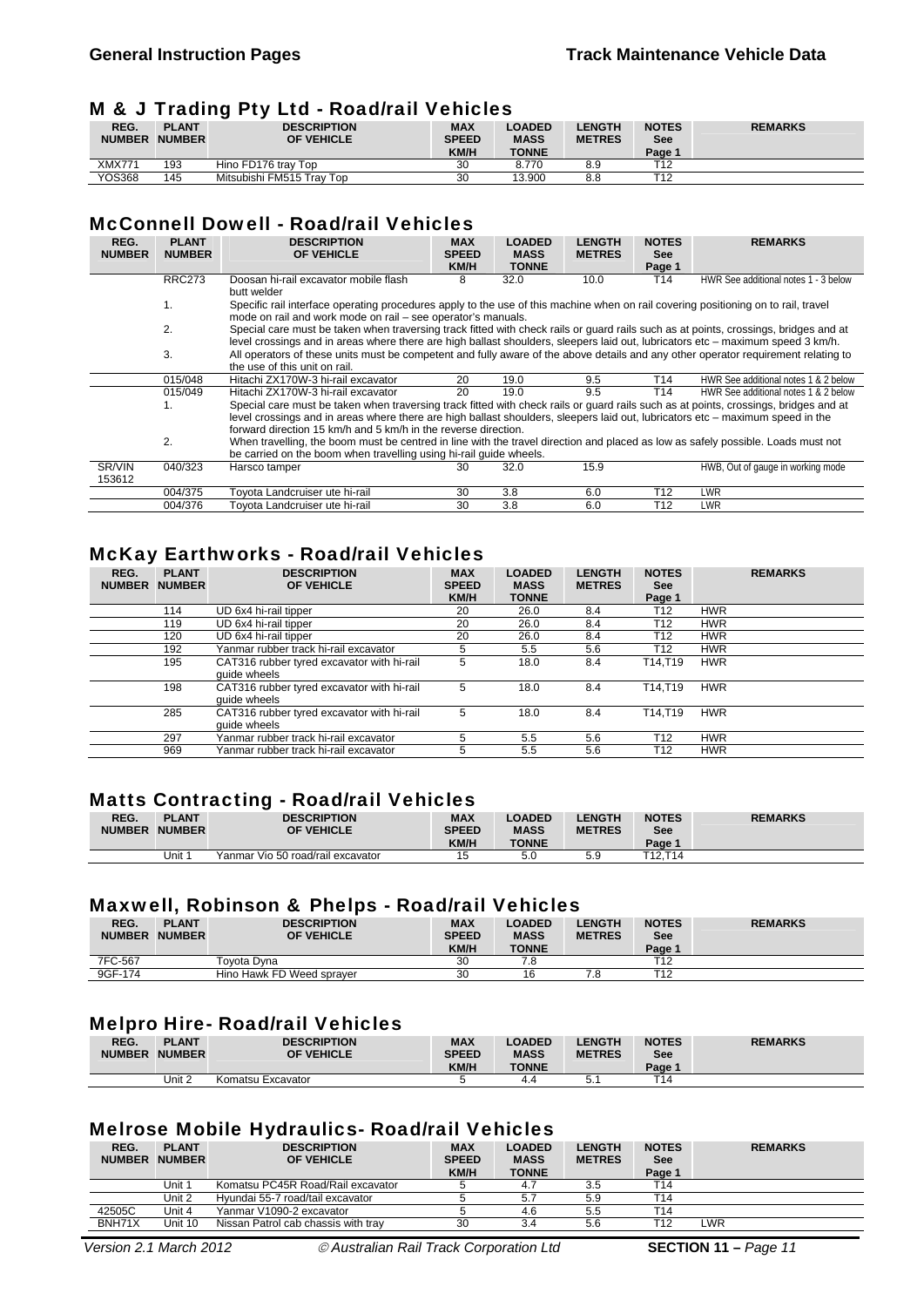## MJK Earthmoving Pty Ltd- Road/rail Vehicles

| REG.          | <b>PLANT</b>  | <b>DESCRIPTION</b>                        | <b>MAX</b>   | <b>LOADED</b> | <b>_ENGTH</b> | <b>NOTES</b> | <b>REMARKS</b>             |
|---------------|---------------|-------------------------------------------|--------------|---------------|---------------|--------------|----------------------------|
| <b>NUMBER</b> | <b>NUMBER</b> | OF VEHICLE                                | <b>SPEED</b> | <b>MASS</b>   | <b>METRES</b> | See          |                            |
|               |               |                                           |              |               |               |              |                            |
|               |               |                                           | <b>KM/H</b>  | <b>TONNE</b>  |               | Page 1       |                            |
| n/a           | Unit10        | Caterpillar CAT305CCR road/rail excavator | 15           | 70            | 6.C           | T14.T20      | LWR, width $1.9 \text{ m}$ |
|               |               |                                           |              |               |               |              |                            |

## MKB Contracting- Road/rail Vehicles

| REG.<br><b>NUMBER</b> | <b>PLANT</b><br><b>NUMBER</b> | -<br><b>DESCRIPTION</b><br>OF VEHICLE    | <b>MAX</b><br><b>SPEED</b><br><b>KM/H</b> | <b>LOADED</b><br><b>MASS</b><br><b>TONNE</b> | <b>LENGTH</b><br><b>METRES</b> | <b>NOTES</b><br>See<br>Page 1 | <b>REMARKS</b>        |
|-----------------------|-------------------------------|------------------------------------------|-------------------------------------------|----------------------------------------------|--------------------------------|-------------------------------|-----------------------|
| AY44AW                | n/s                           | Isuzu tray top truck with crane          | 30                                        | 15.0                                         | 9.8                            | T12                           | <b>HWR</b>            |
| <b>YQX783</b>         | n/s                           | Isuzu dual cab tipping truck             | 30                                        | 9.0                                          | 7.2                            | T12                           | <b>HWR</b>            |
| <b>YXB731</b>         | HRT <sub>2</sub>              | Mitsubishi 3 way tipping road/rail truck | 30                                        | 16.0                                         | 6.6                            | T12                           | HWR, exhaust scrubber |
| ZHM116                | n/s                           | 1993 Hino Agitator truck                 | 30                                        | 9.7                                          | 6.7                            | T12                           | <b>HWR</b>            |
| ZIP632                | HRT <sub>3</sub>              | Mitsubishi 3 way tipping road/rail truck | 30                                        | 16.0                                         | 6.6                            | T12                           | HWR, exhaust scrubber |

# Momentum Rail- Road/rail Vehicles

| REG.<br><b>NUMBER</b> | <b>PLANT</b><br><b>NUMBER</b> | <b>DESCRIPTION</b><br><b>OF VEHICLE</b> | <b>MAX</b><br><b>SPEED</b><br><b>KM/H</b> | <b>LOADED</b><br><b>MASS</b><br><b>TONNE</b> | <b>LENGTH</b><br><b>METRES</b> | <b>NOTES</b><br><b>See</b><br>Page ' | <b>REMARKS</b> |
|-----------------------|-------------------------------|-----------------------------------------|-------------------------------------------|----------------------------------------------|--------------------------------|--------------------------------------|----------------|
| AU55DA                |                               | Hino FD hi-rail vehicle                 | 30                                        | 10.4                                         | 9.4                            | <b>T10</b>                           | <b>HWR</b>     |

# Montgomery Rail- Road/rail Vehicles

| ~<br>REG.<br><b>NUMBER</b> | -<br><b>PLANT</b><br><b>NUMBER</b>      | <b>DESCRIPTION</b><br>OF VEHICLE                               | <b>MAX</b><br><b>SPEED</b><br><b>KM/H</b> | <b>LOADED</b><br><b>MASS</b><br><b>TONNE</b> | <b>LENGTH</b><br><b>METRES</b> | <b>NOTES</b><br><b>See</b><br>Page 1 | <b>REMARKS</b> |
|----------------------------|-----------------------------------------|----------------------------------------------------------------|-------------------------------------------|----------------------------------------------|--------------------------------|--------------------------------------|----------------|
|                            | <b>VIN</b><br>JK6CGB0<br>47000032<br>75 | Hitachi excavator ZX170W-3 fitted with<br>hi-rail quide wheels | 10                                        | 18.0                                         | 8.7                            | T14,T19                              | <b>HWR</b>     |
|                            | <b>VIN</b><br>JK6CGB0<br>490000         | Hitachi excavator ZX170W-3 fitted with<br>hi-rail quide wheels | 10                                        | 18.0                                         | 8.7                            | T14,T19                              | <b>HWR</b>     |
|                            | <b>VIN</b><br>JK6CGB0<br>490003         | Hitachi excavator ZX170W-3 fitted with<br>hi-rail quide wheels | 10                                        | 18.0                                         | 8.7                            | T14.T19                              | <b>HWR</b>     |
|                            | <b>VIN</b><br>JK6CGB0<br>49000036<br>52 | Hitachi excavator ZX170W-3 fitted with<br>hi-rail quide wheels | 10                                        | 18.0                                         | 8.7                            | T14,T19                              | <b>HWR</b>     |
|                            | <b>VIN</b><br>JK6CGB0<br>49000038<br>07 | Hitachi excavator ZX170W-3 fitted with<br>hi-rail quide wheels | 10                                        | 18.0                                         | 8.7                            | T14,T19                              | <b>HWR</b>     |

# MRX Technologies- Road/rail Vehicles

| REG.<br><b>NUMBER</b> | <b>PLANT</b><br><b>NUMBER</b> | <b>DESCRIPTION</b><br>OF VEHICLE   | <b>MAX</b><br><b>SPEED</b><br><b>KM/H</b> | <b>LOADED</b><br><b>MASS</b><br><b>TONNE</b> | <b>.ENGTH</b><br><b>METRES</b> | <b>NOTES</b><br>See<br>Page 1 | <b>REMARKS</b>                |
|-----------------------|-------------------------------|------------------------------------|-------------------------------------------|----------------------------------------------|--------------------------------|-------------------------------|-------------------------------|
| 7LZ297                |                               | Daihatsu Delta 3400 dual cab truck | 30                                        | 6.0                                          |                                | T40                           | Rail defect measuring vehicle |

## Multicon - Road/rail Vehicles

| REG.<br><b>NUMBER</b> | <b>PLANT</b><br><b>NUMBER</b> | <b>DESCRIPTION</b><br>OF VEHICLE | <b>MAX</b><br><b>SPEED</b> | <b>LOADED</b><br><b>MASS</b> | <b>LENGTH</b><br><b>METRES</b> | <b>NOTES</b><br>See | <b>REMARKS</b> |
|-----------------------|-------------------------------|----------------------------------|----------------------------|------------------------------|--------------------------------|---------------------|----------------|
|                       |                               |                                  | <b>KM/H</b>                | <b>TONNE</b>                 |                                | Page 1              |                |
| QXY856                |                               | Mitsubishi Canter Tray Top       | 30                         | 6.0                          | 7.2                            | T <sub>12</sub>     |                |
| QYK375                |                               | Isuzu FSR5WF Dual cab tipper     | 30                         | 9.3                          | 6.9                            | T12                 |                |
| <b>WVE909</b>         |                               | Isuzu NPR 300 Dual cab traytop   | 50                         | 4.5                          | 6.5                            | T12                 |                |
| XSD844                |                               | Isuzu FSR 550 Single cab tipper  | 30                         | 9.5                          | 8.0                            | T12                 |                |
| <b>YCT397</b>         |                               | Isuzu FSR 500 Crew cab Tipper    | 30                         | 9.5                          | 7.3                            | T12                 |                |
|                       | Unit 4                        | Hanix 550SL excavator            |                            | 5.5                          | 5.0                            | T14                 |                |

# Multispray - Road/rail Vehicles

| REG.<br><b>NUMBER</b> | <b>PLANT</b><br><b>NUMBER</b> | <b>DESCRIPTION</b><br>OF VEHICLE               | <b>MAX</b><br><b>SPEED</b><br><b>KM/H</b> | <b>LOADED</b><br><b>MASS</b><br><b>TONNE</b> | <b>LENGTH</b><br><b>METRES</b> | <b>NOTES</b><br>See<br>Page ' | <b>REMARKS</b> |
|-----------------------|-------------------------------|------------------------------------------------|-------------------------------------------|----------------------------------------------|--------------------------------|-------------------------------|----------------|
| AD70CY                |                               | Toyota Landcruiser 75 twin cab tray top<br>4x4 | 50                                        | 3.3                                          | 5.6                            | $12^{-}$                      |                |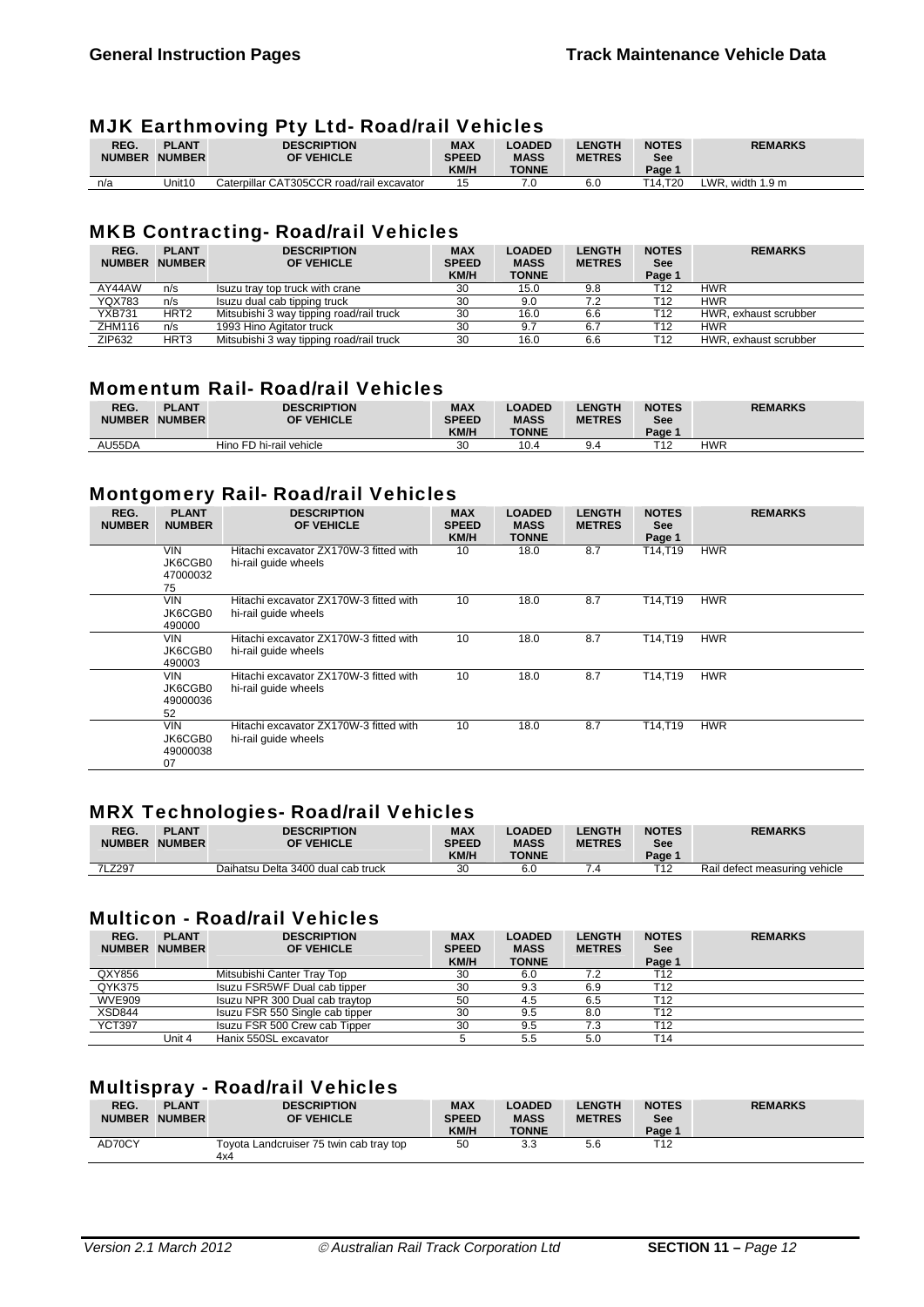#### MVM Rail - Road/rail Vehicles

| REG.<br><b>NUMBER</b> | <b>PLANT</b><br><b>NUMBER</b> | <b>DESCRIPTION</b><br>OF VEHICLE                   | <b>MAX</b><br><b>SPEED</b><br><b>KM/H</b> | <b>LOADED</b><br><b>MASS</b><br><b>TONNE</b> | <b>LENGTH</b><br><b>METRES</b> | <b>NOTES</b><br>See<br>Page 1 | <b>REMARKS</b>  |
|-----------------------|-------------------------------|----------------------------------------------------|-------------------------------------------|----------------------------------------------|--------------------------------|-------------------------------|-----------------|
|                       | EX0015                        | Doosan DK140W hi-rail excavator                    | 10                                        | 17.5                                         | 6.9                            | T10.T20                       | <b>HWR</b>      |
|                       | <b>FBW-02</b>                 | VAIA Car Spark rail flash butt road/rail<br>welder | 24                                        | 26.2                                         | 7.6                            | T12.T14                       | see notes 1 & 2 |
|                       |                               | <b>Notes</b>                                       |                                           |                                              |                                |                               |                 |
|                       |                               | 1. Rail wheel driving hub set up                   |                                           |                                              |                                |                               |                 |

1. Rail wheel driving hub set up 2. Skip mechanism for control of flash butt welding head MUST NOT be raised in the vicinity of overhead structures

# MVM Rail - Track Maintenance Vehicles

| <b>CODE</b>      | <b>DESCRIPTION</b><br>OF VEHICLE  | <b>MAX</b><br><b>SPEED</b><br><b>KM/H</b> | <b>LOADED</b><br><b>MASS</b><br><b>TONNE</b> | <b>LENGTH</b><br><b>METRES</b> | <b>NOTES</b><br><b>See</b><br>Page 1 | <b>REMARKS</b>                                                                 |
|------------------|-----------------------------------|-------------------------------------------|----------------------------------------------|--------------------------------|--------------------------------------|--------------------------------------------------------------------------------|
| $CS-1$           | Tamper ballast compactor          | 30                                        | 12.4                                         | 6.0                            |                                      |                                                                                |
| EXC6             | Atlas excavator                   | 20                                        | 22                                           | 7.0                            | T <sub>14</sub>                      |                                                                                |
| EXC7             | Atlas excavator                   | 20                                        | 22                                           | 7.0                            | T <sub>14</sub>                      |                                                                                |
| EXT <sub>1</sub> | Gemco sleeper extractor/inserter  | 15                                        | 3.5                                          | 3.1                            | T1,T14                               | Not to work under OHW                                                          |
| REG2             | Kershaw 26-2-1 Ballast regulator  | 30                                        | 12                                           | 8.4                            |                                      |                                                                                |
| RG8006           | Kershaw 46-2 ballast regulator    | 30                                        | 17.8                                         | 11.1                           |                                      | <b>HWB</b>                                                                     |
| TC <sub>1</sub>  | Tamper tie crane                  | 15                                        | 5                                            | 9.0                            | T1.T14                               | Not to work under OHW                                                          |
| TM <sub>3</sub>  | Tamper ballast regulator BEB17    | 30                                        | 15.5                                         | 9.1                            |                                      |                                                                                |
| TM8008           | Pandrol Jackson 6700S tamper      | 30                                        | 32.5                                         | 16.0                           |                                      | HWB, Out of gauge in working mode                                              |
| TMP2             | Plasser Beaver 800 tamper         | 30                                        | 27.5                                         | 15.1                           |                                      |                                                                                |
| TMP3             | Harsco tamper Mk 3                | 30                                        | 32.0                                         | 14.9                           |                                      |                                                                                |
| TMP4             | Fairmont tamper junior            | 10                                        | 10                                           | 9.0                            | T1,T14                               | Not to work under OHW                                                          |
| TMP <sub>5</sub> | Harsco tamper Mk 3                | 30                                        | 30.0                                         | 15.2                           |                                      |                                                                                |
| TMP6             | Harsco tamper HTT3201             | 30                                        | 46.0                                         | 17.0                           |                                      |                                                                                |
| TMP06            | 2846 Plasser 09-32 tamper         | 30                                        | 76.0                                         | 27.8                           |                                      | <b>HWB</b>                                                                     |
| U <sub>1</sub>   | Structon ballast undercutter KGM3 | 10                                        | 9.25                                         | 8.8                            | T <sub>14</sub>                      | Pick & spoil elevators must be<br>retracted before other vehicles may<br>pass. |
| 4                | Matissa ballast regulator         | 30                                        | 32.0                                         | 12.8                           |                                      |                                                                                |

# Nationwide Hire - Road/rail Vehicles

| REG.<br><b>NUMBER</b> | <b>PLANT</b><br><b>NUMBER</b> | <b>DESCRIPTION</b><br>OF VEHICLE | <b>MAX</b><br><b>SPEED</b><br><b>KM/H</b> | <b>LOADED</b><br><b>MASS</b><br><b>TONNE</b> | <b>LENGTH</b><br><b>METRES</b> | <b>NOTES</b><br><b>See</b><br>Page 1 | <b>REMARKS</b> |
|-----------------------|-------------------------------|----------------------------------|-------------------------------------------|----------------------------------------------|--------------------------------|--------------------------------------|----------------|
| AI75RT                | 175                           | Isuzu FTR 900 hi-rail tipper     | 30                                        | 15                                           | 9.5                            | T12                                  |                |
| AJ36EN                | 176                           | Isuzu FTR900 hi-rail tipper      | 30                                        | 15                                           | 9.5                            | τ12−                                 |                |
| JUX586                | TI407                         | Pettibone rail crane             | 15                                        | 11.5                                         | 4.2                            | T14                                  |                |

#### Napier Constructions - Road/rail Vehicles

| REG.<br><b>NUMBER</b> | <b>PLANT</b><br><b>NUMBER</b> | <b>DESCRIPTION</b><br>OF VEHICLE                     | <b>MAX</b><br><b>SPEED</b><br><b>KM/H</b> | <b>LOADED</b><br><b>MASS</b><br><b>TONNE</b> | <b>LENGTH</b><br><b>METRES</b> | <b>NOTES</b><br>See<br>Page 1 | <b>REMARKS</b> |
|-----------------------|-------------------------------|------------------------------------------------------|-------------------------------------------|----------------------------------------------|--------------------------------|-------------------------------|----------------|
| <b>VHR763</b>         | 03                            | Isuzu dual cab tipper with crane                     | 20                                        | 6.2                                          | 6.3                            | T12                           |                |
| AA65RH                | 14                            | Isuzu 950 hi-rail crane with long tilt tray<br>truck | 30                                        | 16.0                                         | 11.1                           | T12                           |                |
| <b>ZBN235</b>         |                               | Isuzu FVZ 6x4 Tilt trav Road/rail truck              | 30                                        | 24.0                                         | 11.060                         | T12                           |                |

# Non-Destructive Excavations Australia Pty Ltd - Road/rail Vehicles

| REG.<br><b>NUMBER</b> | <b>PLANT</b><br><b>NUMBER</b> | <b>DESCRIPTION</b><br><b>OF VEHICLE</b> | <b>MAX</b><br><b>SPEED</b><br><b>KM/H</b> | LOADED<br><b>MASS</b><br><b>TONNE</b> | <b>LENGTH</b><br><b>METRES</b> | <b>NOTES</b><br><b>See</b><br>Page 1 | <b>REMARKS</b>     |
|-----------------------|-------------------------------|-----------------------------------------|-------------------------------------------|---------------------------------------|--------------------------------|--------------------------------------|--------------------|
| AW58AO                | 003                           | Hino vacuum excavator                   | 30                                        | 13.0                                  | 8.8                            | <b>T10</b>                           | HWR. Width 2.35 m. |

#### Norris Track Pty Ltd - Road/rail Vehicles

| REG.<br><b>NUMBER</b> | <b>PLANT</b><br><b>NUMBER</b> | <b>DESCRIPTION</b><br>OF VEHICLE       | <b>MAX</b><br><b>SPEED</b><br><b>KM/H</b> | <b>LOADED</b><br><b>MASS</b><br><b>TONNE</b> | <b>LENGTH</b><br><b>METRES</b> | <b>NOTES</b><br>See<br>Page 1 | <b>REMARKS</b>   |
|-----------------------|-------------------------------|----------------------------------------|-------------------------------------------|----------------------------------------------|--------------------------------|-------------------------------|------------------|
| n/a                   | NT <sub>5</sub>               | Caterpillar CAT305 road/rail excavator | 10                                        | 5.C                                          | 5.4                            | T12.T14                       | LWR. Width 1.8 m |
| BC57TS                | n/a                           | Tovota Landcruiser hi-rail             | 50                                        | 3.8                                          | 5.9                            | T12                           | LWR. Width 1.8 m |

# O'Halloran Management Services - Road/rail Vehicles

| <b>REMARKS</b> |
|----------------|
|                |
|                |
|                |
|                |
|                |
|                |
|                |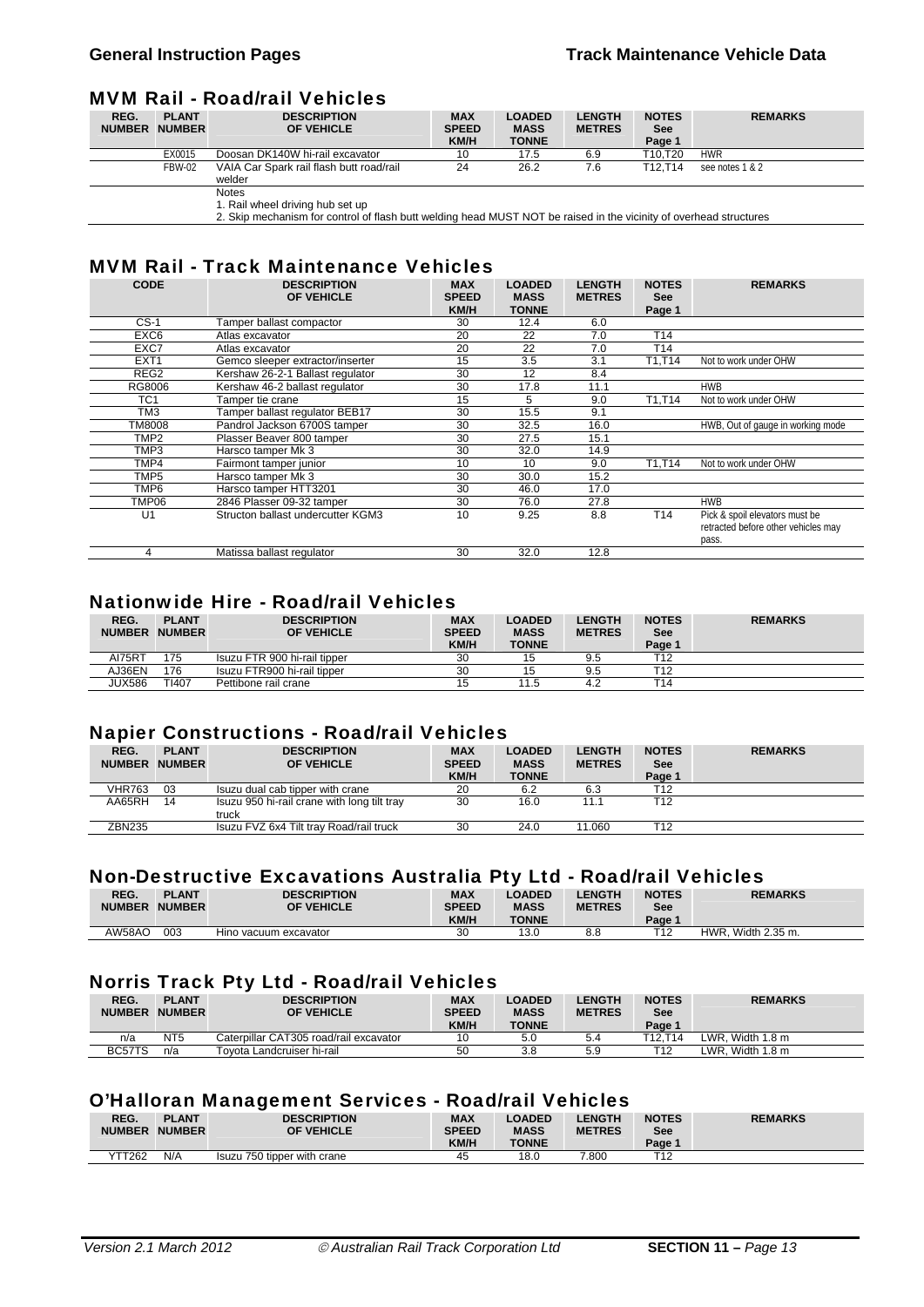# On Track Services Australia Pty Ltd - Road/rail Vehicles

|                       | ----                          |                                  |                                    |                                              |                                |                                      |                                                                                      |  |  |  |  |
|-----------------------|-------------------------------|----------------------------------|------------------------------------|----------------------------------------------|--------------------------------|--------------------------------------|--------------------------------------------------------------------------------------|--|--|--|--|
| REG.<br><b>NUMBER</b> | <b>PLANT</b><br><b>NUMBER</b> | <b>DESCRIPTION</b><br>OF VEHICLE | <b>MAX</b><br><b>SPEED</b><br>KM/H | <b>LOADED</b><br><b>MASS</b><br><b>TONNE</b> | <b>LENGTH</b><br><b>METRES</b> | <b>NOTES</b><br><b>See</b><br>Page 1 | <b>REMARKS</b>                                                                       |  |  |  |  |
|                       | H <sub>02</sub>               | Komatsu PC75 Hi rail excavator   | 15                                 | 12.1                                         | 6.5                            | T14                                  |                                                                                      |  |  |  |  |
|                       | H <sub>03</sub>               | Komatsu PC50 hi-rail excavator   | 15                                 | 12.1                                         | 6.5                            | T12.T14                              |                                                                                      |  |  |  |  |
|                       | H <sub>04</sub>               | Komatsu PC50 hi-rail excavator   | 15                                 | 6.0                                          | 6.7                            | T12.T14                              | Unit has extendable width tracks.<br>Operator care required when tracks<br>extended. |  |  |  |  |
| ZJJ-999               | JHDFD1<br>64LXXX<br>10741     | Hino Hi-rail 3 way tipper        | 30                                 | 9.5                                          | 7.3                            | T <sub>14</sub>                      |                                                                                      |  |  |  |  |

# P&C Excavations - Road/rail Vehicles

| REG.<br><b>NUMBER</b> | <b>PLANT</b><br><b>NUMBER</b> | <b>DESCRIPTION</b><br>OF VEHICLE  | <b>MAX</b><br><b>SPEED</b><br><b>KM/H</b> | <b>LOADED</b><br><b>MASS</b><br><b>TONNE</b> | <b>LENGTH</b><br><b>METRES</b> | <b>NOTES</b><br><b>See</b><br>Page 1 | <b>REMARKS</b>                   |
|-----------------------|-------------------------------|-----------------------------------|-------------------------------------------|----------------------------------------------|--------------------------------|--------------------------------------|----------------------------------|
|                       | 1023                          | Komatsu PC138 Hi rail excavator   | 15                                        | 13.48                                        | 7.26                           | T12.T14                              | HWR - Harry built hi-rail set up |
|                       | 2309                          | Komatsu PC138 Hi rail excavator   | 15                                        | 13.48                                        | 7.26                           | T12.T14                              | HWR - Harry built hi-rail set up |
|                       | 26737                         | Komatsu PC138 Hi rail excavator   | 15                                        | 13.48                                        | 7.26                           | T12.T14                              | HWR Melrose built hi-rail set up |
| <b>WQL-680</b>        |                               | Freightliner Hi rail Tipper Truck | 10                                        | 24.0                                         | 3.3                            | T12.T14                              | HWR - G & B hi rail gear         |
| <b>WYZ-584</b>        |                               | Freightliner Hi rail Tipper Truck | 10                                        | 24.0                                         | 3.3                            | T12.T14                              | HWR - G & B hi rail gear         |
| QXF-336               |                               | Freightliner Hi rail Tipper Truck | 10                                        | 24.0                                         | 3.3                            | T12.T14                              | HWR - G & B hi rail gear         |

# Pasucross Pty Ltd - Road/rail Vehicles

| REG.<br><b>NUMBER</b> | <b>PLANT</b><br><b>NUMBER</b> | <b>DESCRIPTION</b><br>OF VEHICLE | <b>MAX</b><br><b>SPEED</b><br><b>KM/H</b> | <b>LOADED</b><br><b>MASS</b><br><b>TONNE</b> | <b>LENGTH</b><br><b>METRES</b> | <b>NOTES</b><br><b>See</b><br>Page ' | <b>REMARKS</b> |
|-----------------------|-------------------------------|----------------------------------|-------------------------------------------|----------------------------------------------|--------------------------------|--------------------------------------|----------------|
|                       | 22436                         | Komatsu PC58UUX excavator        | 10                                        | 6.5                                          | 56<br>J.U                      | T14                                  |                |

#### Plumton Pty Ltd - Road/rail Vehicles

| REG.<br><b>NUMBER</b> | <b>PLANT</b><br><b>NUMBER</b> | <b>DESCRIPTION</b><br><b>OF VEHICLE</b> | <b>MAX</b><br><b>SPEED</b><br><b>KM/H</b> | <b>LOADED</b><br><b>MASS</b><br><b>TONNE</b> | <b>LENGTH</b><br><b>METRES</b> | <b>NOTES</b><br>See<br>Page 1 | <b>REMARKS</b> |
|-----------------------|-------------------------------|-----------------------------------------|-------------------------------------------|----------------------------------------------|--------------------------------|-------------------------------|----------------|
| <b>NOW 251</b>        |                               | Road/rail gradall                       |                                           |                                              | 8.8                            | T14                           |                |

# Queensland Rail - Road/rail Vehicles

| REG.<br><b>NUMBER</b> | <b>PLANT</b><br><b>NUMBER</b> | <b>DESCRIPTION</b><br>OF VEHICLE                                                     | <b>MAX</b><br><b>SPEED</b><br><b>KM/H</b> | <b>LOADED</b><br><b>MASS</b><br><b>TONNE</b> | <b>LENGTH</b><br><b>METRES</b> | <b>NOTES</b><br>See<br>Page 1 | <b>REMARKS</b> |
|-----------------------|-------------------------------|--------------------------------------------------------------------------------------|-------------------------------------------|----------------------------------------------|--------------------------------|-------------------------------|----------------|
| 861JAM                | <b>RRV0698</b>                | Holden Rodeo tray top hi-rail                                                        | 50                                        | 2.9                                          | 5.6                            | T12                           |                |
| BC24JO                | <b>RRV790</b>                 | Isuzu FSR850 fitted fire fighting<br>equipment                                       | 60                                        | 14.0                                         | 9.4                            | T <sub>12</sub>               | <b>HWR</b>     |
| BC82DP                | <b>RRV789</b>                 | Mitsubishi Canter fitted with rail<br>recording equipment for grinding<br>operations | 80                                        | 7.5                                          | 8.3                            | T12                           | <b>HWR</b>     |

# Queensland Rail - Track Maintenance Vehicles

| <b>CODE</b>       | <b>DESCRIPTION</b>                                                                                                                                                                              | <b>MAX</b>           | <b>LOADED</b>               | <b>LENGTH</b> | <b>NOTES</b>         | <b>REMARKS</b>          |  |  |
|-------------------|-------------------------------------------------------------------------------------------------------------------------------------------------------------------------------------------------|----------------------|-----------------------------|---------------|----------------------|-------------------------|--|--|
|                   | <b>OF VEHICLE</b>                                                                                                                                                                               | <b>SPEED</b><br>KM/H | <b>MASS</b><br><b>TONNE</b> | <b>METRES</b> | <b>See</b><br>Page 1 |                         |  |  |
| MMA73             | Pandrol Jackson Model 6700S Switch and<br>production tamper                                                                                                                                     | 30                   | 34.5                        | 13.3          |                      |                         |  |  |
| MMB <sub>25</sub> | Harsco ballast regulator                                                                                                                                                                        | 30                   | 13                          | 9.3           |                      |                         |  |  |
| <b>MMB061</b>     | Knox Kershaw KBR925 ballast regulator                                                                                                                                                           | 30                   | 20.0                        | 11.1          |                      | <b>HWB</b>              |  |  |
| MMK20             | Harsco sleeper crane                                                                                                                                                                            | 20                   | 9.0                         | 3.4           | T14,T15              |                         |  |  |
| MML85             | Harsco MBTX sleeper renewer                                                                                                                                                                     | 20                   | 6.45                        | 4.1           | T14,T15              |                         |  |  |
| <b>MMY034</b>     | Rail Grinding unit (Reg No RG331)                                                                                                                                                               | 80                   | 898.0                       | 211.6         | T <sub>3</sub>       | HWR See notes 1-7 below |  |  |
| 1.                | Maximum speed 80 km/h as above or any lower speed as determined by applicable line speed for S2 class locomotive category.                                                                      |                      |                             |               |                      |                         |  |  |
| 2.                | When travelling uncoupled with other vehicles in a convoy and grinder is the leading vehicle the maximum speed is 60 km per hour.<br>No other equipment or vehicles must be ahead of this unit. |                      |                             |               |                      |                         |  |  |
| 3.                | When travelling/operating uncoupled with other vehicles in a convoy and grinder is NOT leading the maximum speed is 5 km per<br>hour— i.e. when in grinder operating mode.                      |                      |                             |               |                      |                         |  |  |
| 4.                | This vehicle can be coupled to the rear of a train consist or loco hauled. No other vehicles are to be coupled behind this grinder in the<br>train.                                             |                      |                             |               |                      |                         |  |  |
| 5.                | Maximum speed of grinder when coupled to rear of a train consist or loco<br>80 km/hr when coupled from the FCC end (Front Control Car)<br>30 km/hr when coupled from the Caboose end            |                      |                             |               |                      |                         |  |  |
| 6.                | Maximum speed on 1 in 30 grade 10 km/hr.                                                                                                                                                        |                      |                             |               |                      |                         |  |  |
| 7.                | Multiple pass-bys adjacent to residential premises must be minimised. Note in this instance a "pass by "is defined as one movement<br>in each direction per 24 hour period.                     |                      |                             |               |                      |                         |  |  |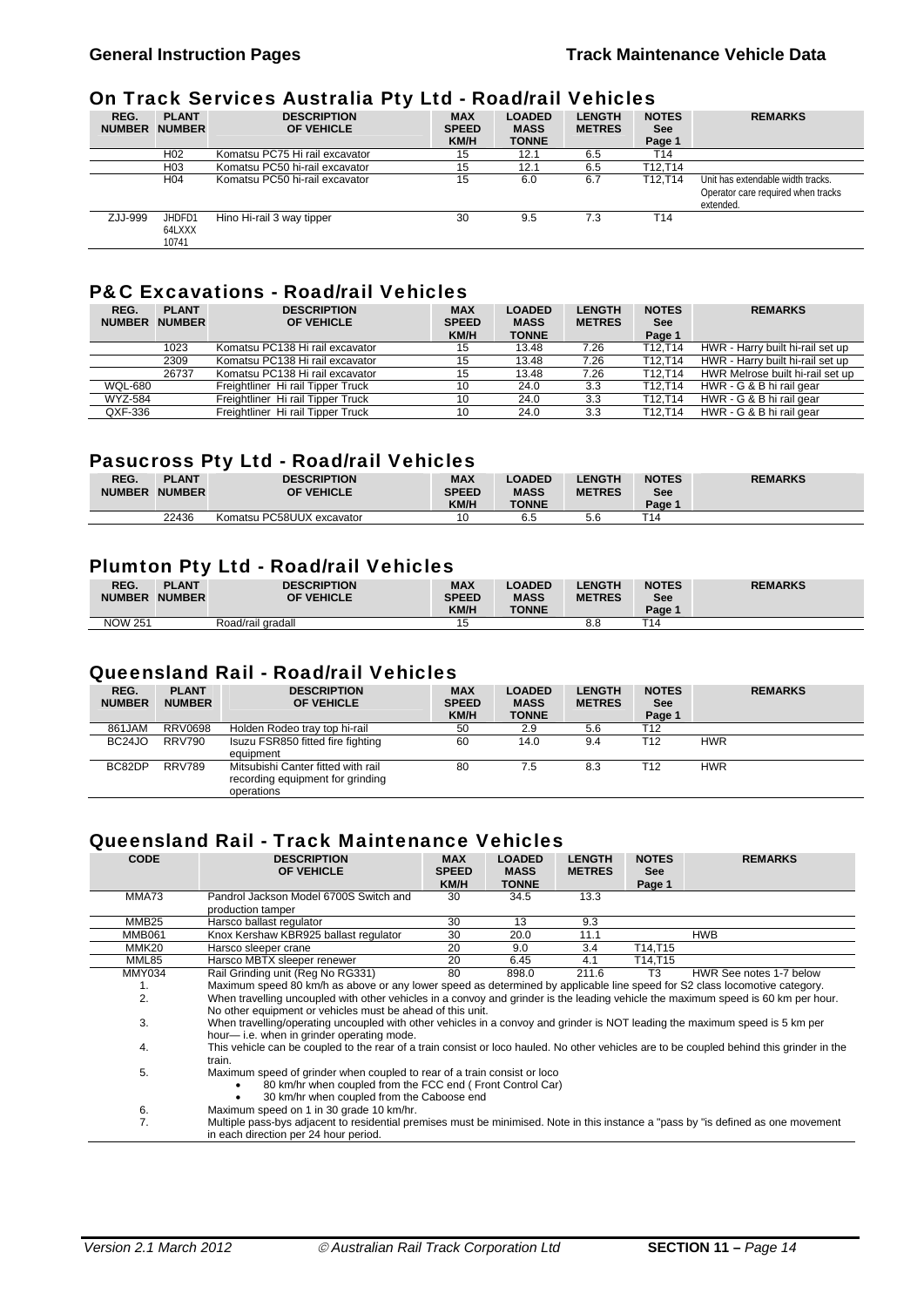# Rail Infrastructure Corporation – Road/rail Vehicles

| REG.             | <b>PLANT</b><br><b>NUMBER NUMBER</b> | <b>DESCRIPTION</b><br>OF VEHICLE                                                                                                                                | <b>MAX</b><br><b>SPEED</b><br><b>KM/H</b> | <b>LOADED</b><br><b>MASS</b><br><b>TONNE</b> | <b>LENGTH</b><br><b>METRES</b> | <b>NOTES</b><br><b>See</b><br>Page 1 | <b>REMARKS</b>                                                                  |
|------------------|--------------------------------------|-----------------------------------------------------------------------------------------------------------------------------------------------------------------|-------------------------------------------|----------------------------------------------|--------------------------------|--------------------------------------|---------------------------------------------------------------------------------|
|                  |                                      | Case 580D backhoe                                                                                                                                               | 10                                        |                                              |                                | T <sub>12</sub>                      |                                                                                 |
| <b>NIS555</b>    | <b>BW054</b>                         | Case 580E backhoe                                                                                                                                               | 10                                        | 5.17                                         | 6.150                          | T14                                  | Bucket of this machine must be in the fully<br>stowed position when not in use. |
|                  | <b>BX082</b>                         | JCB 3CX Backhoe with sleeper grab                                                                                                                               | 15                                        | 10.500                                       | 6.300                          | T12                                  |                                                                                 |
| 42534-C          | <b>BX083</b>                         | JCB 3CX Backhoe with sleeper grab                                                                                                                               | 15                                        | 10.500                                       | 6.300                          | T <sub>12</sub>                      |                                                                                 |
| <b>RNA607</b>    | T1627                                | Case 885 XL tractor with bucket kit.                                                                                                                            | 10                                        | 3.7                                          | 6.030                          | T14                                  |                                                                                 |
| QHQ922           | T1697                                | Clark Bobcat 2400 Skid steer loader                                                                                                                             | 10                                        | 4.72                                         | 5.460                          | T14                                  | Plough assembly must be in fully raised<br>position when not in use             |
| <b>WKQ701</b>    | T1702                                | Clark 853 Skid steer loader                                                                                                                                     | 10                                        | 3.1                                          | 4.270                          | T14                                  |                                                                                 |
|                  |                                      | * The frame supporting the brooms, and the outer most broom discs, including the bristles are foul of the bottom corners of the narrow and non electric rolling |                                           |                                              |                                |                                      |                                                                                 |
|                  |                                      | stock outline. Caution must be exercised by operators for obstacles in this area.                                                                               |                                           |                                              |                                |                                      |                                                                                 |
|                  |                                      | Gradall 660C excavator                                                                                                                                          | 30                                        |                                              |                                | T12                                  |                                                                                 |
|                  |                                      | <b>Hino FS270 6x4</b>                                                                                                                                           | 50                                        | 2.4                                          | 9.860                          | T12                                  |                                                                                 |
|                  |                                      | Hino Raven FE3HGL-Q3                                                                                                                                            | 40                                        | 13.5                                         | 7.500                          | T12                                  |                                                                                 |
|                  |                                      | Hino tipper                                                                                                                                                     | 30                                        |                                              |                                | T <sub>12</sub>                      |                                                                                 |
|                  |                                      | Isuzu FTS750 truck                                                                                                                                              | 50                                        | 13.0                                         | 8.100                          | T12                                  |                                                                                 |
|                  |                                      | Merceded Unimog OHW vehicle                                                                                                                                     | 30                                        | 8.8                                          | 5.800                          | T12                                  |                                                                                 |
|                  |                                      | Mitsubishi Canter                                                                                                                                               | 30                                        | 4.49                                         | 5.600                          | T12                                  |                                                                                 |
|                  |                                      | Pettibone Mag 444B rail handling crane                                                                                                                          |                                           |                                              |                                | T12                                  |                                                                                 |
|                  |                                      | <b>RFW OHW vehicle</b>                                                                                                                                          | 40                                        |                                              |                                | T <sub>12</sub>                      |                                                                                 |
| <b>MWP657</b>    | DF198                                | Thwaites 4000 dumper                                                                                                                                            | 10                                        | 4.0                                          | 4.050                          | T <sub>14</sub>                      |                                                                                 |
|                  |                                      | <b>Toyota Coaster bus</b>                                                                                                                                       | 30                                        |                                              |                                | T12                                  |                                                                                 |
|                  |                                      | Toyota Dyna 200                                                                                                                                                 | 70                                        | 4.4                                          |                                | T12                                  |                                                                                 |
|                  |                                      | Toyota Hi-lux                                                                                                                                                   | 50                                        | 2.73                                         | 5.230                          | T12                                  |                                                                                 |
|                  |                                      | Tovota Hi-lux                                                                                                                                                   | 60                                        | 2.73                                         | 5.230                          | T <sub>12</sub>                      |                                                                                 |
|                  |                                      | Toyota Landcruiser HZJ75                                                                                                                                        | 75                                        | 3.035                                        | 5.500                          | T12                                  |                                                                                 |
|                  |                                      | Tovota Landcruiser HZJ80                                                                                                                                        | 75                                        | 3.035                                        | 5.500                          | T12                                  |                                                                                 |
| <b>UWQ-051</b>   |                                      | Ford Courier twin cab ute                                                                                                                                       | 50                                        | 2.47                                         |                                | T <sub>12</sub>                      |                                                                                 |
| <b>VCG-826</b>   |                                      | Mitsubishi FM618 table top                                                                                                                                      | 30                                        | 13.5                                         |                                | T12                                  | Not to operate between Fassifern and<br>Newcastle                               |
| <b>XKH</b>       | R13217                               | Mitsubishi Canter                                                                                                                                               | 60                                        | 5.5                                          | 6.400                          | T <sub>12</sub>                      |                                                                                 |
| <b>XKP591</b>    |                                      | Ford Courier twin cab ute                                                                                                                                       | 50                                        | 2.47                                         |                                | T <sub>12</sub>                      |                                                                                 |
| <b>XKP592</b>    |                                      | Ford Courier twin cab ute                                                                                                                                       | 50                                        | 2.47                                         |                                | T12                                  |                                                                                 |
| <b>XXP938</b>    | R25193                               | Mitsubishi FM657 Tipper                                                                                                                                         | 50                                        | 15                                           | 7.700                          | T12                                  |                                                                                 |
| Various          |                                      | <b>Land Rover</b>                                                                                                                                               | 70                                        | 3.5                                          | 5.700                          | T12                                  |                                                                                 |
| PHX <sub>6</sub> | PHX69                                | Technicplane Clip Inserter                                                                                                                                      | 30                                        | 4.50                                         | 5.70                           | T <sub>14</sub>                      |                                                                                 |
| N/A              | EV120                                | Giesmar 360 Road rail Crane                                                                                                                                     | 30                                        | 21.6                                         | 7.35                           | T <sub>14</sub>                      |                                                                                 |
| ZHH136           |                                      | Isuzu Fire emergency unit                                                                                                                                       | 30                                        | 10.00                                        | 7.500                          | T12                                  |                                                                                 |

# Rail Infrastructure Corporation - Track Maintenance Vehicles

| <b>CODE</b>       | <b>DESCRIPTION</b><br>OF VEHICLE          | <b>MAX</b><br><b>SPEED</b> | <b>LOADED</b><br><b>MASS</b> | <b>LENGTH</b><br><b>METRES</b> | <b>NOTES</b><br><b>See</b>       | <b>REMARKS</b>                |
|-------------------|-------------------------------------------|----------------------------|------------------------------|--------------------------------|----------------------------------|-------------------------------|
|                   |                                           | KM/H                       | <b>TONNE</b>                 |                                | Page 1                           |                               |
| BJ003,005         | Plasser UHR-RM-74 ballast cleaner         | 60                         | 77.7                         | 27.320                         | T <sub>2</sub> , T <sub>17</sub> | $0.50$ draw capacity          |
| BW077-079         | JCB3CX/Gemco sleeper inserter/remover     | 15                         | 9.2                          | 6.250                          | T <sub>12</sub>                  |                               |
| BW080-081         | JCB3CX/Gemco backhoe scarafier            | 15                         | 8.1                          | 6.150                          | T12                              |                               |
| BW082-083         | JCB3CX/Gemco backhoe sleeper crane        | 15                         | 8.1                          | 6.150                          | T12                              |                               |
| BX003, BX013      | Kershaw 4FW ballast regulator             | 50                         | $\overline{7.5}$             | 9.000                          | T1, T4                           |                               |
| BX026-028,        | Plasser USP 3000C ballast regulator       | 50                         | 26.5                         | 14.000                         | T <sub>4</sub>                   |                               |
| BX0031,033,035    |                                           |                            |                              |                                |                                  |                               |
| BX037-039         | Canron BE-PTC ballast regulator           | 50                         | 9.5                          | 8.000                          | T1                               |                               |
| BX043-054         | Plasser PBR 203 ballast regulator         | 50                         | 22.5                         | 11.000                         | T <sub>4</sub>                   |                               |
| BX055-056         | Plasser SSP110 ballast regulator          | 80                         | 36.5                         | 18.000                         | T2, T5, T7                       | 0.10 draw capacity            |
| <b>BX059</b>      | Plasser SSP 300 ballast regulator         | 80                         | 29.5                         | 14.000                         | T2, T7                           | 0.10 draw capacity            |
| <b>BX060</b>      | Plasser SSP302 ballast regulator          | 80                         | 42                           | 20.560                         | T <sub>2</sub>                   | 0.10 draw capacity            |
| CS098-103         | Tamper/Compair (on track) Compressor      | 15                         |                              |                                |                                  |                               |
| DS001-005         | Plasser DTS62N dynamic track stabiliser   | 80                         | 62                           | 19.000                         | $\overline{12}$                  | 0.10 draw capacity            |
| HOX171-172. 192.  | Permaquip ACI MkV elevating work platform |                            |                              |                                |                                  |                               |
| 194-196, 211-214  |                                           |                            |                              |                                |                                  |                               |
| HOX 230-232       | Tamper TSL elevating work platform        |                            |                              |                                |                                  |                               |
| ML039             | RVX4 Track recording car RTX-1            | 120                        | 48                           | 15.000                         | T <sub>3</sub>                   |                               |
| ML054-058,060,061 | Kershaw 19.1 sleeper trailer              | 30                         |                              | 3.000                          | T1                               | Towed by resleepering machine |
| PHX18             | Pandrol Fastclip Clipping machine         | 30                         | 4                            | 4.100                          |                                  |                               |
| PHX68             | Techniplan Fast Clipping machine          | $\overline{30}$            | 6.0                          | 2.560                          |                                  |                               |
| PJ009,010,012,    | Plasser HGR 230 track jack                | 30                         | 1.5                          | 2.000                          | T1                               |                               |
| 013,035,047-049   |                                           |                            |                              |                                |                                  |                               |
| PJ018,022,025-    | Plasser Mammut track jack                 | 30                         | 1.5                          | 2.000                          |                                  |                               |
| 029,032,033       |                                           |                            |                              |                                |                                  |                               |
| PJ061-064         | Gemco track jack                          | 30                         | 3                            | 3.000                          |                                  |                               |
| PN300, 302        | Nordco LS lock spike puller               | 30                         | 5.5                          | 5.000                          | T1                               |                               |
| PN301, 303        | Nordco LS dog spike puller                | 30                         | 5.5                          | 5.000                          | T1                               |                               |
| <b>RTX001</b>     | Plasser SMD-80G track layer               |                            | 130                          | 53.000                         | T2, T6, T17                      | 0.50 draw capacity            |
| SF048, 050        | Nordco Super B dog spike driver           | $\overline{30}$            | 11                           | 8.000                          | T1                               |                               |
| SF049, 051        | Nordco Super B lock spike driver          | 30                         | 11                           | 8.000                          | T1                               |                               |
| SM005, SM008-010  | Comeng tie scarifier                      | $\overline{30}$            | 3.5                          | 3.600                          | $\overline{T1}$                  |                               |
| SM009             | Comeng / Gemco scarifier                  |                            |                              | 4.000                          |                                  |                               |
| SM014             | Linear scarifier (converted BBX1640)      | 30                         | 3.5                          | 4.000                          | T1                               |                               |
| SM015-017         | Kershaw 34/5 tie bed scarifier            | 30                         | 6.5                          | 7.000                          | T <sub>1</sub>                   |                               |
| <b>SX070</b>      | Aresco tie handler                        | 30                         |                              |                                |                                  |                               |
| SX077-084         | Gemco Model 30 tie handler                | 30                         | $\overline{3}$               | 2.700                          | $\overline{T1}$                  |                               |
| SX089, SX097-101  | Comeng Aresco tie handler                 | 30                         |                              | 3.000                          | T1                               |                               |
| SX094-095         | Comeng Aresco tie crane                   | $\overline{30}$            | 7                            | 7.000                          | T1                               | Boom 9m long                  |
| SX105 - 108       | Kershaw Model 47/3 tie handler            | 30                         | $\overline{12}$              | 9.000                          | $\overline{T1}$                  |                               |

*Version 2.1 March 2012 Bustralian Rail Track Corporation Ltd <b>SECTION 11 – Page 15*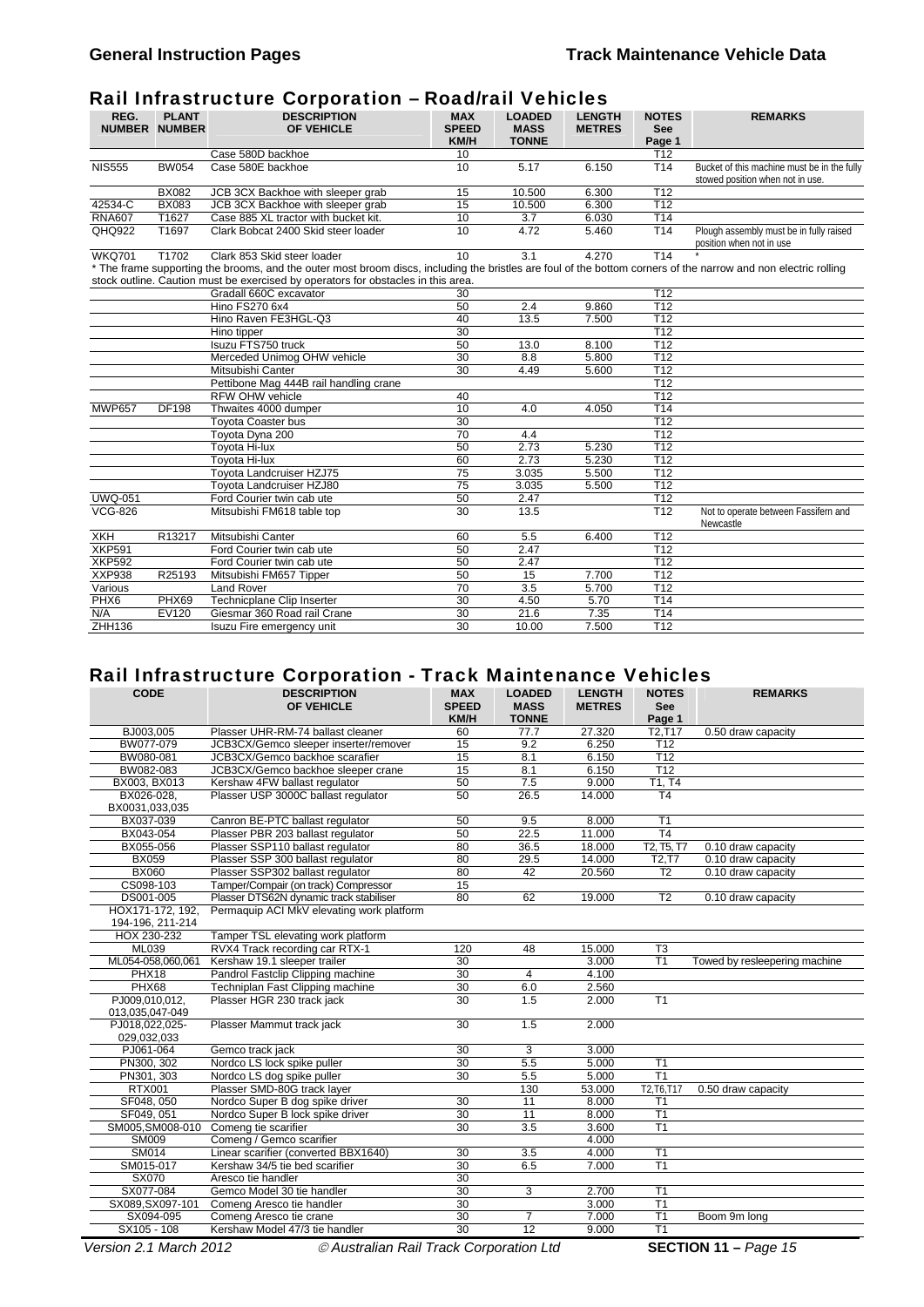| SX109-114            | Kershaw model 12/5 tie crane                  | 30 | 7.5  | 6.000  | T <sub>1</sub>  |                                                                                                                                                                                                        |
|----------------------|-----------------------------------------------|----|------|--------|-----------------|--------------------------------------------------------------------------------------------------------------------------------------------------------------------------------------------------------|
| TJ048                | Tamper Vibratool spot tamper                  | 30 | 5.5  | 5.000  | T <sub>1</sub>  |                                                                                                                                                                                                        |
| TJ054.               | Plasser 07-32B Duomatic prod. tie tamper      | 80 | 30.5 | 15.000 | <b>T4</b>       |                                                                                                                                                                                                        |
| TJ081-082            | Plasser 07-32B Duomatic production tie tamper | 80 | 37.5 | 16.000 | T <sub>4</sub>  |                                                                                                                                                                                                        |
| TJ060-062, TJ073-074 | Plasser 07-275 turn-out tie tamper            | 80 | 36.5 | 19.000 |                 |                                                                                                                                                                                                        |
| TJ063 - 066          | Plasser PTT16 spot tie tamper                 | 30 | 11   | 7.000  | T <sub>1</sub>  |                                                                                                                                                                                                        |
| TJ075, 078           | Plasser 07-16 production tie tamper           | 80 | 29   | 15.000 | T <sub>4</sub>  |                                                                                                                                                                                                        |
| TJ069, 076           | Track Inspection vehicle (modified tamper)    | 50 | 29   | 15.000 | T <sub>3</sub>  | Vehicles permitted to operate under the<br>control of track signals and not under<br>block working on all Metropolitan<br>Suburban, Goods and Main lines within<br>the limits of the electrified area. |
| <b>TJ077</b>         | Water cart (modified tamper)                  | 50 | 29   | 15.000 | T <sub>3</sub>  | Vehicles permitted to operate under the<br>control of track signals and not under<br>block working on all Metropolitan<br>Suburban, Goods and Main lines within<br>the limits of the electrified area. |
| TJ089                | Plasser 79-800W turnout tie tamper            | 80 | 33.5 | 15.000 | T <sub>4</sub>  |                                                                                                                                                                                                        |
| TJ085-088            | Plasser 08-16 production tie tamper           | 80 | 31   | 15.000 | T <sub>4</sub>  |                                                                                                                                                                                                        |
| TJ090                | Plasser 79-800W tamper/production             | 80 | 33.5 | 15.000 |                 |                                                                                                                                                                                                        |
| TJ091-092            | Plasser CAT continuous tie tamper             | 80 | 40.5 | 18.000 | T2, T4, T7      | 0.10 draw capacity                                                                                                                                                                                     |
| TJ093                | Tamper Cart 180 continuous tie tamper         | 80 | 40   | 17.000 | T2, T4, T7      | 0.10 draw capacity                                                                                                                                                                                     |
| TJ095-096            | Plasser Unimat 09-32/4S tamper                | 80 | 135  | 35.060 |                 |                                                                                                                                                                                                        |
| TJ097                | Brad 4131 tamper                              | 25 | 6.8  | 5.250  | T <sub>14</sub> |                                                                                                                                                                                                        |
| TV017,TV020-021      | Aresco Track Chief tie spacer                 | 20 | 3    | 4.000  | T1              |                                                                                                                                                                                                        |
|                      |                                               |    |      |        |                 |                                                                                                                                                                                                        |

# Rail Infrastructure Corporation - Overhead Wiring Vehicles

# Rhomberg Rail - Track Maintenance Vehicles

| <b>CODE</b> | <b>DESCRIPTION</b><br>OF VEHICLE                                                                                                                                                                                                                                                                                                                                                                                                                                                                  | <b>MAX</b><br><b>SPEED</b><br><b>KM/H</b> | <b>LOADED</b><br><b>MASS</b><br><b>TONNE</b> | <b>LENGTH</b><br><b>METRES</b> | <b>NOTES</b><br>see below | <b>REMARKS</b> |
|-------------|---------------------------------------------------------------------------------------------------------------------------------------------------------------------------------------------------------------------------------------------------------------------------------------------------------------------------------------------------------------------------------------------------------------------------------------------------------------------------------------------------|-------------------------------------------|----------------------------------------------|--------------------------------|---------------------------|----------------|
| M254        | Plasser 09-3X Dynamic Tamper                                                                                                                                                                                                                                                                                                                                                                                                                                                                      | 80                                        | 150                                          | 41.4                           |                           |                |
| M521        | Plasser SSP-303 Two Platform Ballast<br>Regulator                                                                                                                                                                                                                                                                                                                                                                                                                                                 | 80                                        | 69                                           | 28                             | $1 - 4$                   |                |
| M525        | Plasser SSP-305 Ballast Regulator<br>Notes<br>1. Vehicle must be block worked if it is marshalled at the end (or in last 3 vehicle positions) of a locomotive / train consist<br>2. Block working is not required if the vehicle is marshalled in a train consist with at least 3 cover wagons (12 axles) trailing<br>3. Brakes shall be functional at all times and the brake pipe shall be continuous throughout the consist<br>4. Trailing load behind the vehicle shall not exceed 120 tonnes | 80                                        | 67.4                                         | 29.100                         | $1 - 4$                   |                |

#### Rowcon Services– Road/rail Vehicles

| REG.<br><b>NUMBER</b> | <b>PLANT</b><br><b>NUMBER</b> | <b>DESCRIPTION</b><br>OF VEHICLE | <b>MAX</b><br><b>SPEED</b><br><b>KM/H</b> | <b>LOADED</b><br><b>MASS</b><br><b>TONNE</b> | <b>LENGTH</b><br><b>METRES</b> | <b>NOTES</b><br>See<br>Page 1 | <b>REMARKS</b> |
|-----------------------|-------------------------------|----------------------------------|-------------------------------------------|----------------------------------------------|--------------------------------|-------------------------------|----------------|
| 40115-C               | Unit 2                        | Yanmar Excavator V1040-2         |                                           | 4.6                                          | 5.4                            | T14                           |                |
| 42531-C               | Unit 3                        | Yanmar Excavator V1040-2         |                                           | 4.5                                          | 5.3                            | T12/14                        |                |
| 42505-C               | Unit 4                        | Yanmar Excavator V1040-2         |                                           | 4.6                                          | 5.5                            | T14                           |                |

# Select Plant Hire - Road/rail Vehicles

| REG.<br><b>NUMBER</b> | <b>PLANT</b><br><b>NUMBER</b> | <b>DESCRIPTION</b><br>OF VEHICLE                   | <b>MAX</b><br><b>SPEED</b><br><b>KM/H</b> | <b>LOADED</b><br><b>MASS</b><br><b>TONNE</b> | <b>LENGTH</b><br><b>METRES</b> | <b>NOTES</b><br>See<br>Page 1 | <b>REMARKS</b> |
|-----------------------|-------------------------------|----------------------------------------------------|-------------------------------------------|----------------------------------------------|--------------------------------|-------------------------------|----------------|
|                       | EXRM006                       | CAT305CCR Excavator fitted with hi-<br>rail wheels | 20                                        | 7.0                                          | 6.0                            | T14.T20                       | LWR            |
|                       | EXRM007                       | CAT305CCR Excavator fitted with hi-<br>rail wheels | 20                                        | 7.0                                          | 6.0                            | T14.T20                       | LWR            |

# SFS Constructions - Road/rail Vehicles

| REG.<br><b>NUMBER</b> | <b>PLANT</b><br><b>NUMBER</b> | <b>DESCRIPTION</b><br><b>OF VEHICLE</b> | <b>MAX</b><br><b>SPEED</b><br><b>KM/H</b> | <b>LOADED</b><br><b>MASS</b><br><b>TONNE</b> | <b>ENGTH</b><br><b>METRES</b> | <b>NOTES</b><br>See<br>Page 1 | <b>REMARKS</b> |
|-----------------------|-------------------------------|-----------------------------------------|-------------------------------------------|----------------------------------------------|-------------------------------|-------------------------------|----------------|
| <b>SFS012</b>         | 012                           | Toyota Dyna Tipper with crane           | 30                                        | 6 <sub>0</sub>                               | .6                            |                               |                |

#### Sheridan & Sons Pty Ltd - Road/rail Vehicles

| REG.<br><b>NUMBER</b> | <b>PLANT</b><br><b>NUMBER</b> | <b>DESCRIPTION</b><br>OF VEHICLE               | <b>MAX</b><br><b>SPEED</b><br><b>KM/H</b> | <b>LOADED</b><br><b>MASS</b><br><b>TONNE</b> | <b>LENGTH</b><br><b>METRES</b> | <b>NOTES</b><br>See<br>Page 1 | <b>REMARKS</b>            |
|-----------------------|-------------------------------|------------------------------------------------|-------------------------------------------|----------------------------------------------|--------------------------------|-------------------------------|---------------------------|
| <b>BC-63-AV</b>       |                               | Mitsubishi Canter road/rail truck              | 30                                        | 5.0                                          | 7.0                            | T12                           | <b>HWR</b>                |
| ES1112                |                               | Hino tilt trav road/rail truck                 | 30                                        | 13.9                                         | 9.8                            | T12                           | HWR, Previous rego VQQ827 |
| <b>HIRAIL</b>         |                               | Toyota hi-lux dual cab ute                     | 50                                        | 2.7                                          | 5.2                            | T12                           | LWR                       |
| <b>JACKAS</b>         |                               | Hino Ranger road/rail truck                    | 25                                        | 26.0                                         | 11.3                           | T12                           | HWR, Previous rego AM87YR |
| <b>ONRAIL</b>         |                               | Isuzu FVZ1400 tipping crane road/rail<br>truck | 30                                        | 24.0                                         | 9.7                            | T12                           | <b>HWR</b>                |

*Version 2.1 March 2012 <i>C* Australian Rail Track Corporation Ltd **SECTION 11** – Page 16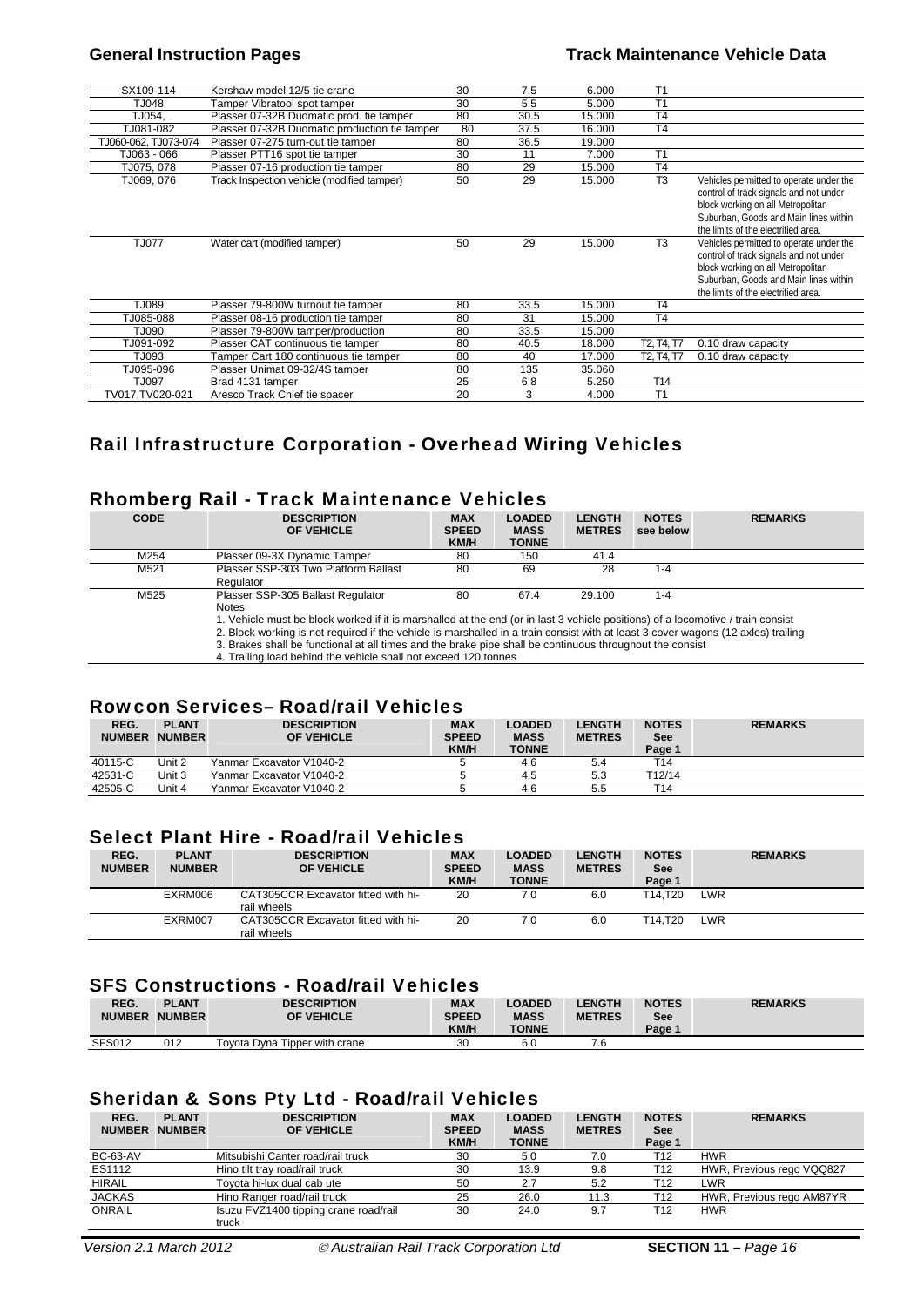| <b>RKC-615</b> | Mitsubishi Canter 4x4 3 way tipper        | 20 | 5.0 | 5.9 | T12             | <b>HWR</b> |  |
|----------------|-------------------------------------------|----|-----|-----|-----------------|------------|--|
| <b>RKD128</b>  | Mitsubishi Cantor 4WD tipper              | 30 | 4.9 | 5.7 | T <sub>12</sub> |            |  |
| SM-7560        | International 1850D tabletop truck with   | 30 |     |     | T <sub>12</sub> |            |  |
|                | hiab crane                                |    |     |     |                 |            |  |
| SM-296         | Isuzu SRB422 tabletop truck with hiab     | 30 |     |     | T <sub>12</sub> |            |  |
|                | crane                                     |    |     |     |                 |            |  |
| <b>SRV-614</b> | Hino KL340 tabletop truck with hiab crane | 30 | 9.5 |     | T12             |            |  |
| SS5567         | Isuzu NPS 4x4 road/rail cherry picker     | 30 | 6.0 | 6.6 | T <sub>12</sub> |            |  |
| SS5568         | Isuzu NPS 4x4 road/rail cherry picker     | 30 | 6.0 | 6.6 | T <sub>12</sub> |            |  |
| TOMS1          | Toyota Landcruiser 80 series DX wagon     | 50 | 3.0 | 5.5 | T <sub>12</sub> | <b>LWR</b> |  |
| VACUV8         | Kia hi-rail bus                           | 30 | 6.0 | 7.3 | T <sub>12</sub> | <b>HWR</b> |  |
| XIH-678        | Mitsubishi Canter road/rail truck         | 20 | 6.0 | 6.5 | T12             | <b>HWR</b> |  |
| XJD-702        | Mitsubishi Canter road/rail truck         | 20 | 6.0 | 6.5 | T12             | <b>HWR</b> |  |
| <b>XLL116</b>  | Landrover Defender dual cab               | 30 | 3.5 | 5.8 | T12             | <b>LWR</b> |  |
| <b>YKT-828</b> | Mitsubishi Canter 4x4 Dual Cab with tool  | 30 | 5.5 | 6.4 | T <sub>12</sub> | <b>HWR</b> |  |
|                | boxes                                     |    |     |     |                 |            |  |
| 2RAIL          | Isuzu NPR300 road/rail truck with tipper  | 30 | 6.2 | 6.4 | T12             | <b>HWR</b> |  |
| 4RAILS         | Isuzu NPS300 4x4 road/rail cherry picker  | 30 | 6.0 | 7.6 | T12             |            |  |

# Sherrin Hire - Road/rail Vehicles

| REG.<br><b>NUMBER</b> | <b>PLANT</b><br><b>NUMBER</b> | <b>DESCRIPTION</b><br>OF VEHICLE               | <b>MAX</b><br><b>SPEED</b><br><b>KM/H</b> | <b>LOADED</b><br><b>MASS</b><br><b>TONNE</b> | <b>LENGTH</b><br><b>METRES</b> | <b>NOTES</b><br>See<br>Page 1 | <b>REMARKS</b>                    |
|-----------------------|-------------------------------|------------------------------------------------|-------------------------------------------|----------------------------------------------|--------------------------------|-------------------------------|-----------------------------------|
| <b>NOV905</b>         | HT159                         | Hino Hawk bridge unit                          | 30                                        | 10.4                                         | 8.5                            | T12                           |                                   |
| <b>NSB683</b>         | <b>SE120</b>                  | Hino Hawk tabletop truck with cherry<br>picker | 30                                        | 10.4                                         |                                | T12                           | Not to work under overhead wiring |

#### Signal Support Services Pty Ltd - Road/rail Vehicles

| REG.          | <b>PLANT</b>  | <b>DESCRIPTION</b>                         | <b>MAX</b>   | <b>LOADED</b> | <b>_ENGTH</b> | <b>NOTES</b> | <b>REMARKS</b> |
|---------------|---------------|--------------------------------------------|--------------|---------------|---------------|--------------|----------------|
| <b>NUMBER</b> | <b>NUMBER</b> | <b>OF VEHICLE</b>                          | <b>SPEED</b> | <b>MASS</b>   | <b>METRES</b> | See          |                |
|               |               |                                            | <b>KM/H</b>  | <b>TONNE</b>  |               | Page 1       |                |
| AY58XC        |               | Mitsubishi Canter dual cab hi-rail vehicle | 30           | 6.9           | 6.8           |              | HWR            |

#### Speno - Road/rail Vehicles

| REG.<br><b>NUMBER</b> | <b>PLANT</b><br><b>NUMBER</b> | <b>DESCRIPTION</b><br><b>OF VEHICLE</b>   | <b>MAX</b><br><b>SPEED</b><br><b>KM/H</b> | <b>LOADED</b><br><b>MASS</b><br><b>TONNE</b> | <b>LENGTH</b><br><b>METRES</b> | <b>NOTES</b><br><b>See</b><br>Page 1 | <b>REMARKS</b>                |
|-----------------------|-------------------------------|-------------------------------------------|-------------------------------------------|----------------------------------------------|--------------------------------|--------------------------------------|-------------------------------|
| 1ADO945               |                               | Toyota Landcruiser HZJ80                  | 50                                        | 3.03                                         | 4.9                            | T12                                  |                               |
| 1APW283               |                               | Toyota Landcruiser 100 series             | 50                                        | 3.18                                         | 5.4                            | T <sub>12</sub>                      |                               |
| 1BBS143               | FL-12                         | Landrover Defender Ultrasonic RFD         | 50                                        | 3.5                                          | 5.8                            | T <sub>12</sub>                      |                               |
| 1BNC103               |                               | Toyota Landcruiser 100 series             | 50                                        | 3.5                                          | 5.6                            | T <sub>12</sub>                      |                               |
| 1CLI047               | HRR 2A                        | Hino Pro Switch arinder                   | 30                                        | 19.0                                         | 10.7                           | T <sub>12</sub>                      | <b>HWR</b>                    |
| 1DGK460               | HRR8-4A                       | Hino road/rail switch & utility grinder   | 30                                        | 22.5                                         | 11.0                           | T12                                  | <b>HWR</b>                    |
| 7MU683                | FL-5                          | Unimog rail flaw detection vehicle        | 30                                        | 10                                           |                                | T <sub>12</sub>                      |                               |
| 8AX753                |                               | Isuzu 500 4x4 tanker                      | 30                                        | 10.0                                         |                                |                                      |                               |
| 8MU838                | FL-6                          | Unimog rail flaw detection vehicle        | 30                                        | 10                                           |                                | T <sub>12</sub>                      |                               |
| 8Z1807                | FL-8                          | OKA Ultrasonic Rail Flaw detector vehicle | 30                                        | 7.0                                          | 9.0                            | T <sub>12</sub>                      |                               |
| 9IP596                | $FL-7$                        | Hino Merlin Rail Flaw detector vehicle    | 30                                        | 9.7                                          | *9.0                           | T <sub>12</sub>                      | * length with trolley on rail |
| APW283                |                               | Toyota Landcruiser 100 series             | 50                                        | 3.18                                         | 5.4                            | T <sub>12</sub>                      |                               |
| <b>TTT-869</b>        |                               | Tovota Hilux Twin cab                     | 50                                        | 2.73                                         | 5.2                            | T <sub>12</sub>                      |                               |
| <b>VDY375</b>         |                               | Tovota Hilux 4x4 Twin Cab                 | 50                                        | 2.73                                         | 5.2                            | T <sub>12</sub>                      |                               |
| <b>WLB647</b>         |                               | Toyota Hilux 4x4 Table top truck          | 50                                        | 2.7                                          | 4.4                            | T <sub>12</sub>                      |                               |
| <b>XAJ561</b>         |                               | Toyota Hilux Twin Cab ute Ind front susp  | 60                                        | 2.73                                         | 5.2                            | T <sub>12</sub>                      |                               |
| <b>XAJ562</b>         |                               | Tovota Hilux Twin Cab ute                 | 60                                        | 2.73                                         | 5.2                            | T <sub>12</sub>                      |                               |

# Speno - Track Maintenance Vehicles

| <b>CODE</b> | <b>DESCRIPTION</b><br>OF VEHICLE                  | <b>MAX</b><br><b>SPEED</b><br>KM/H | <b>LOADED</b><br><b>MASS</b><br><b>TONNE</b> | <b>LENGTH</b><br><b>METRES</b> | <b>NOTES</b><br><b>See</b><br>Page 1 | <b>REMARKS</b>         |
|-------------|---------------------------------------------------|------------------------------------|----------------------------------------------|--------------------------------|--------------------------------------|------------------------|
| EM100       | 6-56-001 Track recording car                      | 120                                | 48.0                                         | 15.0                           | T <sub>3</sub>                       | <b>CHW</b>             |
| RR24-M24    | 24 stone rail grinder                             | 80                                 | 186                                          | 52.3                           | T <sub>3</sub>                       | Class 1 & 2 lines only |
| <b>RR32</b> | 32 stone rail grinder                             | 50                                 | 120                                          | 39.0                           | T <sub>3</sub>                       |                        |
| <b>RR36</b> | 36 stone rail grinder                             | 50                                 | 130                                          | 44.5                           | T <sub>3</sub>                       |                        |
| <b>RR40</b> | 40 stone rail grinder                             | 50                                 | 175                                          | 56.3                           | T <sub>3</sub>                       |                        |
| <b>RR48</b> | 2x24 stone rail grinder comprising M21 &<br>M22   | 80                                 | 372                                          | 104.6                          | T <sub>3</sub>                       | Class 1 & 2 lines only |
| <b>RR64</b> | 64 stone rail grinder comprising RR24 and<br>RR40 | 50                                 | 361                                          | 108.6                          | T <sub>3</sub>                       | Class 1 & 2 lines only |
| <b>TM02</b> | Plasser 09-16 Tamper                              | 80                                 | 42                                           | 15.0                           | T <sub>4</sub>                       |                        |
| M21         | 24 stone grinder                                  | 80                                 | 186                                          | 52.3                           | T <sub>3</sub>                       | Class 1 & 2 lines only |
| M22         | 24 stone grinder                                  | 80                                 | 186                                          | 52.3                           | T <sub>3</sub>                       | Class 1 & 2 lines only |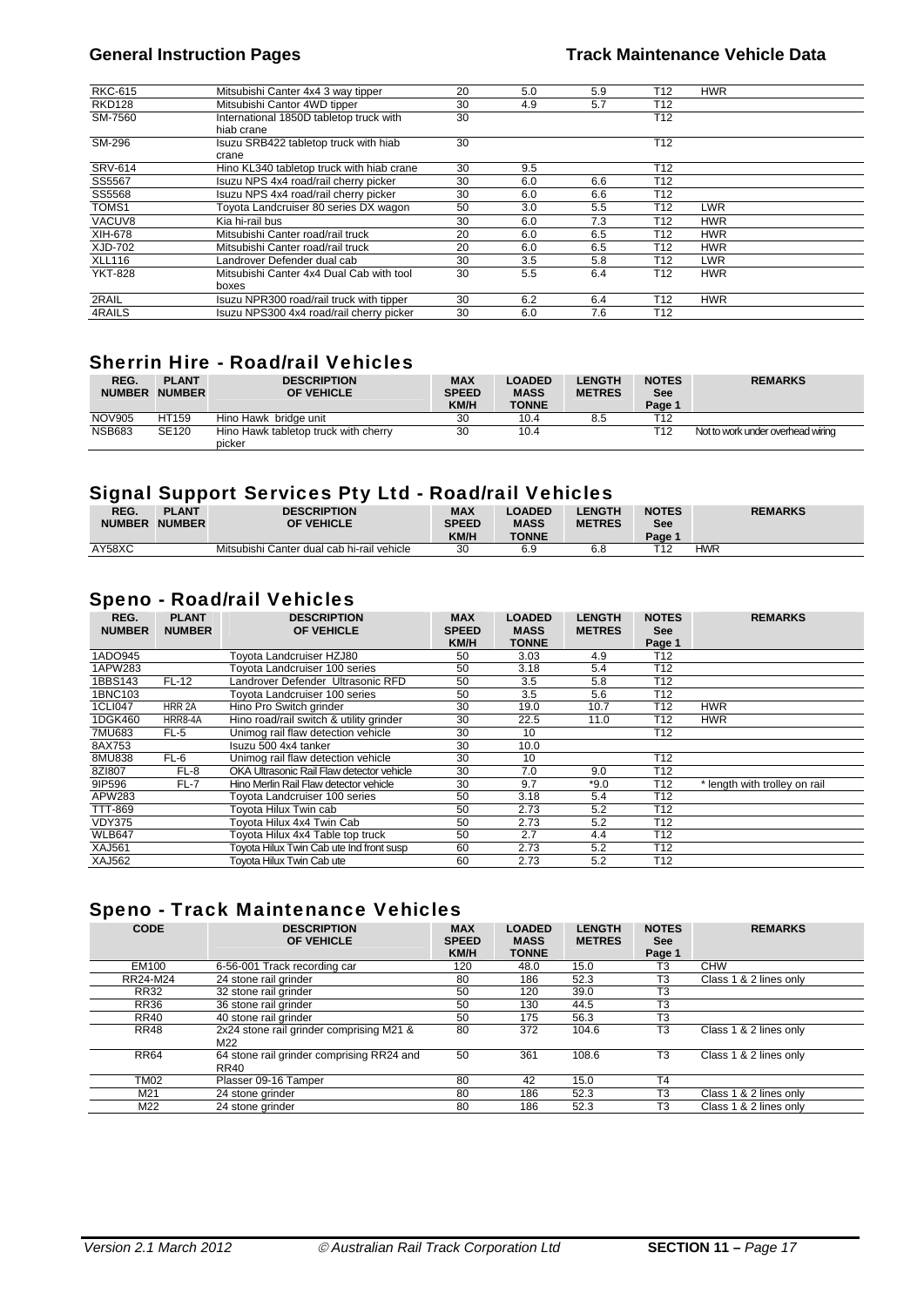# Southern Improvement Alliance (SIA) - Road/rail Vehicles

| REG.<br><b>NUMBER</b> | <b>PLANT</b><br><b>NUMBER</b> | <b>DESCRIPTION</b><br>OF VEHICLE       | <b>MAX</b><br><b>SPEED</b><br>KM/H | <b>LOADED</b><br><b>MASS</b><br><b>TONNE</b> | <b>LENGTH</b><br><b>METRES</b> | <b>NOTES</b><br><b>See</b><br>Page 1 | <b>REMARKS</b>                                    |
|-----------------------|-------------------------------|----------------------------------------|------------------------------------|----------------------------------------------|--------------------------------|--------------------------------------|---------------------------------------------------|
|                       | <b>SIA010</b>                 | Hyundai Robex 140W-7 hi-rail excavator | 15                                 | 17.3                                         | 8.6                            | T12,T14                              | Montgomery Rail                                   |
|                       | SIA035                        | CAT315 hi-rail excavator               | 15                                 | 18.5                                         | 8.9                            | T <sub>14</sub>                      | John Holland unit ID<br>CAT0M315L7ML02799         |
|                       | <b>SIA038</b>                 | Hyundai Robex 170W-7 hi-rail excavator | 15                                 | 17.3                                         | 8.6                            | T <sub>14</sub>                      | Jordan Global Rail ID<br>N50310788                |
|                       | <b>SIA042</b>                 | CAT M3i16 hi-rail excavator            | 15                                 | 19.0                                         | 8.9                            | T <sub>14</sub>                      | John Holland unit ID<br>CATM316DAW6A00569         |
|                       | <b>SIA043</b>                 | Hyundai Robex 170W-7 hi-rail excavator | 15                                 | 17.3                                         | 8.6                            | T <sub>14</sub>                      | Warren Irvine unit ID<br>N50310970                |
|                       | <b>SIA046</b>                 | Hyundai Robex 140W-7                   | 15                                 | 17.3                                         | 8.6                            | T <sub>14</sub>                      | Jinka Pty Ltd unit ID N4031084                    |
|                       | <b>SIA049</b>                 | CAT315 hi-rail excavator               | 15                                 | 18.5                                         | 8.9                            | T <sub>14</sub>                      | John Holland unit ID<br>CAT0M315V7M102704         |
|                       | <b>SIA107</b>                 | CAT316D hi-rail excavator              | 15                                 | 19.0                                         | 8.9                            | T <sub>14</sub>                      | <b>Howell Contractors ID</b><br>CATM316DAW6A00513 |
|                       | <b>SIA171</b>                 | Hitachi 170 hi-rail excavator          | 15                                 | 17.8                                         | 8.9                            | T12,T14                              | Jordan Global Rail ID<br>JK6CGB04800003471        |
|                       | <b>SIA173</b>                 | CAT M316D hi-rail excavator            | 15                                 | 19.0                                         | 8.9                            | T12,T14                              | Howells Contractors ID<br>CATM316DPW6A00502       |
|                       | <b>SIA198</b>                 | CAT 316D hi-rail excavator             | 15                                 | 19.0                                         | 8.9                            | T <sub>14</sub>                      | Tim Howell unit ID<br>CATM316DAW6A00975           |
|                       | <b>SIA402</b>                 | CAT 316D hi-rail excavator             | 15                                 | 19.0                                         | 8.9                            | T <sub>14</sub>                      | Tim Howell unit ID<br>CATM316DAW6A00884           |
|                       | SIA404                        | CAT 316C hi-rail excavator             | 15                                 | 19.0                                         | 8.9                            | T14                                  | Tim Howell unit ID<br>CATM316CTBDX02263           |
|                       | <b>SIA450</b>                 | Volvo EW160C hi-rail excavator         | 15                                 | 18.3                                         | 8.2                            | T12,T14                              | Wazza & Co ID 121235                              |
|                       | <b>SIA452</b>                 | CAT 316C hi-rail excavator             | 15                                 | 19.0                                         | 8.9                            | T <sub>14</sub>                      | Tim Howell unit ID<br>CATM316CTH2C00439           |

#### Stanton Earthmoving - Road/rail Vehicles

| REG.           | <b>PLANT</b>  | <b>DESCRIPTION</b> | <b>MAX</b>   | <b>LOADED</b> | <b>LENGTH</b> | <b>NOTES</b>     | <b>REMARKS</b> |
|----------------|---------------|--------------------|--------------|---------------|---------------|------------------|----------------|
| <b>NUMBER</b>  | <b>NUMBER</b> | OF VEHICLE         | <b>SPEED</b> | <b>MASS</b>   | <b>METRES</b> | See              |                |
|                |               |                    | <b>KM/H</b>  | <b>TONNE</b>  |               | Page 1           |                |
| <b>SMN 584</b> |               | Mazda T4100 tipper | ว∩<br>υu     | 7.94          | 6.6           | <b>T40</b><br>╶╹ |                |

# Taylor Rail Australia - Track Maintenance Vehicles

| <b>CODE</b>      | <b>DESCRIPTION</b><br>OF VEHICLE      | <b>MAX</b><br><b>SPEED</b><br><b>KM/H</b> | <b>LOADED</b><br><b>MASS</b><br><b>TONNE</b> | <b>LENGTH</b><br><b>METRES</b> | <b>NOTES</b><br><b>See</b><br>Page 1 | <b>REMARKS</b>                              |
|------------------|---------------------------------------|-------------------------------------------|----------------------------------------------|--------------------------------|--------------------------------------|---------------------------------------------|
| 6700             | Jackson (HTT) 6700 production tamper  | 20                                        | 31.8                                         | 15.9                           |                                      | <b>HWB</b>                                  |
| <b>KBR925</b>    | Knox Kershaw KBR925 ballast regulator | 25                                        | 20.0                                         | 12.0                           |                                      | <b>HWB</b>                                  |
| TRT <sub>1</sub> | Unimall Plasser 190 Tamper            | 20                                        | 13                                           | 8.0                            |                                      |                                             |
| TRT2             | Ballast regulator - Model 116a        | 20                                        | 10.7                                         | 7.5                            | T15                                  |                                             |
| TRT3             | <b>Ballast distributor</b>            | 20                                        | 20                                           | 4.75                           |                                      | Must be hauled by TRT2 ballast<br>regulator |

# Traccorp – Road/rail Vehicles

| REG.<br><b>NUMBER</b> | <b>PLANT</b><br><b>NUMBER</b> | <b>DESCRIPTION</b><br>OF VEHICLE | <b>MAX</b><br><b>SPEED</b><br><b>KM/H</b> | <b>LOADED</b><br><b>MASS</b><br><b>TONNE</b> | <b>.ENGTH</b><br><b>METRES</b> | <b>NOTES</b><br>See<br>Page 1 | <b>REMARKS</b> |
|-----------------------|-------------------------------|----------------------------------|-------------------------------------------|----------------------------------------------|--------------------------------|-------------------------------|----------------|
| BJ38EI                |                               | Landrover Defender Fire truck    | 30                                        | 3.5                                          | 5.4                            | T12                           |                |
| <b>ZFU619</b>         | n/a                           | Tovota land cruiser 79 series    | 50                                        | 3.70                                         |                                | T12                           |                |

#### Track Australia - Track Maintenance Vehicles

| <b>CODE</b> | <b>DESCRIPTION</b><br>OF VEHICLE                    | <b>MAX</b><br><b>SPEED</b><br>KM/H                    | <b>LOADED</b><br><b>MASS</b><br><b>TONNE</b> | <b>LENGTH</b><br><b>METRES</b> | <b>NOTES</b><br><b>See</b><br>Page 1 | <b>REMARKS</b>                                                                                                    |  |  |  |
|-------------|-----------------------------------------------------|-------------------------------------------------------|----------------------------------------------|--------------------------------|--------------------------------------|-------------------------------------------------------------------------------------------------------------------|--|--|--|
| M395        | Plasser SSP-100 ballast regulator                   | 70                                                    | 28.0                                         | 12.0                           |                                      |                                                                                                                   |  |  |  |
| M437        | 09-3X continuous action mainline tamping<br>machine | 80                                                    | 77                                           | 23.1                           |                                      |                                                                                                                   |  |  |  |
| M438        | DTS62N dynamic track stabilizer                     | 80                                                    | 60                                           | 18.6                           |                                      |                                                                                                                   |  |  |  |
| M439        | BT102 broom trailer                                 | 80                                                    | 20                                           | 13                             |                                      | % Must operate with M437 or M438                                                                                  |  |  |  |
| M440        | PT200 ballast ploughing trailer                     | 80                                                    | 12                                           | 10                             |                                      | % Must operate with M437 or M438                                                                                  |  |  |  |
| M946        | 08-475/4s Unimat tamper                             | 80                                                    | 105.0                                        | 34.0                           | See<br>below                         | Width 2.97 m. Max trailing load 80 t.                                                                             |  |  |  |
|             | <b>CONDITIONS OF OPERATION</b><br>Self-propelled:   |                                                       |                                              |                                |                                      |                                                                                                                   |  |  |  |
|             | Locomotive hauled                                   | Machine can be loco hauled in the following consists: |                                              |                                |                                      |                                                                                                                   |  |  |  |
|             |                                                     | Hauling loco/s plus M946 - MUST be block worked       |                                              |                                |                                      |                                                                                                                   |  |  |  |
|             |                                                     |                                                       |                                              |                                |                                      | Hauling loco/s, any number of wagons plus M946 – MUST be blocked worked                                           |  |  |  |
|             |                                                     |                                                       |                                              |                                |                                      | The discussion of the MO 40 million. On the OO to see the construction of the common section of the discussion of |  |  |  |

Hauling loco/s, M946 plus 3 off 20tonne empty cover wagons - non blocked worked

- Operator of machine must ensure the following and advise crew of same:
- 1. Disengage ZF gearbox

2. Engage both Drive Axle lock nuts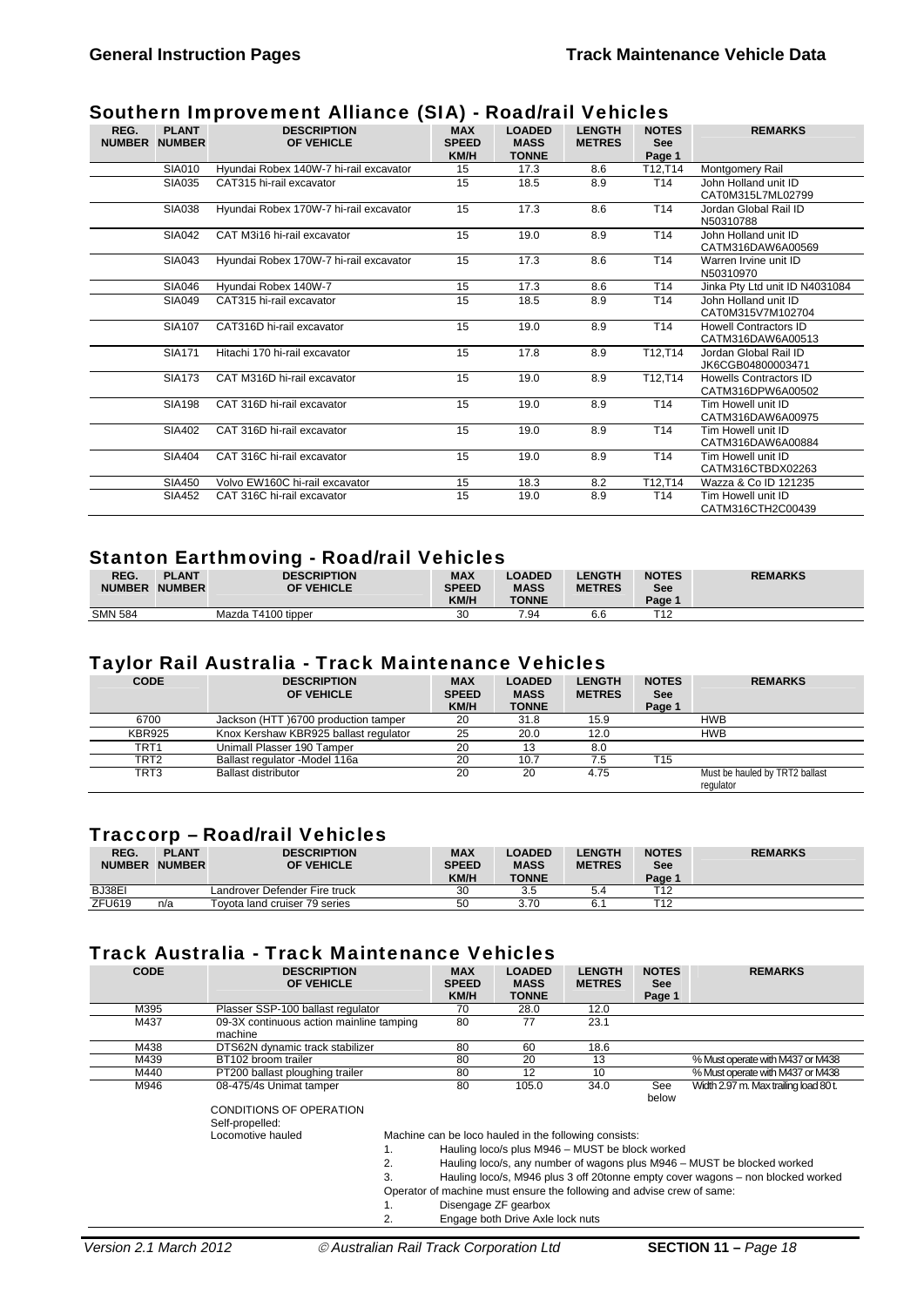3. Ensure both triple valves are placed in the middle position Normal brake holding test must be carried out for all locomotive hauled consists. A Track Australia operator is to ride aboard M946 to monitor machine movements and liaise with the train crew via two way radio.<br>80 76.0

M2256 Plasser 09-32 tamper 80 76.0 27.8 % Limited to 65 km/hr while propelling BT102 or PT200

# Track Machine Operations – Road/rail Vehicles

| REG.<br><b>NUMBER</b> | <b>PLANT</b><br><b>NUMBER</b> | <b>DESCRIPTION</b><br>OF VEHICLE | <b>MAX</b><br><b>SPEED</b><br><b>KM/H</b> | <b>LOADED</b><br><b>MASS</b><br><b>TONNE</b> | <b>LENGTH</b><br><b>METRES</b> | <b>NOTES</b><br><b>See</b><br>Page ' | <b>REMARKS</b> |
|-----------------------|-------------------------------|----------------------------------|-------------------------------------------|----------------------------------------------|--------------------------------|--------------------------------------|----------------|
| BC07XL                |                               | Isuzu FTS96A flat bed hi-rail    | 30                                        | 13.0                                         | Ω<br>ο.                        | T12                                  | HWR            |

#### Trackwork Australia – Road/rail Vehicles

| REG.<br><b>NUMBER</b> | <b>PLANT</b><br><b>NUMBER</b> | <b>DESCRIPTION</b><br>OF VEHICLE         | <b>MAX</b><br><b>SPEED</b><br><b>KM/H</b> | <b>LOADED</b><br><b>MASS</b><br><b>TONNE</b> | <b>LENGTH</b><br><b>METRES</b> | <b>NOTES</b><br><b>See</b><br>Page 1 | <b>REMARKS</b> |
|-----------------------|-------------------------------|------------------------------------------|-------------------------------------------|----------------------------------------------|--------------------------------|--------------------------------------|----------------|
| AZ63LT                |                               | Mitsubishi Canter 4x4 twin cab crane     | 30                                        | 6.C                                          | 6.8                            | T <sub>12</sub>                      |                |
| ZJV604                |                               | Mitsubishi FM618 3 way tipper with crane | 30                                        | 13.5                                         | 8.7                            | T12                                  |                |

# Transfield – Road/rail Vehicles

| REG.<br><b>NUMBER</b> | <b>PLANT</b><br><b>NUMBER</b> | <b>DESCRIPTION</b><br>OF VEHICLE           | <b>MAX</b><br><b>SPEED</b> | <b>LOADED</b><br><b>MASS</b> | <b>LENGTH</b><br><b>METRES</b> | <b>NOTES</b><br><b>See</b> | <b>REMARKS</b> |
|-----------------------|-------------------------------|--------------------------------------------|----------------------------|------------------------------|--------------------------------|----------------------------|----------------|
|                       |                               |                                            | KM/H                       | <b>TONNE</b>                 |                                | Page 1                     |                |
| SB88BV                | TM010014                      | Isuzu FTS800 tray top truck                | 30                         | 13.5                         | 8.2                            | T <sub>12</sub>            | <b>HWR</b>     |
| SB89BV                | TM010015                      | Isuzu FTS800 tray top truck                | 30                         | 13.5                         | 8.2                            | T <sub>12</sub>            | <b>HWR</b>     |
| SB90BV                | TM010018                      | Isuzu FTS800 tray top truck                | 30                         | 13.5                         | 8.2                            | T <sub>12</sub>            | <b>HWR</b>     |
| <b>XFI698</b>         | TS065016                      | Toyota Landcruiser 100 series wagon        | 70                         | 3.5                          | 5.8                            | T <sub>12</sub>            | <b>LWR</b>     |
| <b>808 LLY</b>        | <b>TS38</b>                   | Toyota Landcruiser Hi-rail 70 series wagon | 50                         | 3.5                          | 5.6                            | T <sub>12</sub>            | <b>LWR</b>     |
| <b>XFN035</b>         | <b>TS41</b>                   | Toyota Landcruiser 100 series wagon        | 50                         | 3.5                          | 5.8                            | T <sub>12</sub>            | <b>LWR</b>     |
| 1DUW912               | <b>TS99</b>                   | Toyota Landcruiser Hi-rail 70 series wagon | 50                         | 3.5                          | 5.6                            | T <sub>12</sub>            | <b>LWR</b>     |
| <b>XUD702</b>         | TS092944                      | Toyota Landcruiser workmate tray top       | 70                         | 3.7                          | 6.0                            | T <sub>12</sub>            | <b>LWR</b>     |
| <b>XUK223</b>         | TS092956                      | Toyota Landcruiser workmate tray top       | 70                         | 3.7                          | 6.0                            | T <sub>12</sub>            | <b>LWR</b>     |
| XUD716                | TS092963                      | Toyota Landcruiser workmate tray top       | 70                         | 3.7                          | 6.0                            | T <sub>12</sub>            | LWR            |
|                       | <b>TS106</b>                  | Isuzu hi-rail ute                          | 80                         | 3.3                          | 3.5                            | T <sub>12</sub>            | <b>LWR</b>     |
|                       | <b>TS107</b>                  | Isuzu hi-rail ute                          | 80                         | 3.3                          | 3.5                            | T <sub>12</sub>            | <b>LWR</b>     |
|                       | <b>TS108</b>                  | Isuzu hi-rail ute                          | 80                         | 3.3                          | 3.5                            | T <sub>12</sub>            | LWR            |
| <b>XUH595</b>         | TS120960                      | Ford Ranger crew cab                       | 70                         | 3.3                          | 5.1                            | T <sub>12</sub>            | <b>LWR</b>     |
| <b>XUH596</b>         | TS129061                      | Ford Ranger crew cab                       | 70                         | 3.3                          | 5.1                            | T <sub>12</sub>            | <b>LWR</b>     |
| <b>XUH593</b>         | TS120962                      | Ford Ranger crew cab                       | 70                         | 3.3                          | 5.1                            | T <sub>12</sub>            | <b>LWR</b>     |
| XTX823                | TS120963                      | Toyota Landcruiser workmate tray top       | 70                         | 3.7                          | 6.0                            | T <sub>12</sub>            | <b>LWR</b>     |
| SB95CB                | TS120968                      | Isuzu FXZ1500 medium tip truck             | 30                         | 22.5                         | 8.0                            | T <sub>12</sub>            | <b>HWR</b>     |
| <b>XUE771</b>         | TS120942                      | Ford Ranger crew cab                       | 70                         | 3.3                          | 5.1                            | T <sub>12</sub>            | LWR            |
| <b>XUH594</b>         | TS120965                      | Ford Ranger crew cab                       | 70                         | 3.3                          | 5.1                            | T12                        | <b>LWR</b>     |
| <b>XUL819</b>         | TS120966                      | Nissan Patrol                              | 80                         | 3.3                          | 5.2                            | T <sub>12</sub>            | <b>LWR</b>     |
| SB45BW                | TS137056                      | Isuzu FTS800 tray top truck                | 30                         | 13.5                         | 8.2                            | T <sub>12</sub>            | <b>HWR</b>     |
| SB46BW                | TS137057                      | Isuzu FTS800 tray top truck                | 30                         | 13.5                         | 8.2                            | T12                        | <b>HWR</b>     |
| SB35BW                | TS137058                      | Isuzu FTS800 tray top truck                | 30                         | 13.5                         | 8.2                            | T <sub>12</sub>            | <b>HWR</b>     |
| SB96CB                | TS148153                      | Isuzu FXZ1500 medium tip truck             | 30                         | 22.5                         | 8.0                            | T <sub>12</sub>            | <b>HWR</b>     |

#### Transfield - Track Maintenance Vehicles

| <b>CODE</b> | <b>DESCRIPTION</b><br>OF VEHICLE     | <b>MAX</b><br><b>SPEED</b> | <b>LOADED</b><br><b>MASS</b> | <b>LENGTH</b><br><b>METRES</b> | <b>NOTES</b><br>See | <b>REMARKS</b>                 |
|-------------|--------------------------------------|----------------------------|------------------------------|--------------------------------|---------------------|--------------------------------|
|             |                                      | KM/H                       | <b>TONNE</b>                 |                                | Page 1              |                                |
| TM005443    | Plasser PBR201 ballast regulator TS4 | 30                         | 20.0                         | 10.1                           |                     | <b>HWB</b>                     |
| TS1         | Plasser 16B production tamper        | 70                         | 30.0                         | 15.0                           |                     | <b>HWB</b>                     |
| <b>TS10</b> | Harsco BE-AT ballast regulator       | 80                         | 22.0                         | 10.0                           |                     | <b>HWR</b>                     |
| TS14        | Harsco BE-AT ballast regulator       | 80                         | 22.0                         | 10.0                           |                     | <b>HWR</b>                     |
| <b>TS16</b> | Comeng ballast regulator             | 30                         | 21.0                         | 10.1                           |                     | <b>HWB</b>                     |
| TS17        | Plasser GWM110 rail grinder          | 30                         | 30.0                         | 12.0                           |                     | <b>HWB</b>                     |
| TS23        | Comeng ballast regulator             | 30                         | 13.0                         | 9.0                            | T14                 | <b>HWB</b>                     |
| TS24        | Harsco Mk VI tamper                  | 80                         | 37.0                         | 18.6                           |                     | HWB Parkes to Broken Hill only |
| TS25        | Harsco Mk VI tamper                  | 80                         | 37.0                         | 18.6                           |                     | HWB Parkes to Broken Hill only |
| TS41        |                                      |                            |                              |                                |                     |                                |

#### Trans Pacific Industrial Solutions - Track Maintenance Vehicles

| CODE           | <b>DESCRIPTION</b><br>OF VEHICLE          | <b>MAX</b><br><b>SPEED</b><br><b>KM/H</b> | <b>LOADED</b><br><b>MASS</b><br><b>TONNE</b> | <b>LENGTH</b><br><b>METRES</b> | <b>NOTES</b><br>See<br>Page 1 | <b>REMARKS</b> |
|----------------|-------------------------------------------|-------------------------------------------|----------------------------------------------|--------------------------------|-------------------------------|----------------|
| <b>TNM-168</b> | Hino GS-22 6x4 Road/Rail Vacuum<br>∟oader | 30                                        | 32.5                                         | 9.9                            | T12                           |                |